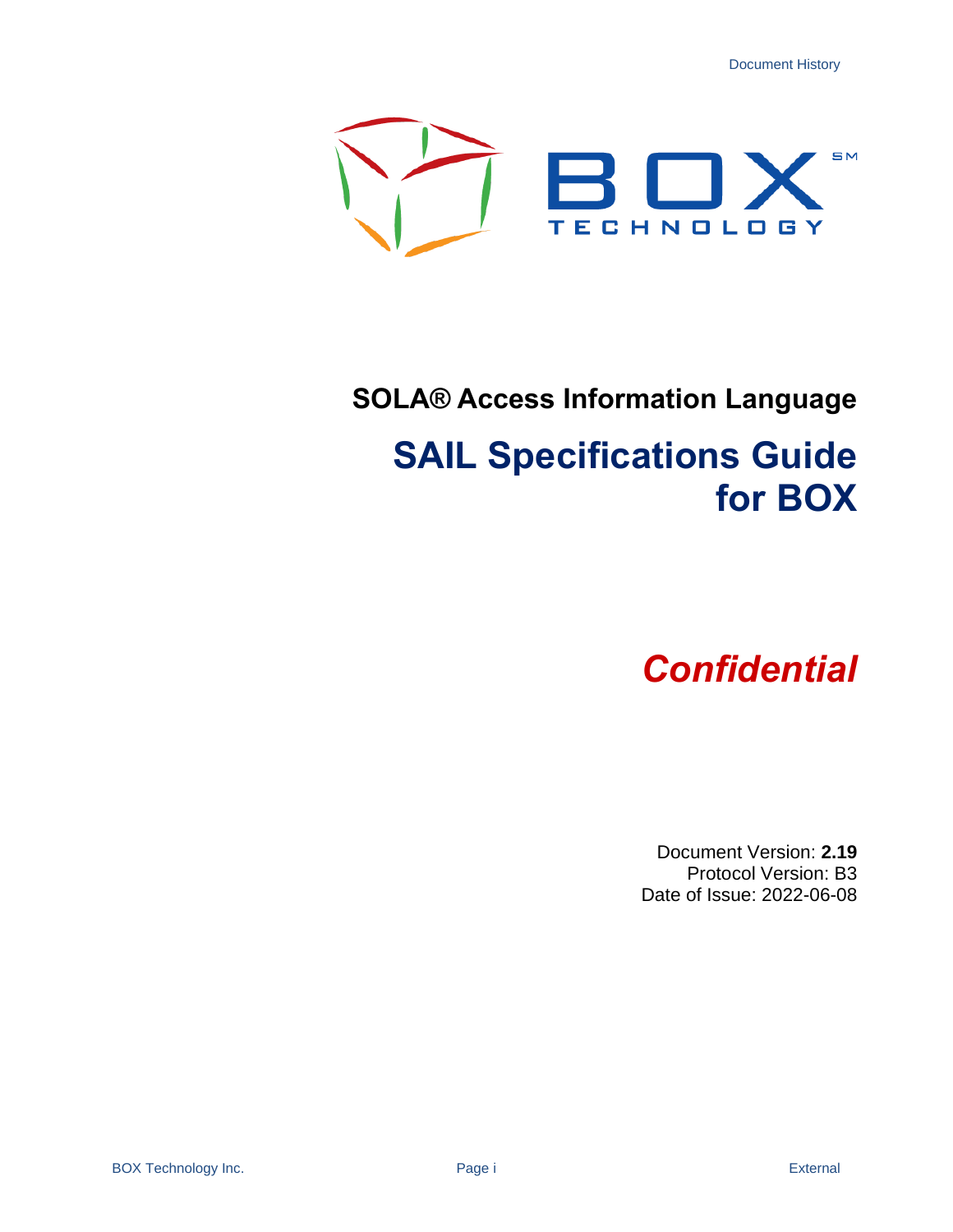## **Document History**

| <b>VERSION</b> | DATE       | <b>CHANGE DESCRIPTION</b>                                                                                                                                                                                                                                                                                                                                                                                                                                                                                                                                                                                                                               |
|----------------|------------|---------------------------------------------------------------------------------------------------------------------------------------------------------------------------------------------------------------------------------------------------------------------------------------------------------------------------------------------------------------------------------------------------------------------------------------------------------------------------------------------------------------------------------------------------------------------------------------------------------------------------------------------------------|
| 2.0            | 2012-11-10 | 2.2.1: Message Format, Replace reference "business message" to<br>$\bullet$<br>"SAIL message".<br>5.39: Leg Execution Notice, Fields 'Reference ID' and 'Original<br>$\bullet$<br>Reference ID' always blank.<br>Chapter 6: Error Codes, Update list of error codes.<br>$\bullet$<br>Chapter 7: Field Types, Update description of field 'Special Price<br>$\bullet$<br>Term'.                                                                                                                                                                                                                                                                          |
| 2.1            | 2013-10-08 | 5.3 - OI: Improvement Order Entry, Replaced unused 'Linked' fields<br>٠<br>by a filler<br>5.10 Quote Notice: Updated message title and description.<br>$\bullet$<br>5.13 - BD: Bulk Quote Date, Added links to new Field Types for<br>$\bullet$<br>fields 'Calculation Time Interval', 'Maximum Total Volume',<br>'Maximum Total Value', 'Maximum Delta Volume' and 'Maximum<br>Delta Value'.<br>6 - Error Codes: Removed error related to Linked Orders.<br>٠<br>7 - Field Types, Removed unused 'Linked' fields, Removed BOX-<br>$\bullet$<br>TOP value in 'Price Type' field, Added value '6' in field 'IML<br>Handling' for Complex Order exposure. |
| 2.2            | 2014-09-03 | Removal of message NM: Market Maker Prime Notice<br>$\bullet$<br>Change of text in message XI: Improvement Order Cancellation<br>Introduced new field name: 'Counterpart Account Type' in<br>$\bullet$<br>messages NT: Execution Notice and NL: Leg Execution Notice                                                                                                                                                                                                                                                                                                                                                                                    |
| 2.3            | 2015-04-17 | Section 5: Business Messages<br>$\bullet$<br>Added Special Price Term to 5.1 - OE: Order Entry<br>$\circ$<br>message, Corrected filler order<br>Added Special Price Term to 5.2 - OM: Order Modification<br>$\circ$<br>message, Corrected filler order<br>Section 7: Field Types<br>$\bullet$<br>Added Special Price Term to Field Types table<br>$\bullet$                                                                                                                                                                                                                                                                                             |
| 2.4            | 2016-03-28 | Section 7: Added B value to Field Type Status<br>$\bullet$                                                                                                                                                                                                                                                                                                                                                                                                                                                                                                                                                                                              |
| 2.5            | 2016-06-13 | Implementation of PTV features in SAIL Protocol version B1:<br>$\bullet$<br>Section 5: New business messages: MU TraderStatus, GZ User<br>$\bullet$<br>Global Cancellation, Modified message BD BulkQuoteData<br>Section 6: Modified Field Calculation Time Interval, Cancellation<br>$\bullet$<br>Type, Quote Cancel Reason, Status, Trader Lock Status<br>Section 7: New error codes for PTV (3096, 3097)<br>٠<br>General: Re-ordering of messages, values in alphabetical order<br>$\bullet$                                                                                                                                                         |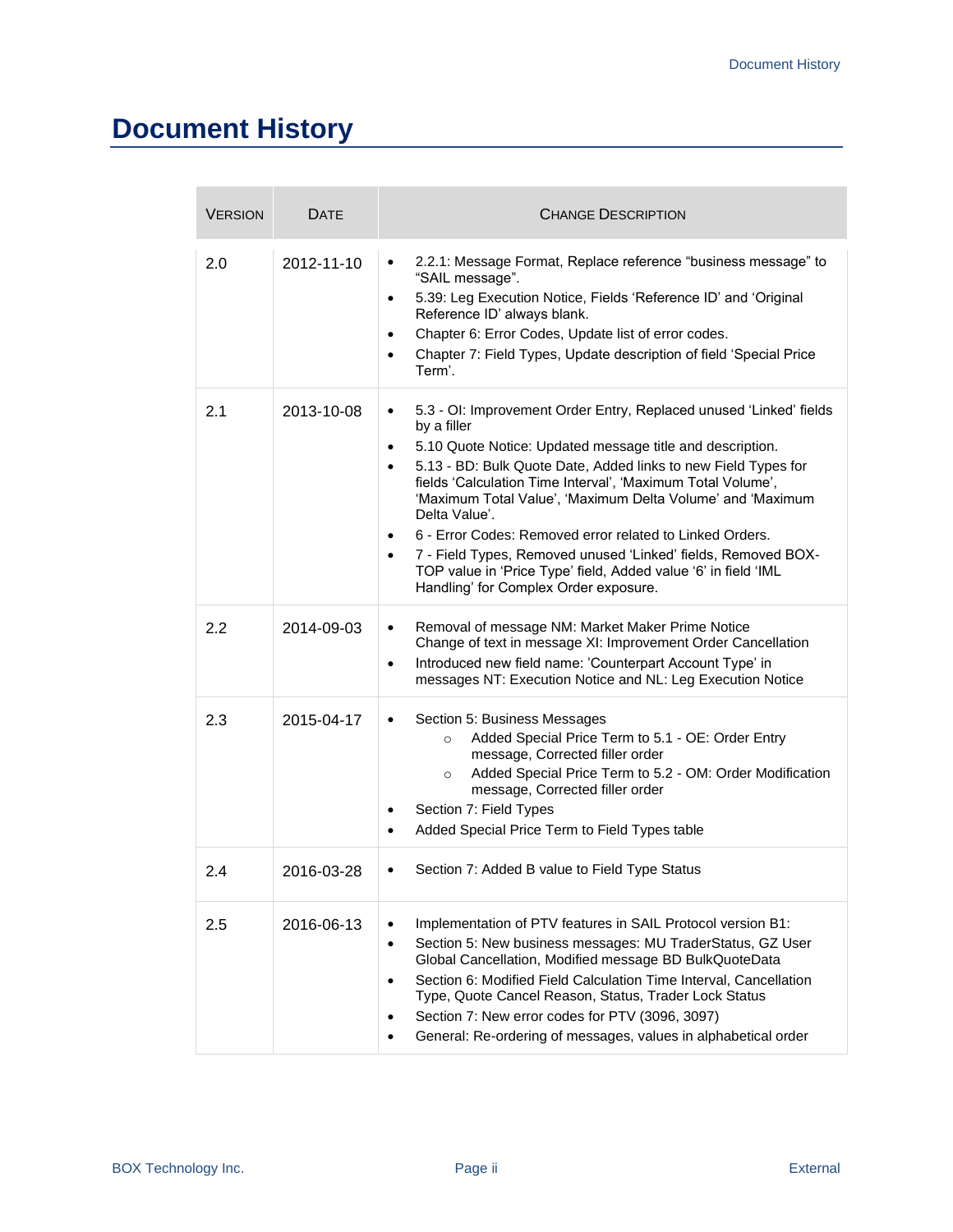| <b>VERSION</b> | DATE       | <b>CHANGE DESCRIPTION</b>                                                                                                                                                                                                                                                                                                                                                                                                                                                                                                                                                                                                                              |
|----------------|------------|--------------------------------------------------------------------------------------------------------------------------------------------------------------------------------------------------------------------------------------------------------------------------------------------------------------------------------------------------------------------------------------------------------------------------------------------------------------------------------------------------------------------------------------------------------------------------------------------------------------------------------------------------------|
| 2.6            | 2016-09-09 | Section 5: New message NQ: Quality Market Maker Notification<br>Section 5.32: Modified Post Trading Instructions field (O/R)<br>٠<br>Section 7: New error code (0407)<br>$\bullet$                                                                                                                                                                                                                                                                                                                                                                                                                                                                     |
| 2.7            | 2016-11-07 | Floor Trade - Section 7: Added 2 error codes (0123 = Floor Trade<br>٠<br>Not Allowed, 0124 = InsufficientSurrender quantity)                                                                                                                                                                                                                                                                                                                                                                                                                                                                                                                           |
| 2.8            | 2017-06-13 | Section 6 - Field Types<br>Special Price Term: Value X updated to include Qualified<br>$\bullet$<br><b>Contingent Cross Order</b><br>Special Trade Indicator: Value D added : Customer Cross Order or<br>$\bullet$<br>Qualified Contingent Cross Order                                                                                                                                                                                                                                                                                                                                                                                                 |
| 2.9            | 2017-11-24 | Section 1: Protocol version B3<br>$\bullet$<br>Section 5.22: NL Message (Leg Number length 2 bytes)<br>$\bullet$<br>Section 5.32: Update to Quantity field for IOI<br>$\bullet$<br>Section 5.35: ON message, new field "Enabled"<br>$\bullet$<br>Section 6: Special Price Term updated for IOI, Protocol, Leg<br>$\bullet$<br>updated                                                                                                                                                                                                                                                                                                                  |
| 2.10           | 2018-04-09 | General editing (new logo, added 2.1 List of Messages, moved<br>$\bullet$<br>Section 4 - Data Type to Section 2.3 - Data Type)<br>Section 5: Duration Type (Value A= AuctionOrKill)<br>$\bullet$                                                                                                                                                                                                                                                                                                                                                                                                                                                       |
| 2.11           | 2018-06-27 | New Sections: 4.13 KT Complex Order Auction Acknowledgement<br>$\bullet$<br>and 4.37 OT Complex Order Auction Entry                                                                                                                                                                                                                                                                                                                                                                                                                                                                                                                                    |
| 2.12           | 2018-09-28 | Protocol version B3 on front cover<br>Section 2.3.3: Additional restrictions<br>$\bullet$<br>Sections 4.10, 4.36, 4.37 (Messages KN, ON, OT): Updates of<br>٠<br>Number of Legs<br>Section 5: Leg number field updated to 12, Open/Close and Post-<br>$\bullet$<br>Trading Instruction, IML Handling, Special Trade Indicator fields<br>updated<br>Section 6: New error code (0310)<br>٠                                                                                                                                                                                                                                                               |
| 2.13           | 2020-01-21 | Section 5: Field 'Special Trade Indicator', added value 'R' for<br>Manual QOO<br>Field 'IML Handling': Removed 'Combined Order Type' wording.<br>$\bullet$<br>Fields Additional Quantity & Quantity Term : added Surrender Qty<br>٠<br>as supported for Facilitation and Floor Trade.<br>Section 5: Add a new type 'MM CAT UserTime ' with the definition<br>specified in the solution of the 'BMR20-0003 - Add Quote<br>TimeStamp in CAT files'<br>Section 2.3.1 Incoming Messages Header: Field 'User Time',<br>$\bullet$<br>change to 'optional', change 'Field Type' to 'CAT UserTime'.<br>Removed Previous Historical Changes prior to 2012-05-30 |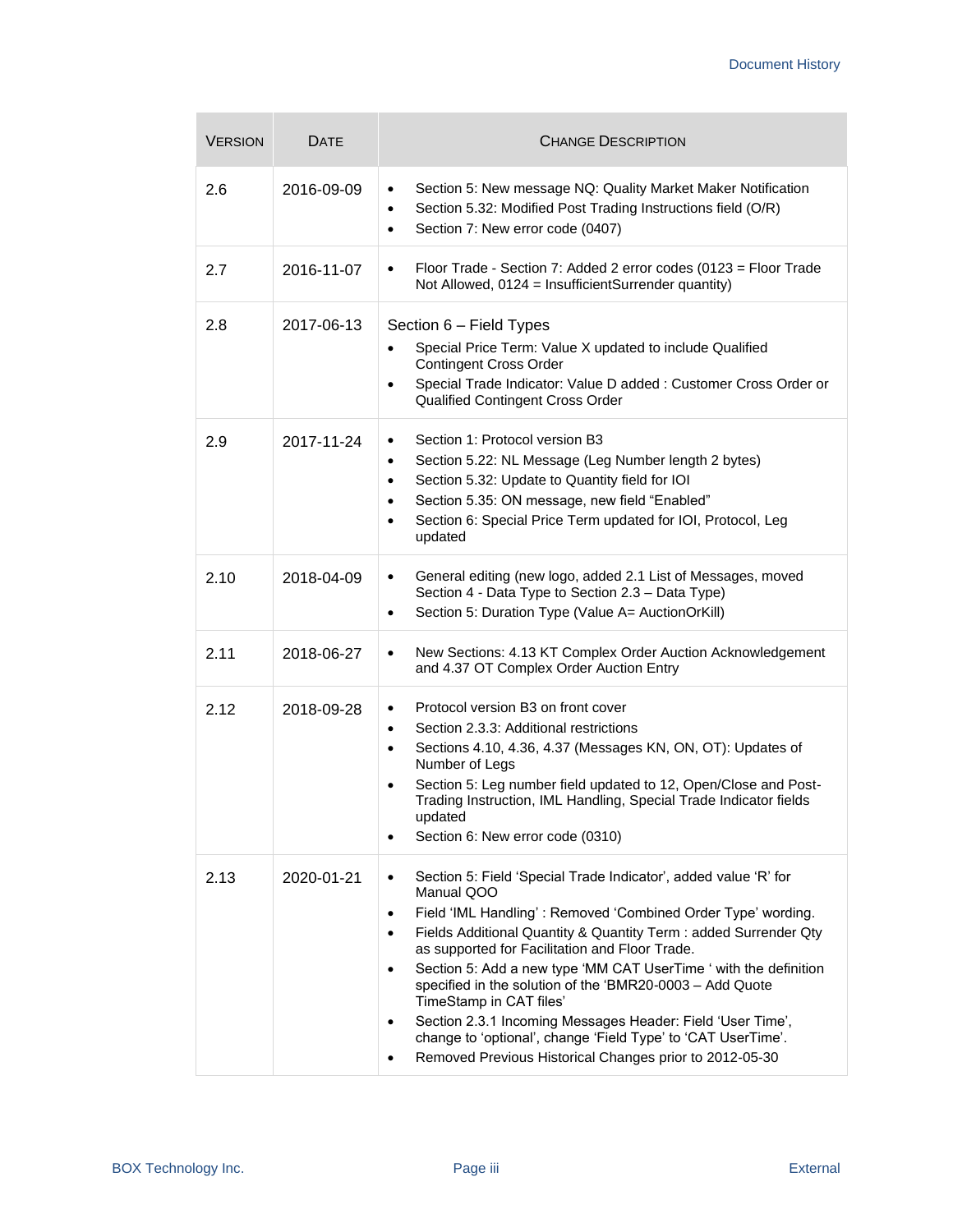| <b>VERSION</b> | DATE       | <b>CHANGE DESCRIPTION</b>                                                                                                                                                                                                                                                                                                                                                                                                                                                                                                                                                                                                                                                                                                                                                                                                                                                                                                                                                                                                                                                                                                                                                                                                                                                                                                                                                                                                                                                                                                                                                                                                                                                                                                                                                                                                                                                                                      |
|----------------|------------|----------------------------------------------------------------------------------------------------------------------------------------------------------------------------------------------------------------------------------------------------------------------------------------------------------------------------------------------------------------------------------------------------------------------------------------------------------------------------------------------------------------------------------------------------------------------------------------------------------------------------------------------------------------------------------------------------------------------------------------------------------------------------------------------------------------------------------------------------------------------------------------------------------------------------------------------------------------------------------------------------------------------------------------------------------------------------------------------------------------------------------------------------------------------------------------------------------------------------------------------------------------------------------------------------------------------------------------------------------------------------------------------------------------------------------------------------------------------------------------------------------------------------------------------------------------------------------------------------------------------------------------------------------------------------------------------------------------------------------------------------------------------------------------------------------------------------------------------------------------------------------------------------------------|
| 2.14           | 2020-02-20 | Revert back the modification done in y2.13 on the field 'MM CAT<br>$\bullet$<br>UserTime' in the SAIL Incoming header.<br>Sections 4.3 GC Global Cancellation, 4.4 GZ User Global<br>$\bullet$<br>Cancellation & Section 4.38 Q <i>: Bulk Quote: Added the field 'MM<br/>CAT Usertime'.<br/>Section 5 Field Types: Modified the definition of the field 'MM CAT<br/><math display="inline">\bullet</math><br/>UserTime'</i>                                                                                                                                                                                                                                                                                                                                                                                                                                                                                                                                                                                                                                                                                                                                                                                                                                                                                                                                                                                                                                                                                                                                                                                                                                                                                                                                                                                                                                                                                    |
| 2.15           | 2020-05-26 | Added MIP for Facilitation<br>$\bullet$<br>Added message type 'GZ' in 'KO' ack from.<br>٠<br>Added Section 7: Password encoding.<br>$\bullet$                                                                                                                                                                                                                                                                                                                                                                                                                                                                                                                                                                                                                                                                                                                                                                                                                                                                                                                                                                                                                                                                                                                                                                                                                                                                                                                                                                                                                                                                                                                                                                                                                                                                                                                                                                  |
| 2.16           |            | Added precision for ClientOrderId in Owner Data<br>$\bullet$                                                                                                                                                                                                                                                                                                                                                                                                                                                                                                                                                                                                                                                                                                                                                                                                                                                                                                                                                                                                                                                                                                                                                                                                                                                                                                                                                                                                                                                                                                                                                                                                                                                                                                                                                                                                                                                   |
| 2.17           | 2021-04-23 | Support of SubAccount using the PostTradeInstructions<br>Section 4.1 - Added PostTradingInstructions in message type BD:<br>$\bullet$<br><b>BulkQuoteData</b><br>Section 4.33 - Added PostTradingInstructions in message type OI:<br>$\bullet$<br>Improvement Order Entry<br>Section 5 - Addition of SubAccount (MMID) in<br>٠<br>PostTradingInstructions with an example<br>Removed NI: Instrument State Change message as it is no longer<br>$\bullet$<br>dessiminated by BOX<br>The following are corrections to the specs for accuracy. They are not<br>related to any changes to the message format and fields:<br>4.3 - Removed "orders" from definition of message type GC: Global<br>$\bullet$<br>Cancellation<br>Section 4.4 - Added a definition for message type GZ: User Global<br>$\bullet$<br>Cancellation<br>Section 4.7 - Removed "orders" from definition of message type<br>$\bullet$<br><b>KG: Global Cancellation Confirmation</b><br>Section 4.8 - Corrected definition of message type: KI Improvement<br>$\bullet$<br>Order Acknowledgement<br>Section 4.9 - Corrected definition of message type KM: Order<br>$\bullet$<br>Modification Acknowledgement with proper MessageType KM<br>Section 4.10 - Corrected definition of message type KN: Complex<br>$\bullet$<br>Order Instrument Acknowledgement<br>Section 4.13 – Corrected definition of message type KT: Complex<br>$\bullet$<br><b>Order Auction Acknowledgment</b><br>Section (4.18, 4.19, 4.20) - Corrected to "Outgoing" message types<br>$\bullet$<br>Section 4.29 - Corrected definition of message type NY: Leg<br>$\bullet$<br><b>Execution Cancellation Notice</b><br>Section 4.30 - Added other types of auction and customer cross<br>$\bullet$<br>orders to definition of message type OA: Auction Entry<br>Section 4.3.6 - Corrected Buyer and Seller Post Trade Instructions<br>$\bullet$<br>as optional fields |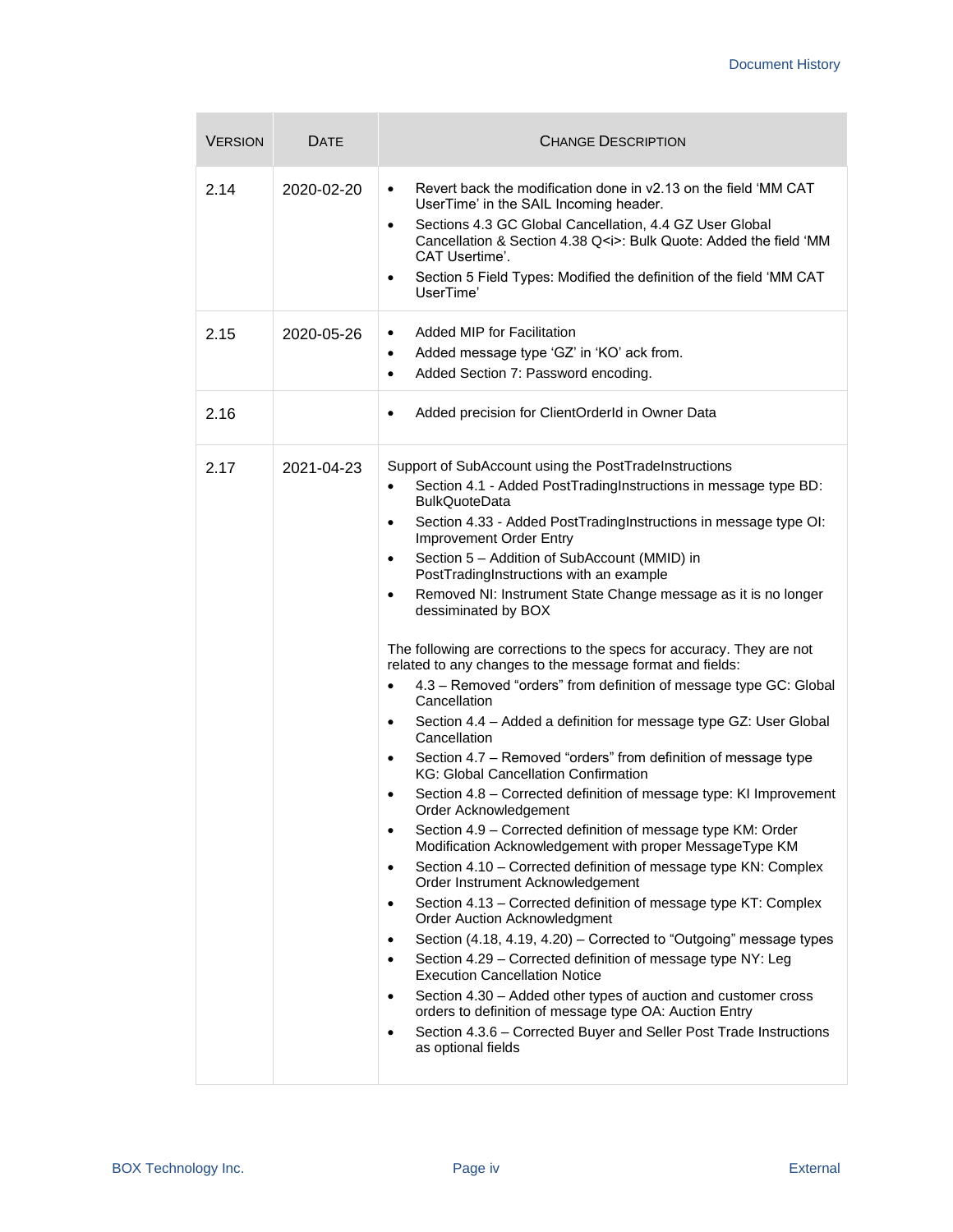| <b>VERSION</b> | <b>DATE</b> | <b>CHANGE DESCRIPTION</b>                                                                                                                                                                                                                                                   |
|----------------|-------------|-----------------------------------------------------------------------------------------------------------------------------------------------------------------------------------------------------------------------------------------------------------------------------|
| 2.18           | 2022-05-20  | Section 3.5 – Added information related to usage of TI (Hearbeat)<br>message                                                                                                                                                                                                |
| 2.19           | 2022-06-03  | Support of complex order instrument up to 16 legs – impacted<br>messages:<br>Section 4.10 - KN: New Complex Order Instrument<br>٠<br>Acknowledgement<br>Section 4.35 - ON: New Complex Order Instrument<br>$\bullet$<br>Section 4.36 - OT: Complex Order Auction Entry<br>٠ |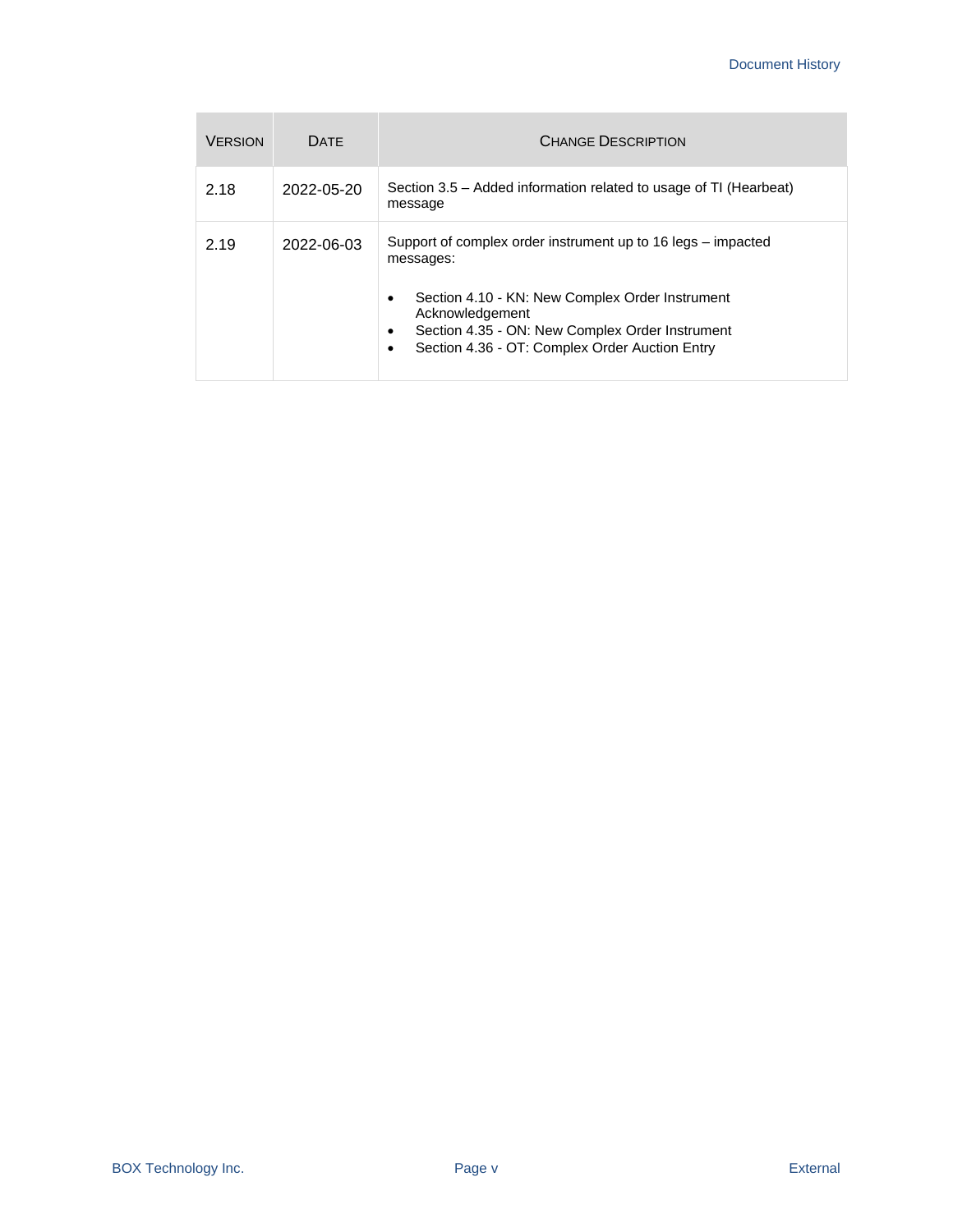## **Table of Contents**

| <b>Section 1</b><br>1.1<br>1.2<br>1.3<br>1.4                                                    |                                                                                                                                       |  |
|-------------------------------------------------------------------------------------------------|---------------------------------------------------------------------------------------------------------------------------------------|--|
| <b>Section 2</b><br>2.1<br>2.2<br>2.3                                                           |                                                                                                                                       |  |
| <b>Section 3</b><br>3.1<br>3.2<br>3.3<br>3.4<br>3.5<br>3.6<br>3.7<br>3.8<br>3.9<br>3.10<br>3.11 |                                                                                                                                       |  |
| <b>Section 4</b><br>4.1<br>4.2<br>4.3<br>4.4<br>4.5                                             |                                                                                                                                       |  |
| 4.6<br>4.7<br>4.8<br>4.9<br>4.10<br>4.11                                                        |                                                                                                                                       |  |
| 4.12<br>4.13<br>4.14<br>4.15<br>4.16                                                            | KQ: Directed/Routed Order Rejection and Quote Resubmission Message  28<br>KY: Auction or Improvement Cancellation Acknowledgement  29 |  |
| 4.17<br>4.18<br>4.19<br>4.20<br>4.21<br>4.22                                                    |                                                                                                                                       |  |
| 4.23<br>4.24<br>4.25<br>4.26<br>4.27<br>4.28                                                    |                                                                                                                                       |  |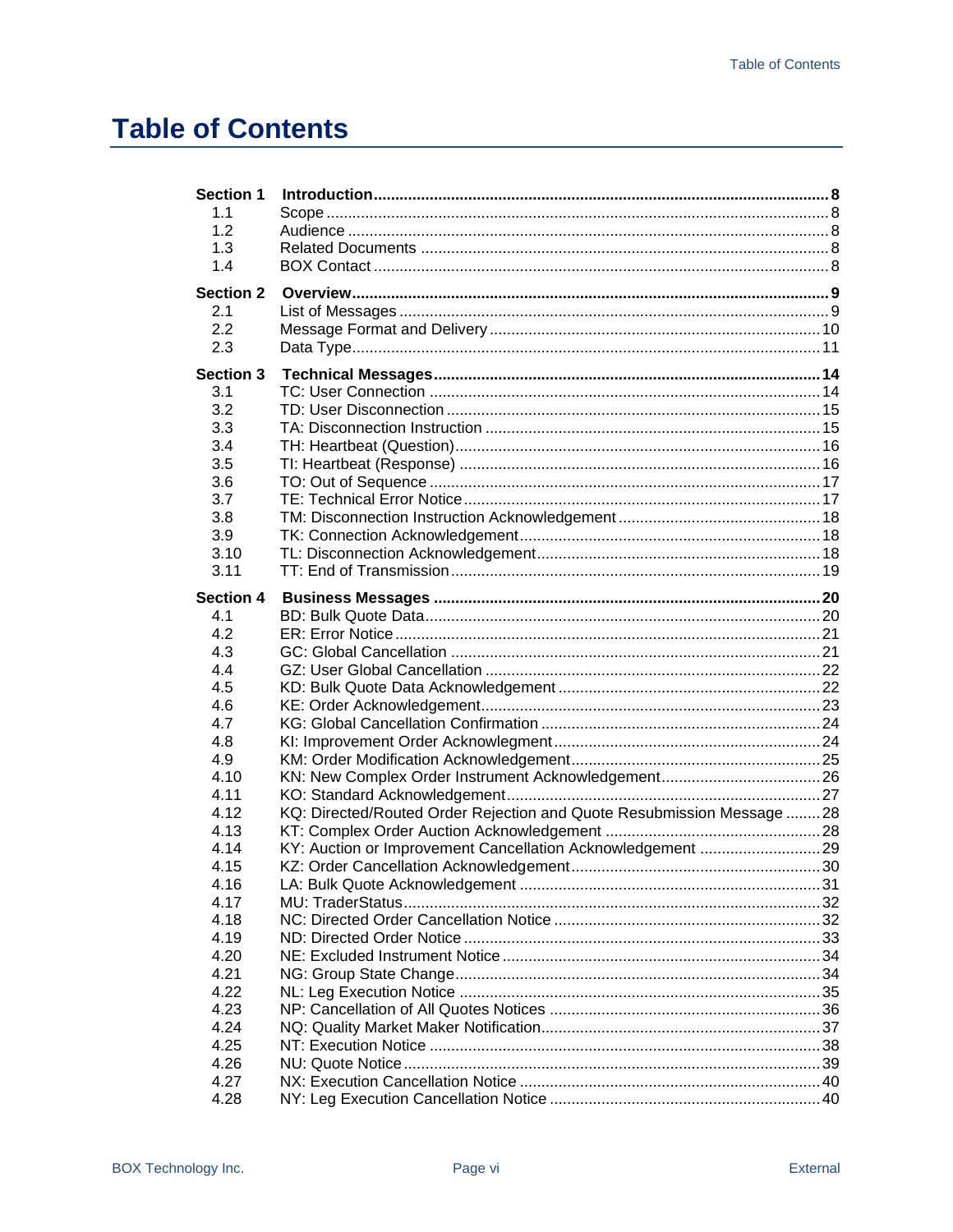| <b>Section 6</b> |    |
|------------------|----|
| <b>Section 5</b> | 54 |
| 4.43             |    |
| 4.42             |    |
| 4.41             |    |
| 4.40             |    |
| 4.39             |    |
| 4.38             |    |
| 4.37             |    |
| 4.36             |    |
| 4.35             |    |
| 4.34             |    |
| 4.33             |    |
| 4.32             |    |
| 4.30<br>4.31     |    |
|                  |    |
| 4.29             |    |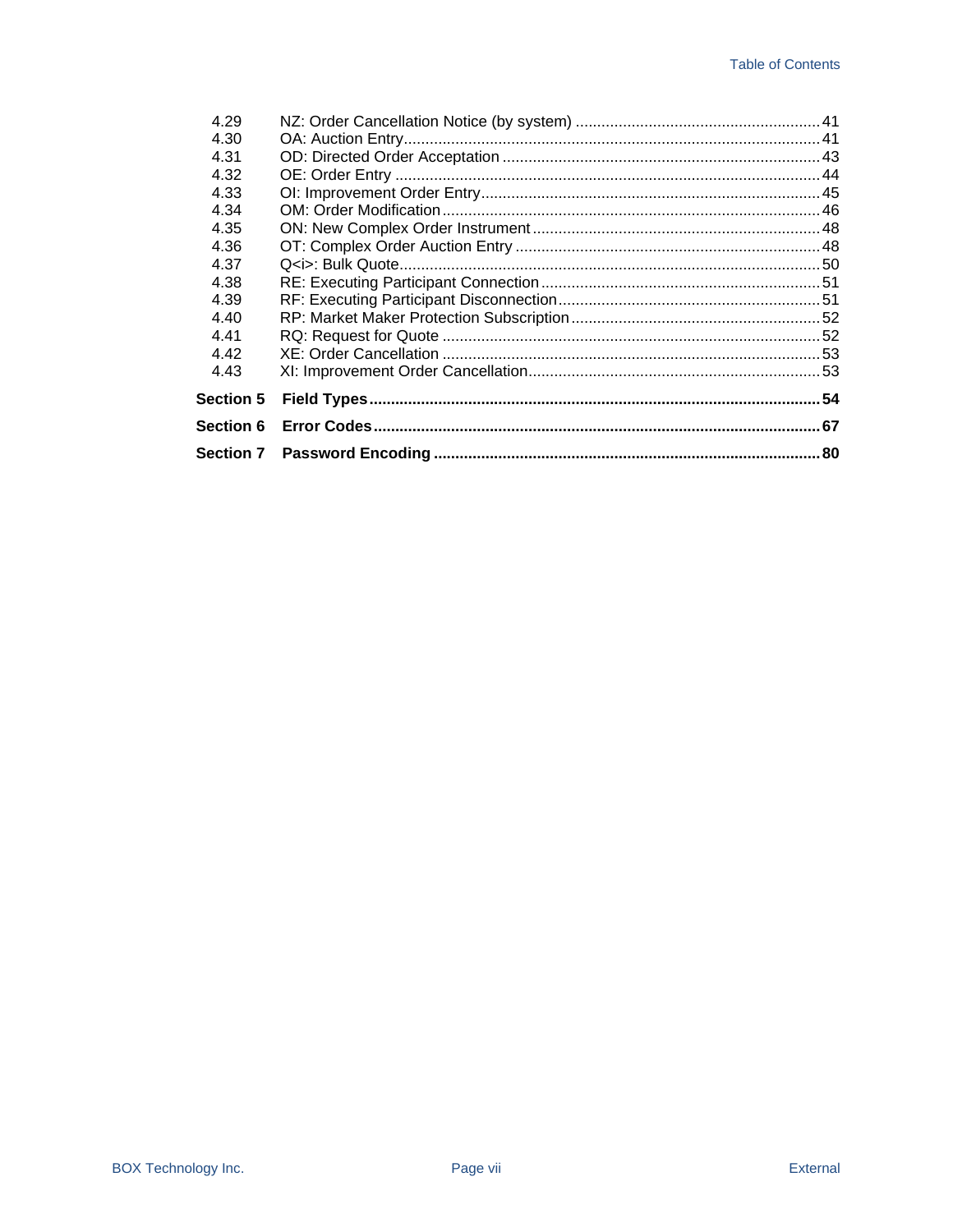## <span id="page-7-0"></span>**Section 1 Introduction**

The SAIL Specifications Guide for BOX explains the protocol required by Participants to trade on a SOLA® platform.

SAIL is a daily protocol, meaning that all counters and sequence IDs are reset everyday.

The current Protocol version is B3.

### <span id="page-7-1"></span>**1.1 Scope**

The scope of this document is to provide a detailed description of the BOX SOLA Access Information Language (SAIL). This includes but is not limited to:

- Message Format and Delivery
- Session Protocol
- Application Messages, which include:
	- o Technical Messages
	- o Business Messages

This document provides information and does not in any way provide engineering or other professional services.

#### <span id="page-7-2"></span>**1.2 Audience**

This document targets business, programmer, and network analysts who are responsible for determining the technical solutions needed to interface with SAIL.

### <span id="page-7-3"></span>**1.3 Related Documents**

BOX SAIL Business Design Guide

### <span id="page-7-4"></span>**1.4 BOX Contact**

Market Operation Center Support / Technical Help Desk Toll Free: 1-866-768- 8845 [boxmoc@boxoptions.com](mailto:boxmoc@boxoptions.com)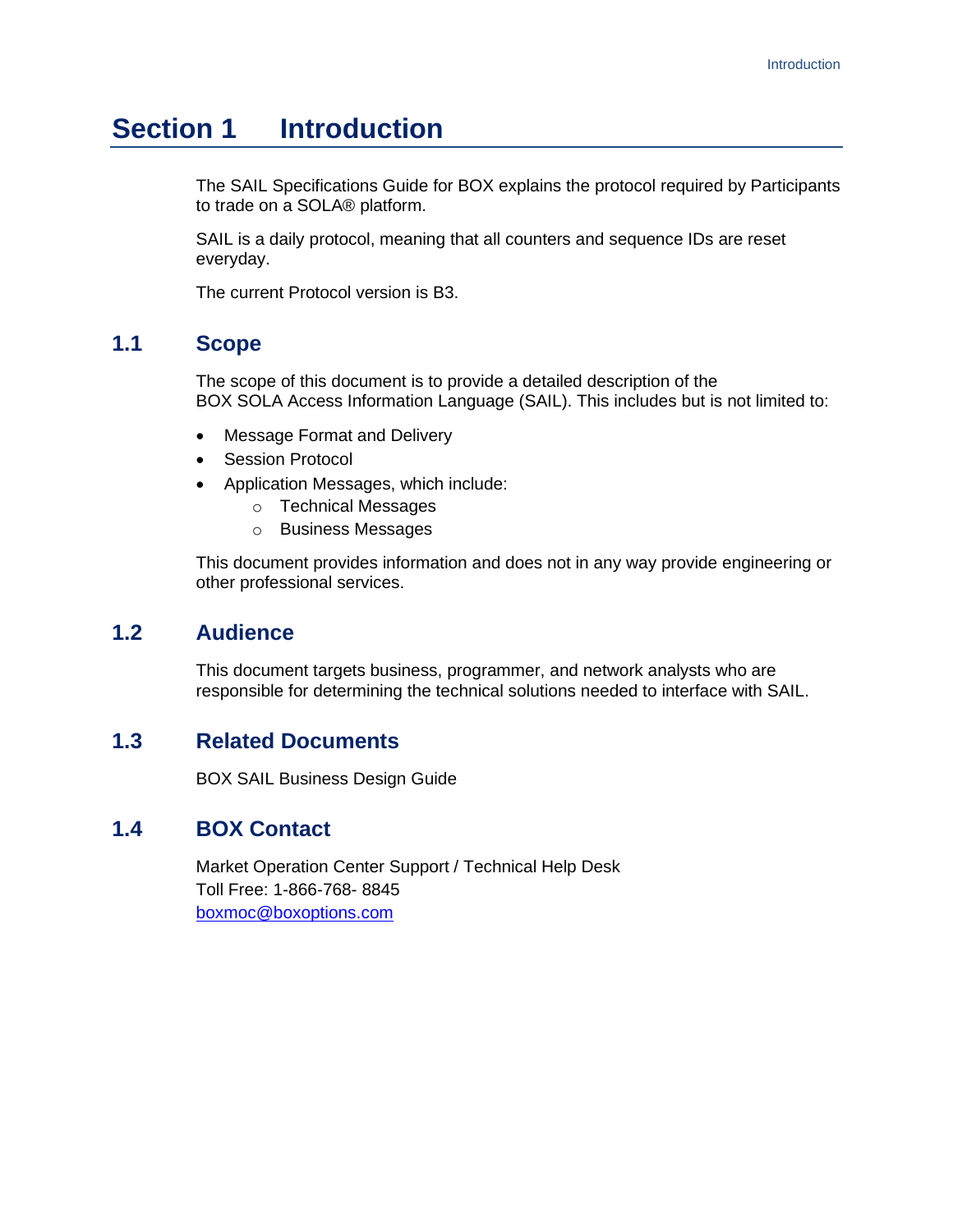## <span id="page-8-0"></span>**Section 2 Overview**

The SAIL protocol is defined at two levels: technical and business. The technical level deals with the delivery of data while the business level defines business-related data content.

## <span id="page-8-1"></span>**2.1 List of Messages**

 $\overline{\phantom{a}}$ 

This table contains the SAIL messages supported by BOX.

| TYPE            | <b>SAIL MESSAGES</b>                                                                                                                                                                                                                                                                                                                                                                                                                                                                                                                                                                                                                                                                                                                                     |
|-----------------|----------------------------------------------------------------------------------------------------------------------------------------------------------------------------------------------------------------------------------------------------------------------------------------------------------------------------------------------------------------------------------------------------------------------------------------------------------------------------------------------------------------------------------------------------------------------------------------------------------------------------------------------------------------------------------------------------------------------------------------------------------|
| Technical       | TC: User Connection<br>TD: User Disconnection<br>TA: Disconnection Instruction<br>TH: Heartbeat (Question)<br>TI: Heartbeat (Response)<br>TO: Out of Sequence<br><b>TE: Technical Error Notice</b><br>TM: Disconnection Instruction Acknowledgement<br><b>TK: Connection Acknowledgement</b><br>TL: Disconnection Acknowledgement<br>TT: end of Transmission                                                                                                                                                                                                                                                                                                                                                                                             |
| <b>Business</b> | <b>BD: Bulk Quote Data</b><br><b>ER: Error Notice</b><br><b>GC: Global Cancellation</b><br><b>GZ: User Global Cancellation</b><br>KD: Bulk Quote Data Acknowledgement<br><b>KE: Order Acknowledgement</b><br><b>KG: Global Cancellation Confirmation</b><br>KI: Improvement Order Acknowlegment<br>KM: Order Modification Acknowledgement<br>KN: New Complex Order Instrument Acknowledgement<br>KO: Standard Acknowledgement<br>KQ: Directed/Routed Order Rejection and Quote Resubmission<br>Message<br>KT: Complex Order Auction Acknowledgement<br>KY: Auction or Improvement Cancellation Acknowledgement<br>KZ: Order Cancellation Acknowledgement<br>LA: Bulk Quote Acknowledgement<br>MU: TraderStatus<br>NC: Directed Order Cancellation Notice |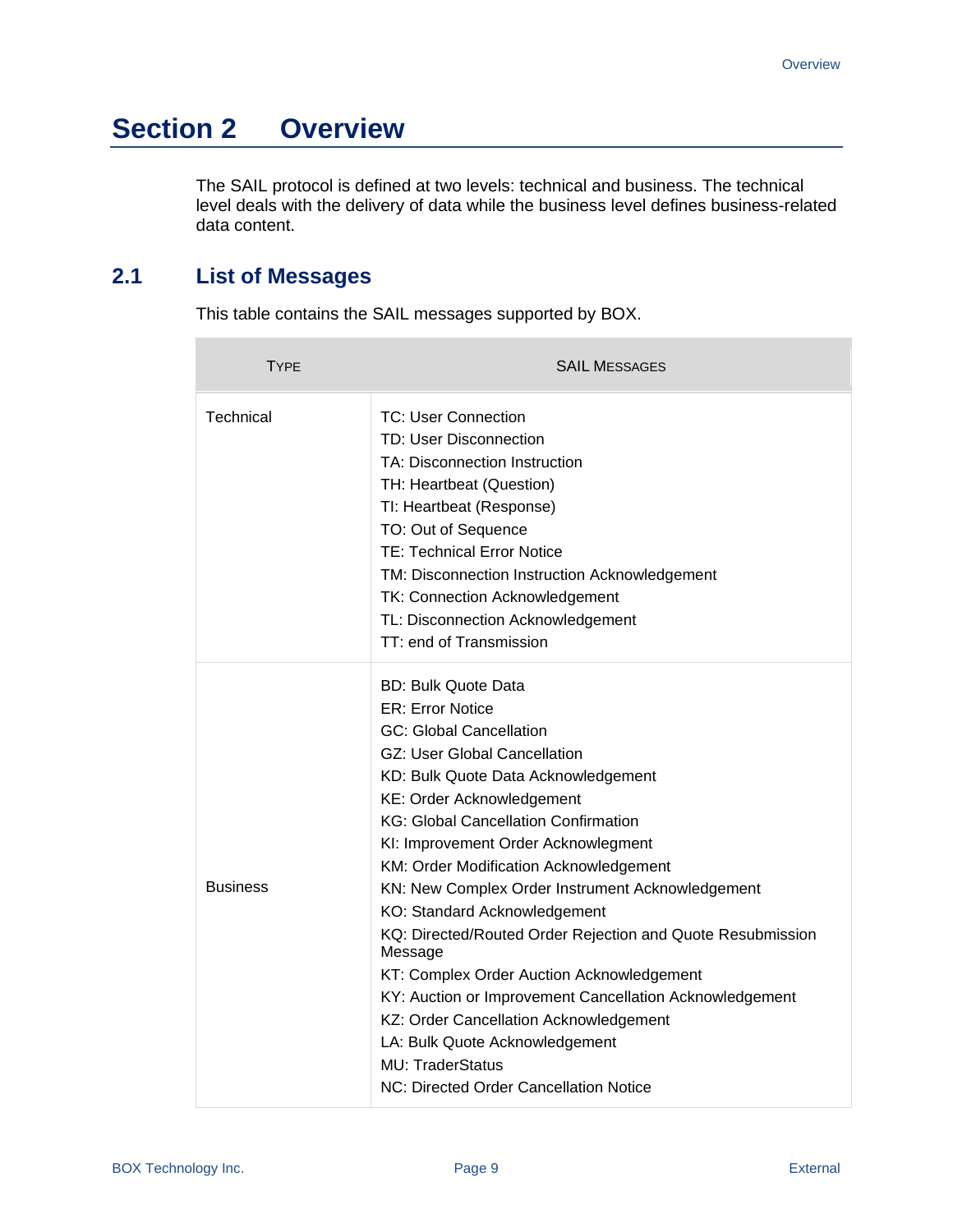| <b>TYPE</b> | <b>SAIL MESSAGES</b>                            |
|-------------|-------------------------------------------------|
|             | ND: Directed Order Notice                       |
|             | NE: Excluded Instrument Notice                  |
|             | NG: Group State Change                          |
|             | NI: Instrument State Change                     |
|             | NL: Leg Execution Notice                        |
|             | NP: Cancellation of All Quotes Notices          |
|             | NQ: Quality Market Maker Notification           |
|             | NT: Execution Notice                            |
|             | NU: Quote Notice                                |
|             | NX: Execution Cancellation Notice               |
|             | NY: Leg Execution Cancellation Notice           |
|             | NZ: Order Cancellation Notice (by system)       |
|             | <b>OA: Auction Entry</b>                        |
|             | <b>OD: Directed Order Acceptation</b>           |
|             | OE: Order Entry                                 |
|             | OI: Improvement Order Entry                     |
|             | <b>OM: Order Modification</b>                   |
|             | ON: New Complex Order Instrument                |
|             | OT: Complex Order Auction Entry                 |
|             | Q <i>: Bulk Quote</i>                           |
|             | <b>RE: Executing Participant Connection</b>     |
|             | RF: Executing Participant Disconnection         |
|             | <b>RP: Market Maker Protection Subscription</b> |
|             | <b>RQ: Request for Quote</b>                    |
|             | <b>XE: Order Cancellation</b>                   |
|             | XI: Improvement Order Cancellation              |

## <span id="page-9-0"></span>**2.2 Message Format and Delivery**

The following sections summarize general specifications for constructing and transmitting BOX SOLA Access Information Language protocol messages.

#### **2.2.1 Message Format**

All technical and business SAIL messages start with 4 bytes of Endian coded data indicating message length. An End of Text (ETX) character is added after the last character of each business message, which may be padded with spaces of up to three bytes for alignment, making the total length of each message a multiple of four bytes.

Example: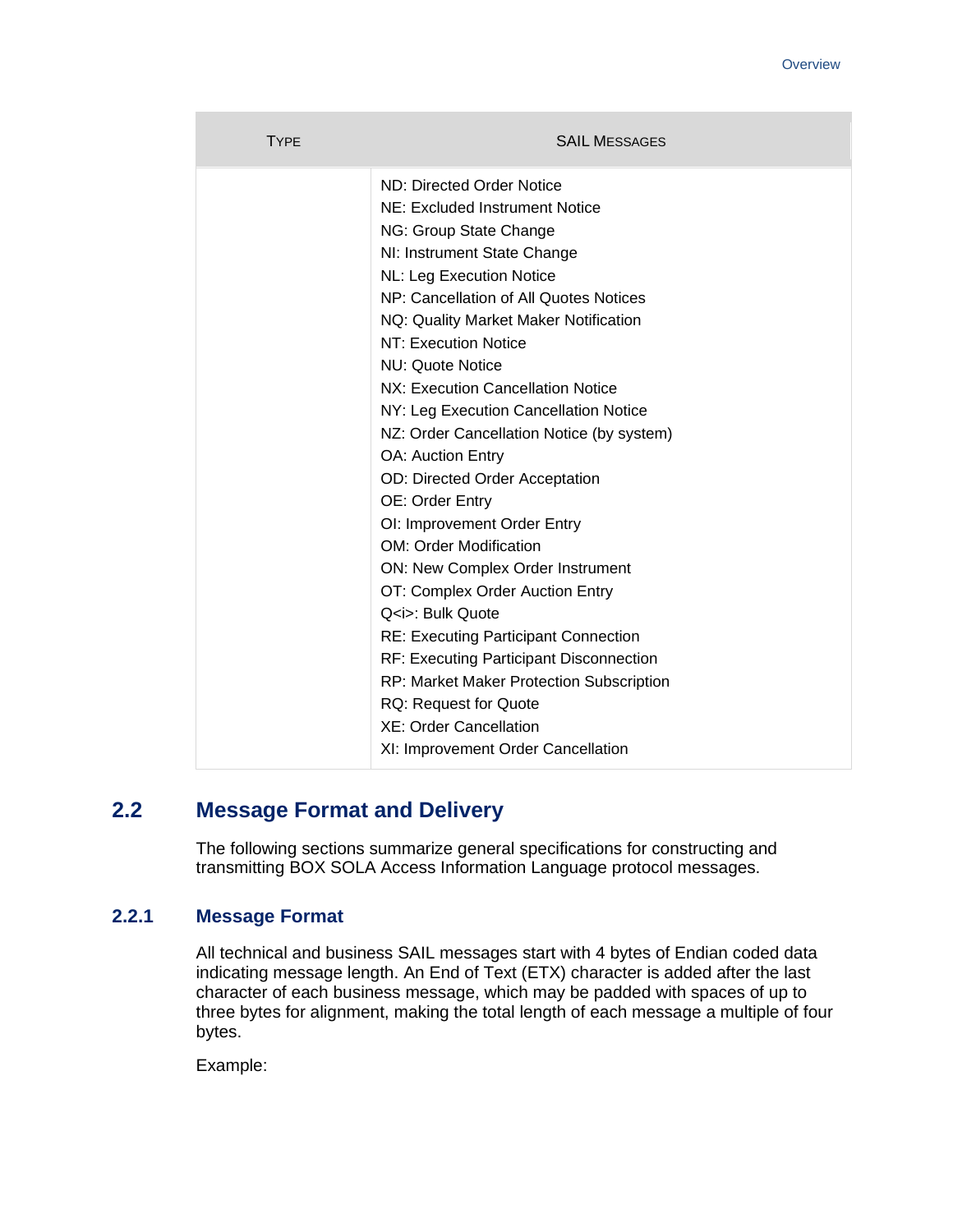| $(0021)^1$ | <xxxxxxxxxxxxxxxxxxxxxx< th=""><th>3≺ETX∶</th><th></th></xxxxxxxxxxxxxxxxxxxxxx<> | 3≺ETX∶ |  |
|------------|-----------------------------------------------------------------------------------|--------|--|
|------------|-----------------------------------------------------------------------------------|--------|--|

- 1. 4 bytes indicating length of business message. Codification little-Endian, right justified, left-filled with zeroes.
- 2. 21 bytes, business message body.
- 3. ETX (End of Text) character having a value of binary 3.
- 4. 2 bytes (spaces for alignment).

Note: In the above example, the total length of the message is  $28(4 + 21 + 1 + 2)$ .

#### **2.2.2 Required Fields**

Each message within the protocol is comprised of fields, which are either:

- $R =$  Required
- $\bullet$   $O =$  Optional
- $\bullet$   $C =$  Conditional (fields that are required based on the presence, or value of other fields).

Systems should be designed to operate only when the required and conditionally required fields are present.

### <span id="page-10-0"></span>**2.3 Data Type**

This section defines the SAIL Data Type messages.

#### **2.3.1 Incoming Messages Header**

This is the header required on all incoming Participant business messages.

| <b>FIELD NAME</b> | <b>FIELD TYPE</b>          | <b>REQ/OPT</b> |
|-------------------|----------------------------|----------------|
| Message Type      | Message Type               | R              |
| User Time (Local) | Time                       | O              |
| <b>Trader ID</b>  | Trader ID                  | R              |
| User Sequence ID  | <b>User Sequence</b><br>ID | R              |

#### **2.3.2 Outgoing Messages Header**

This is the header included on all outgoing Exchange messages.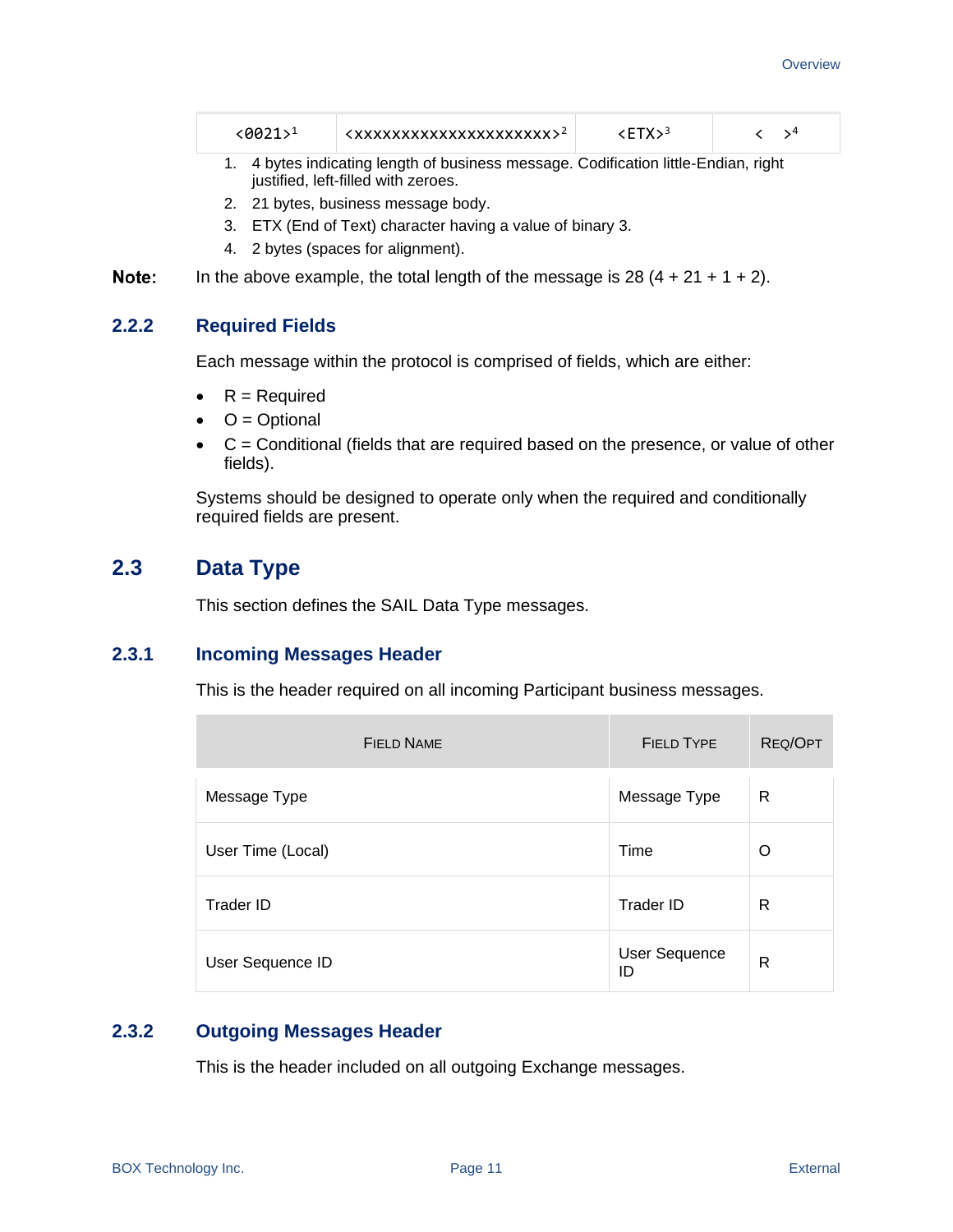| <b>FIELD NAME</b>                               | <b>FIELD TYPE</b>          | REQ/OPT |
|-------------------------------------------------|----------------------------|---------|
| Message Type                                    | Message Type               | R       |
| Message Timestamp (Local) (Trading Engine Time) | Time                       | R       |
| User Sequence ID <sup>1</sup>                   | <b>User Sequence</b><br>ID | O       |
| Exchange Message ID                             | Exchange<br>Message ID     | O       |
| Gap Sequence ID                                 | Numeric (2)                | R       |

1. In the Outgoing Messages Header, the User Sequence ID is set for acknowledgement only, and contains the identical User Sequence ID number present in the incoming message or it contains zeroes. Unsolicited messages (trade notice, group state change, instrument state change, etc.) are set to zeroes.

#### **2.3.3 Owner Data**

This is not a message. It describes the format of a mandatory order reference for the Participant, the **ClientOrderId,** that may be present within certain messages.

In addition, a free text **Memo** can be added to the owner data field by appending a pound sign (#) to the **ClientOrderId:**

- Any information preceeding the pound sign (#) is the **ClientOrderId**.
- Any information after the pound sign (#) is the **Memo**

If no pound (#) sign is found, the whole field is assumed to be the **ClientOrderId**.

| <b>FIELD NAME</b>    | <b>FIELD TYPE</b>    | REQ/OPT      |
|----------------------|----------------------|--------------|
| <b>ClientOrderId</b> | <b>ClientOrderId</b> | $\mathsf{R}$ |
| #                    |                      | $\Omega$     |
| Memo                 | Memo                 | ∩            |

Restrictions:

The **Ownerdata** must contain at most one # (pound sign) character and that it should not contain the following ASCII characters: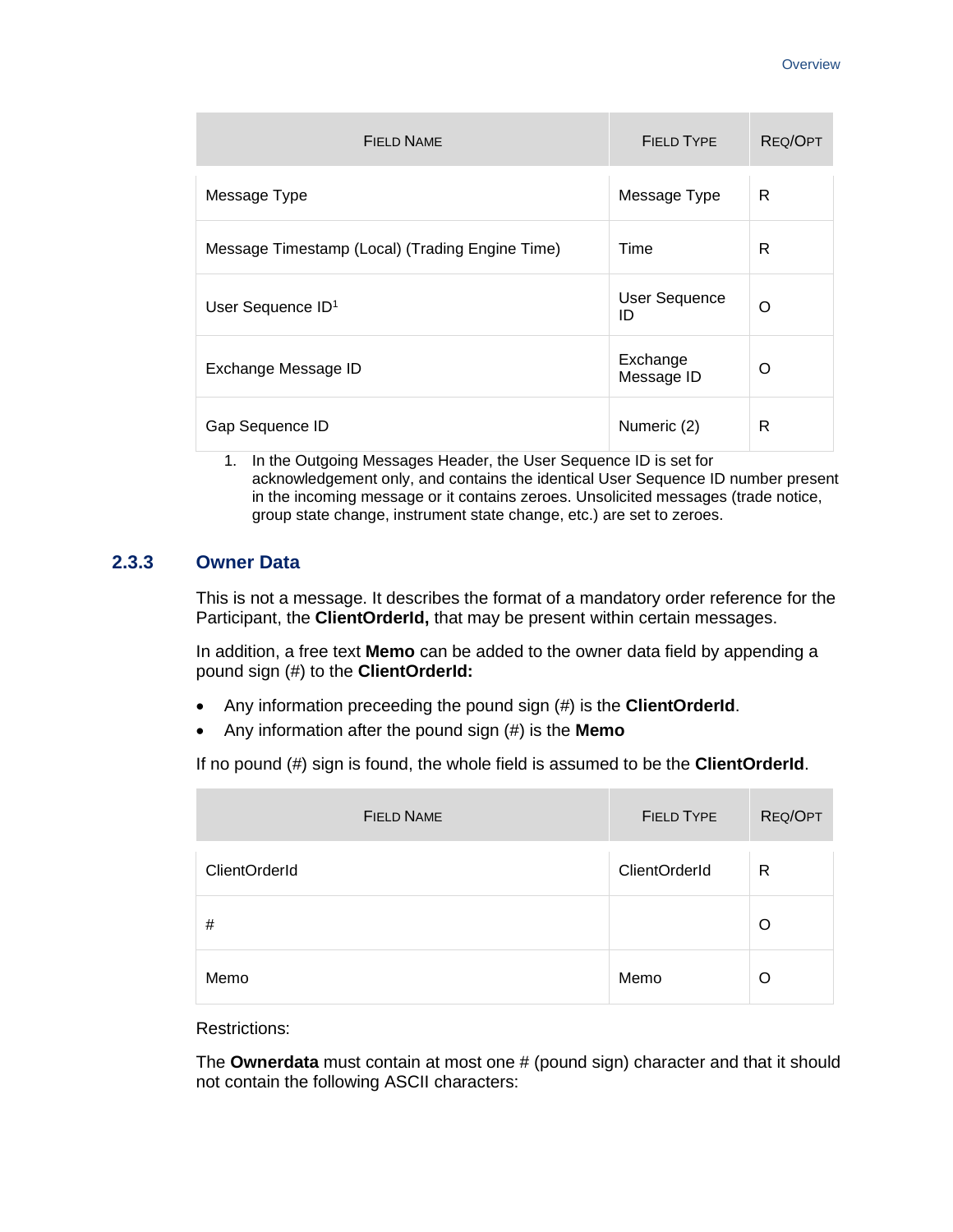- % (percent sign), comma or semi-colon, '"' (double quote), '|' (Pipe sign)
- ascii characters in the decimal code ranges between 0 to 31 and 127 and up

The following characters are accepted but are not transferred to OCC on trade submissions: > (greater than), < (less than), '(single quote) or & (ampersand).

If the validation fails, an error message is sent to the participant.

#### **2.3.4 Clearing Data**

÷

This is not a message. It describes the format of the Participant's clearing data that must appear on specified messages. This data is used for clearing purposes.

| <b>FIELD NAME</b>              | <b>FIELD TYPE</b>                 | <b>REQ/OPT</b> |
|--------------------------------|-----------------------------------|----------------|
| <b>Clearing Instruction</b>    | Clearing<br>Instruction           | R              |
| Account Type                   | AccountType                       | R              |
| Open/Close                     | Open/Close                        | R              |
| Hedge/Spec                     | Hedge/Spec                        | R              |
| <b>Clearing Operation Mode</b> | Clearing<br><b>Operation Mode</b> | R              |
| <b>Clearing Destination</b>    | Firm ID                           | С              |

The firm specified in the Firm ID field clears the trade if Clearing Operation Mode is set.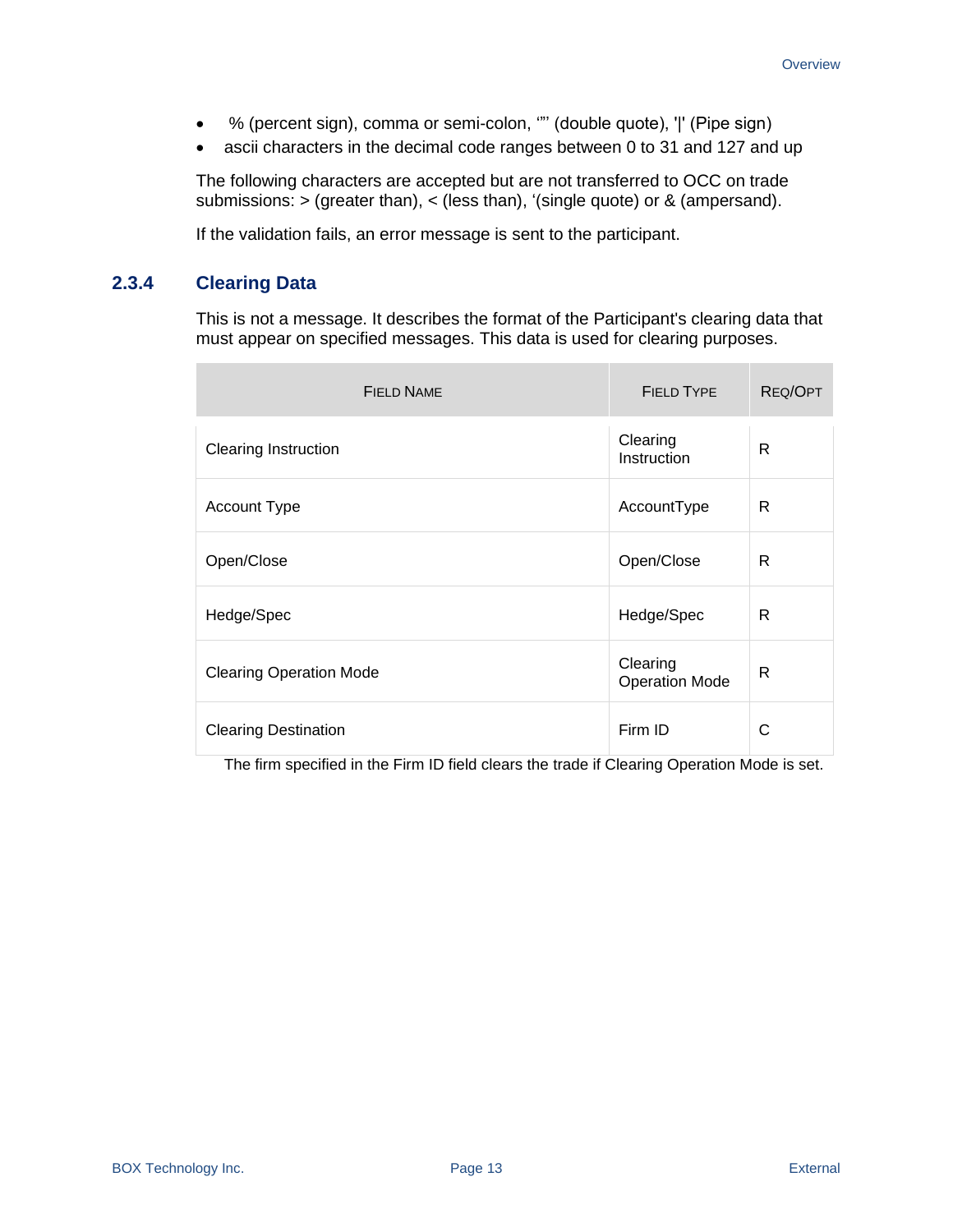## <span id="page-13-0"></span>**Section 3 Technical Messages**

This section defines the SAIL Technical Messages.

## <span id="page-13-1"></span>**3.1 TC: User Connection**

#### Incoming

Trader Connection is the first message to be sent by the Participant at the beginning of the day.

|                                                     | <b>FIELD NAME</b>                            | <b>FIELD TYPE</b>      | REQ/OPT |
|-----------------------------------------------------|----------------------------------------------|------------------------|---------|
| Message Type: TC                                    |                                              | Message Type           | R       |
| Protocol Version.                                   |                                              | Protocol               | R       |
| User ID                                             |                                              | User ID                | R       |
| Password (MD5 Encryption)                           |                                              | Password               | R       |
| Session ID                                          |                                              | Session ID             | O       |
| Time (HHMMSS)                                       |                                              | Time                   | R       |
| Exchange Message ID                                 |                                              | Exchange<br>Message ID | O       |
| Inactivity Interval                                 |                                              | Inactivity Interval    | O       |
| Number of Message types to be received <sup>1</sup> |                                              | Numeric (2)            | R       |
| (1 to 99 occurrences)                               | Message types to be<br>received <sup>2</sup> | Message Type           | R       |

1. Indicates the number of message types (specified further in the message) the Participant wants to receive.

2. List of message types requested by the Participant. The following messages are sent to the Participant even if they are not part of the list: ER, TE, TO, TH, and TT.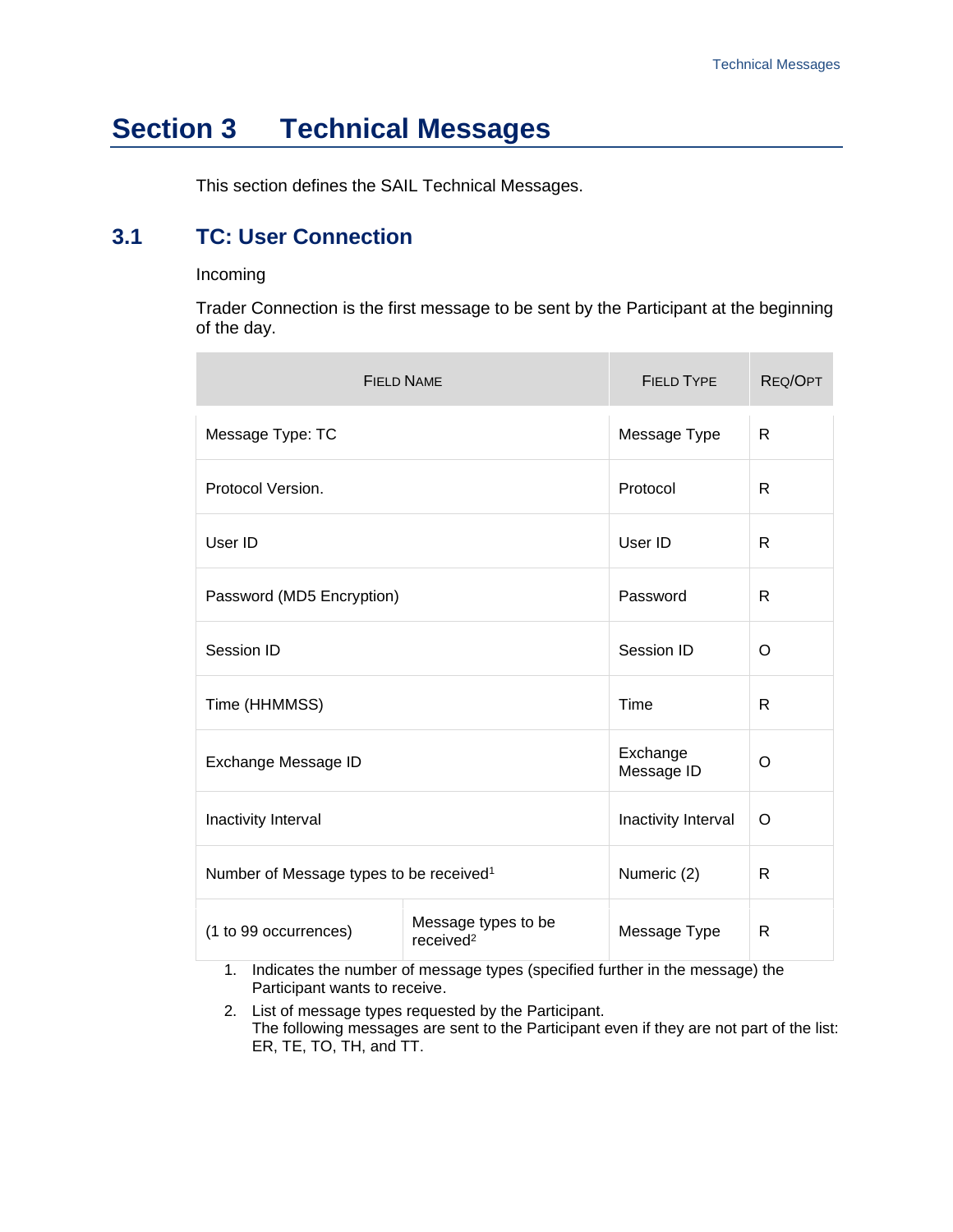## <span id="page-14-0"></span>**3.2 TD: User Disconnection**

#### Incoming

The User Disconnection message is sent by the Participant to the Exchange when it wants to disconnect from the system.

| <b>FIELD NAME</b> | <b>FIELD TYPE</b> | REQ/OPT |
|-------------------|-------------------|---------|
| Message Type: TD  | Message Type      | R       |
| User ID           | User ID           | R       |
| Session ID        | Session ID        | O       |

## <span id="page-14-1"></span>**3.3 TA: Disconnection Instruction**

#### Incoming

This message is used by a Participant to indicate the instruction(s) to execute if the connection ends.

|                                               | <b>FIELD NAME</b>                                                        | <b>FIELD TYPE</b> | REQ/OPT |
|-----------------------------------------------|--------------------------------------------------------------------------|-------------------|---------|
| Message Type: TA                              |                                                                          | Message Type      | R       |
| Number of Instructions present in the message |                                                                          | Numeric (2)       | R       |
| 1 to 99 occurrences                           | Trader ID                                                                | Trader ID         | R       |
|                                               | Disconnection Instruction.<br>Note: Cancel quotes only.<br>Q: QuotesOnly | CancellationType  | R       |
|                                               | Active: Y (ON) N (OFF)                                                   | YesNoFlag         | R       |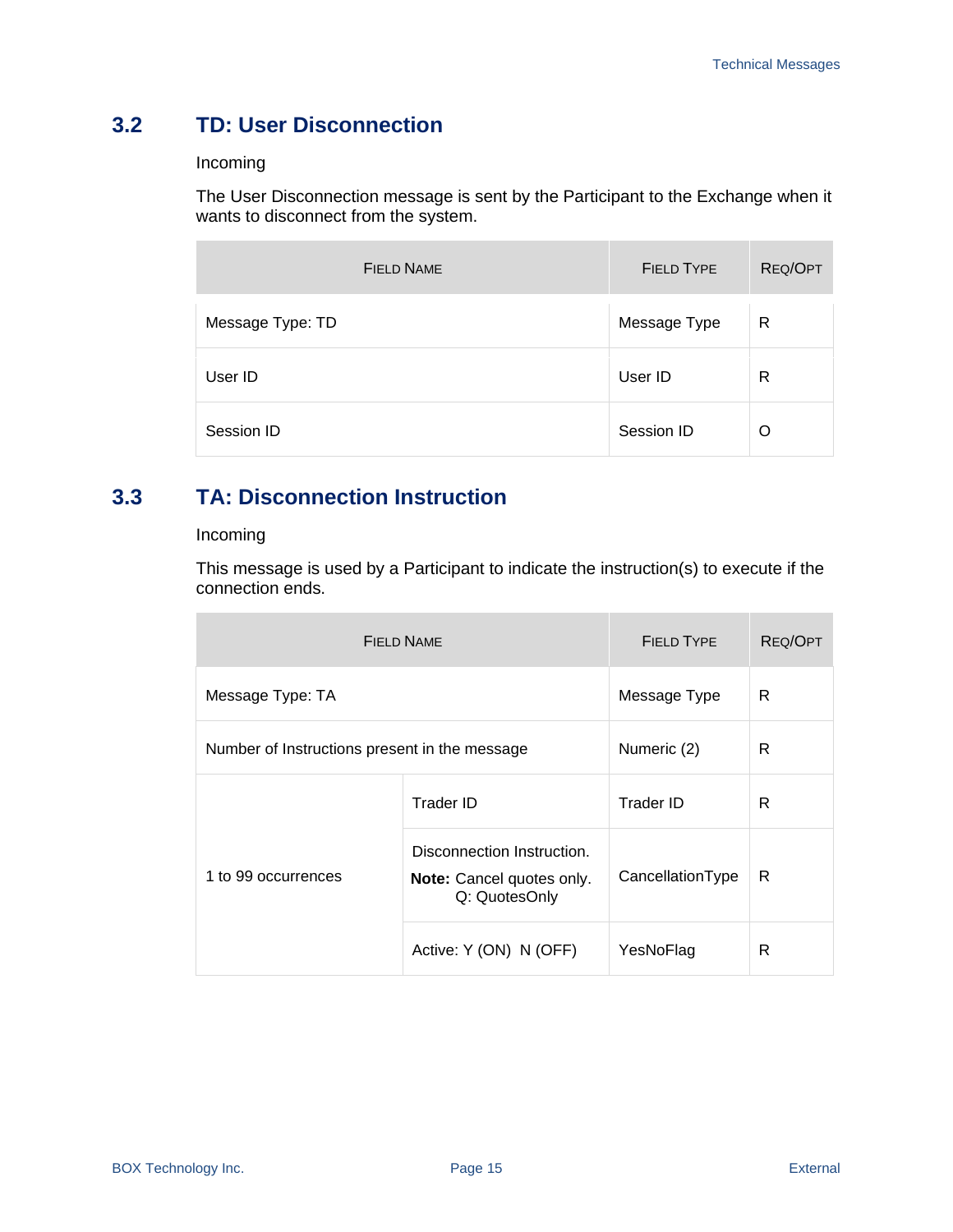## <span id="page-15-0"></span>**3.4 TH: Heartbeat (Question)**

#### **Outgoing**

This message is sent by the exchange to the participant at the beginning of every Heartbeat period. For each connection, participants are allowed to send a limited number of messages per second.

This message indicates the first message to be processed in the Heartbeat period. If there is no pending message from the participant, the field User Sequence ID represents the next expected User Sequence ID.

| FIFLD NAME                                                                     | FIFI D TYPF            | REQ/OPT |
|--------------------------------------------------------------------------------|------------------------|---------|
| Message Type: TH                                                               | Message Type           | R       |
| User Sequence ID (first User Sequence ID for<br>next/current Heartbeat period) | User Sequence<br>ID    | R       |
| Last Exchange Message ID (sent to Participant)                                 | Exchange<br>Message ID | R       |
| Time (Local)                                                                   | Time                   | R       |

## <span id="page-15-1"></span>**3.5 TI: Heartbeat (Response)**

#### Incoming

#### **A TI message should only be sent in response to a TH message sent by the exchange.**

A *Heartbeat* message sent by the exchange to the participant at the beginning of every Heartbeat period must receive a response from the participant application within "**n**" units specified in the *Connection* message. The response can be any message. If a *Heartbeat* is not responded to, the participant is considered as not connected and the disconnection instructions specified in the Disconnection Instructions message (TA: Disconnection Instruction) are executed.

Message TI is used to respond to a *Heartbeat* (TH message) if no other message needs to be sent. Message is identical to the received Heartbeat (TH) message.

This message has the same number of bytes and format as TH: Heartbeat (Question).

Message type must be TI, while other values can be the same as last received TH message.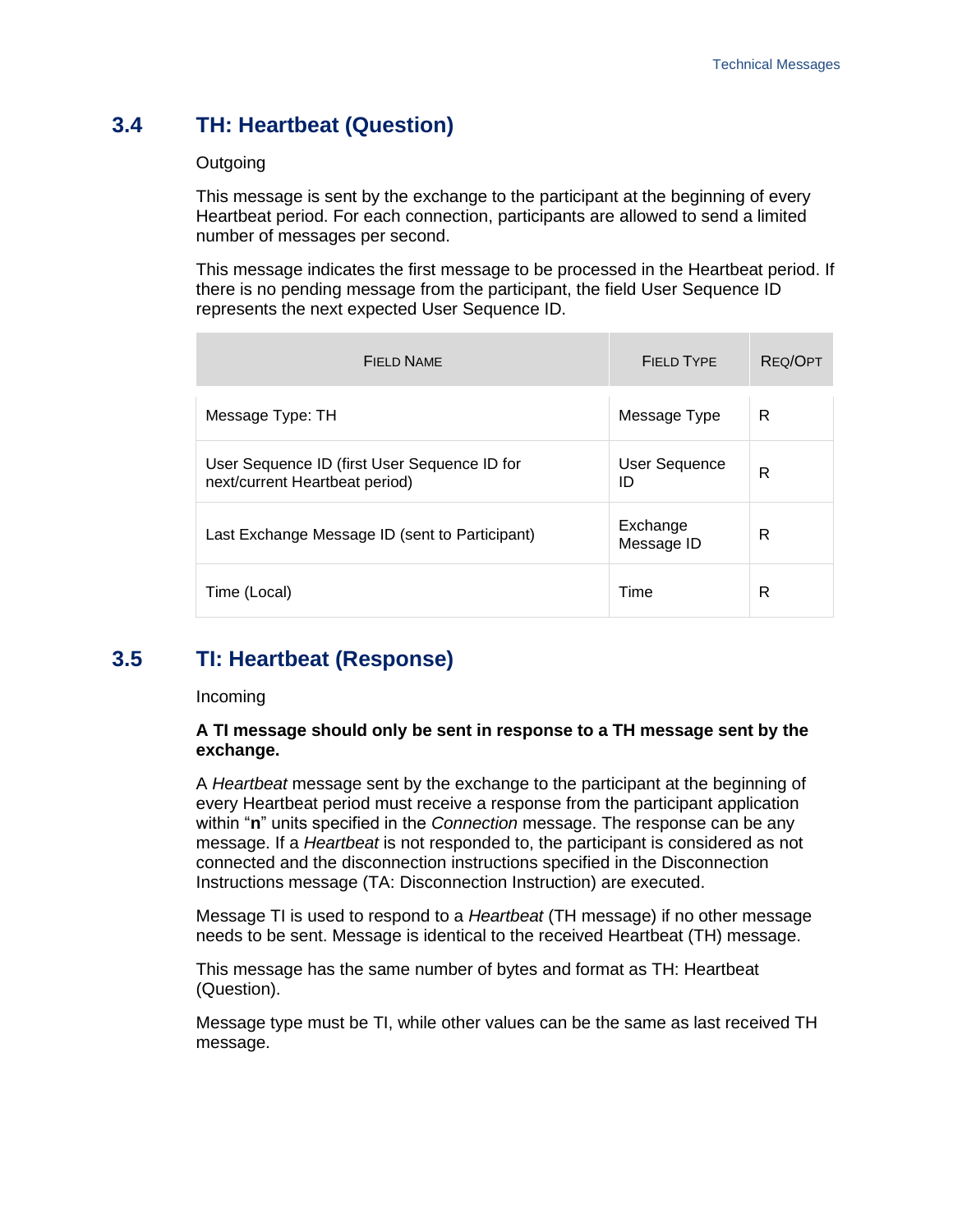## <span id="page-16-0"></span>**3.6 TO: Out of Sequence**

#### **Outgoing**

This message is sent by the exchange when the User Sequence ID in the message is out of sequence. Participant must reconnect.

| FIFLD NAME                            | FIFI D TYPF                | REQ/OPT |
|---------------------------------------|----------------------------|---------|
| Message Type: TO                      | Message Type               | R       |
| Received User Sequence ID             | User Sequence<br>ID        | R       |
| <b>Expected Last User Sequence ID</b> | <b>User Sequence</b><br>ID | R       |
| Message Time (Local)                  | Time                       | R       |

## <span id="page-16-1"></span>**3.7 TE: Technical Error Notice**

#### **Outgoing**

The message is sent by the exchange when a technical error is encountered in the message sent by the Participant.

| <b>FIELD NAME</b>                                    | <b>FIELD TYPE</b>          | REQ/OPT |
|------------------------------------------------------|----------------------------|---------|
| Message Type: TE                                     | Message Type               | R       |
| Received Message Type <sup>1</sup>                   | Message Type               | R       |
| Preceding User Sequence ID received (zeroes if none) | <b>User Sequence</b><br>ID | R       |
| <b>Error Code</b>                                    | <b>Error Code</b>          | R       |
| <b>Error Position</b>                                | Numeric (4)                | R       |
| <b>Error Message</b>                                 | <b>String (100)</b>        | R       |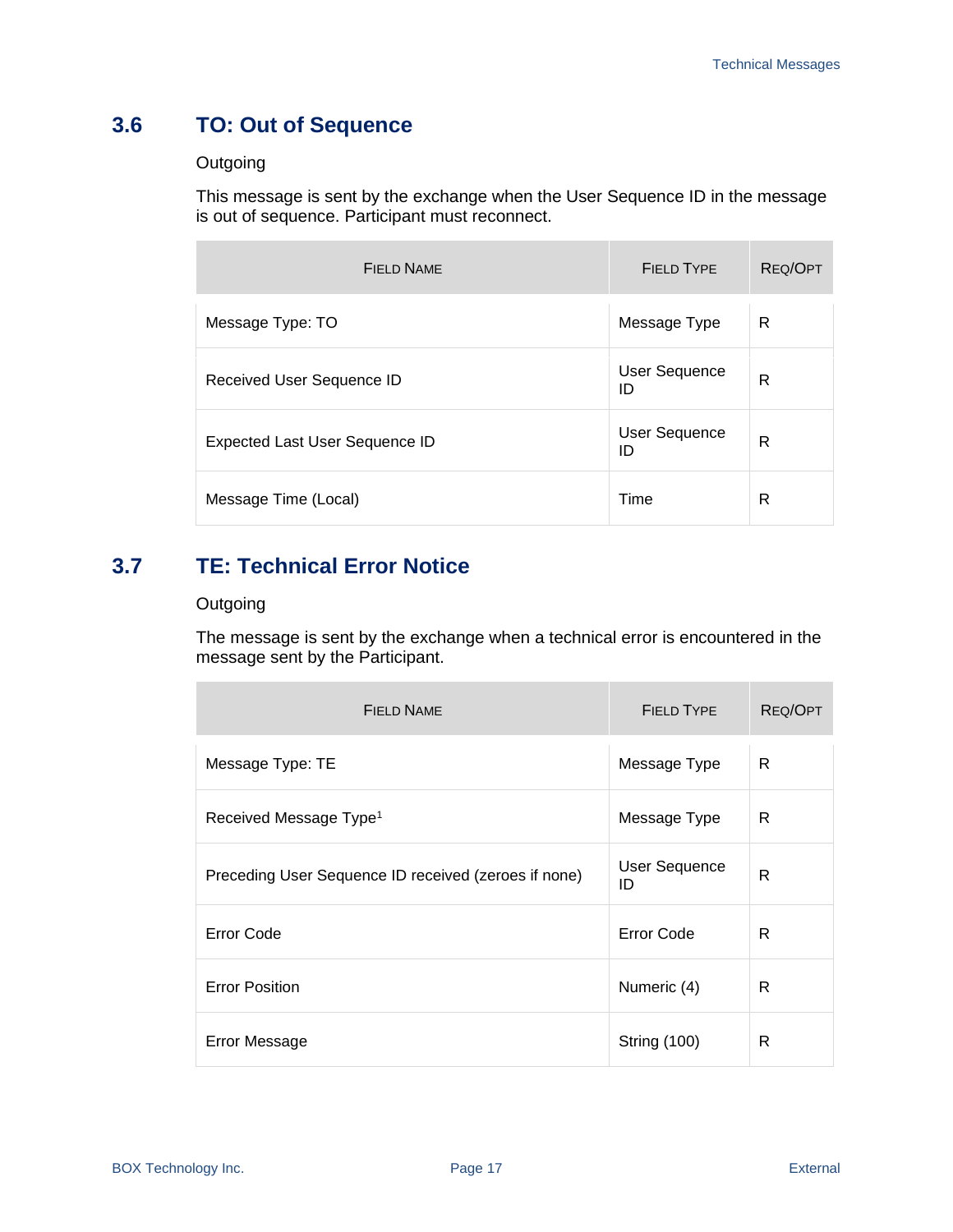| FIELD NAME                | FIELD TYPE   | REQ/OPT |
|---------------------------|--------------|---------|
| Start of message in error | String (100) | R       |

1. Received Message type in Error

## <span id="page-17-0"></span>**3.8 TM: Disconnection Instruction Acknowledgement**

**Outgoing** 

This message is sent to acknowledge receipt of TA: Disconnection Instruction message.

| FIFLD NAME                     | FIFI D TYPE                | REQ/OPT |
|--------------------------------|----------------------------|---------|
| Message Type: TK, TM, TL       | Message Type               | R       |
| <b>Current Session ID</b>      | Session ID                 | R       |
| Last User Sequence ID received | <b>User Sequence</b><br>ID | Ω       |

### <span id="page-17-1"></span>**3.9 TK: Connection Acknowledgement**

#### **Outgoing**

This message is sent to acknowledge receipt of a TC: User Connection message.

This message has the same number of bytes and format as the TM: Disconnection Instruction Acknowledgement message.

### <span id="page-17-2"></span>**3.10 TL: Disconnection Acknowledgement**

#### **Outgoing**

This message is sent to acknowledge receipt of a TD: User Disconnection message.

This message has the same number of bytes and format as the TM: Disconnection Instruction Acknowledgement message.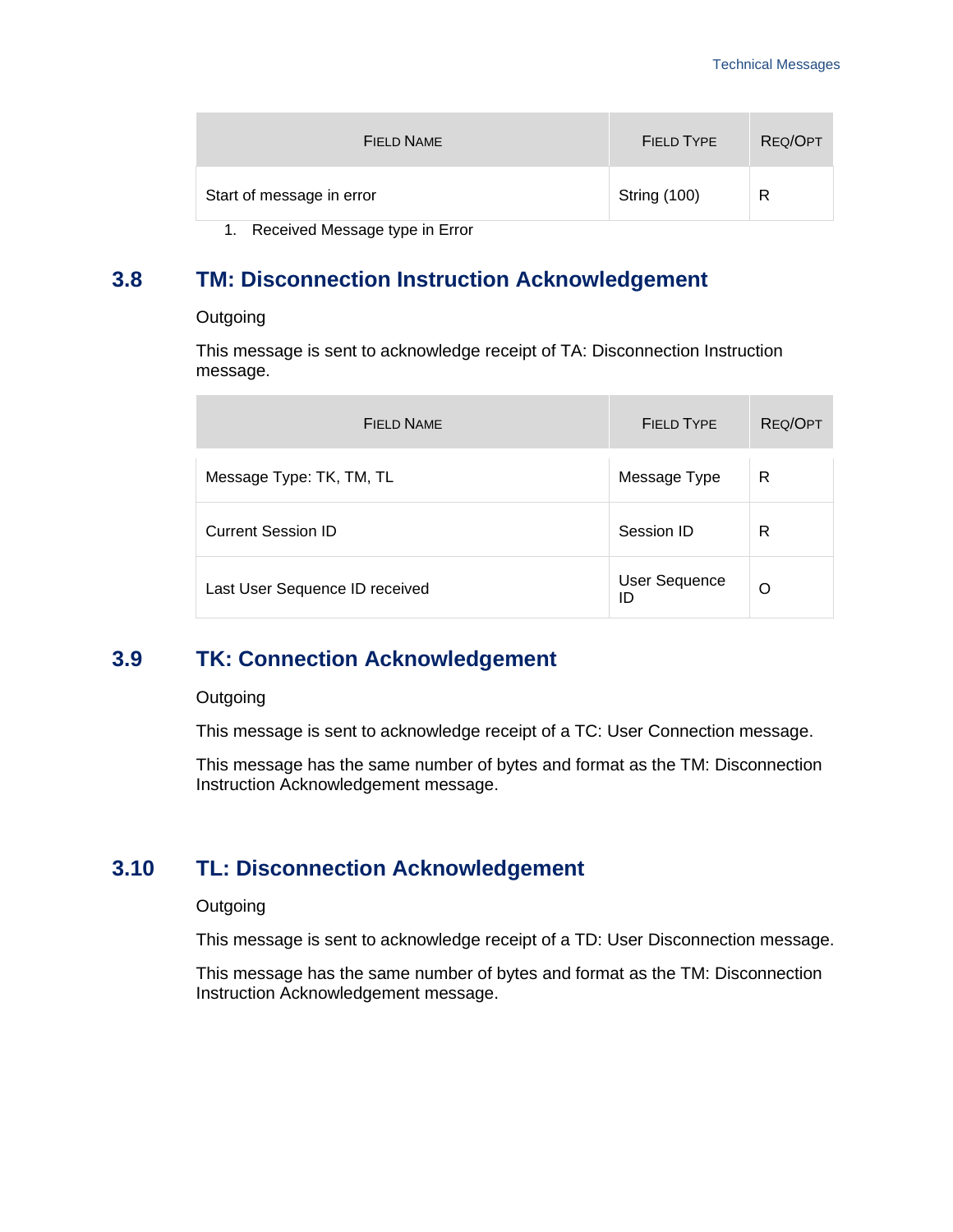## <span id="page-18-0"></span>**3.11 TT: End of Transmission**

#### **Outgoing**

This message is sent to indicate that the session's transmission is completed. Participant is disconnected.

| FIFLD NAME                                                                                                                       | FIFI D TYPF                | <b>REQ/OPT</b> |
|----------------------------------------------------------------------------------------------------------------------------------|----------------------------|----------------|
| Message Type: TT                                                                                                                 | Message Type               | R              |
| <b>Ended Session ID</b>                                                                                                          | Session ID                 | R              |
| Last User Sequence ID received<br>If no business message has been received on this<br>connection, this field is equal to zeroes. | <b>User Sequence</b><br>ID | Ω              |
| Time                                                                                                                             | Time                       | R              |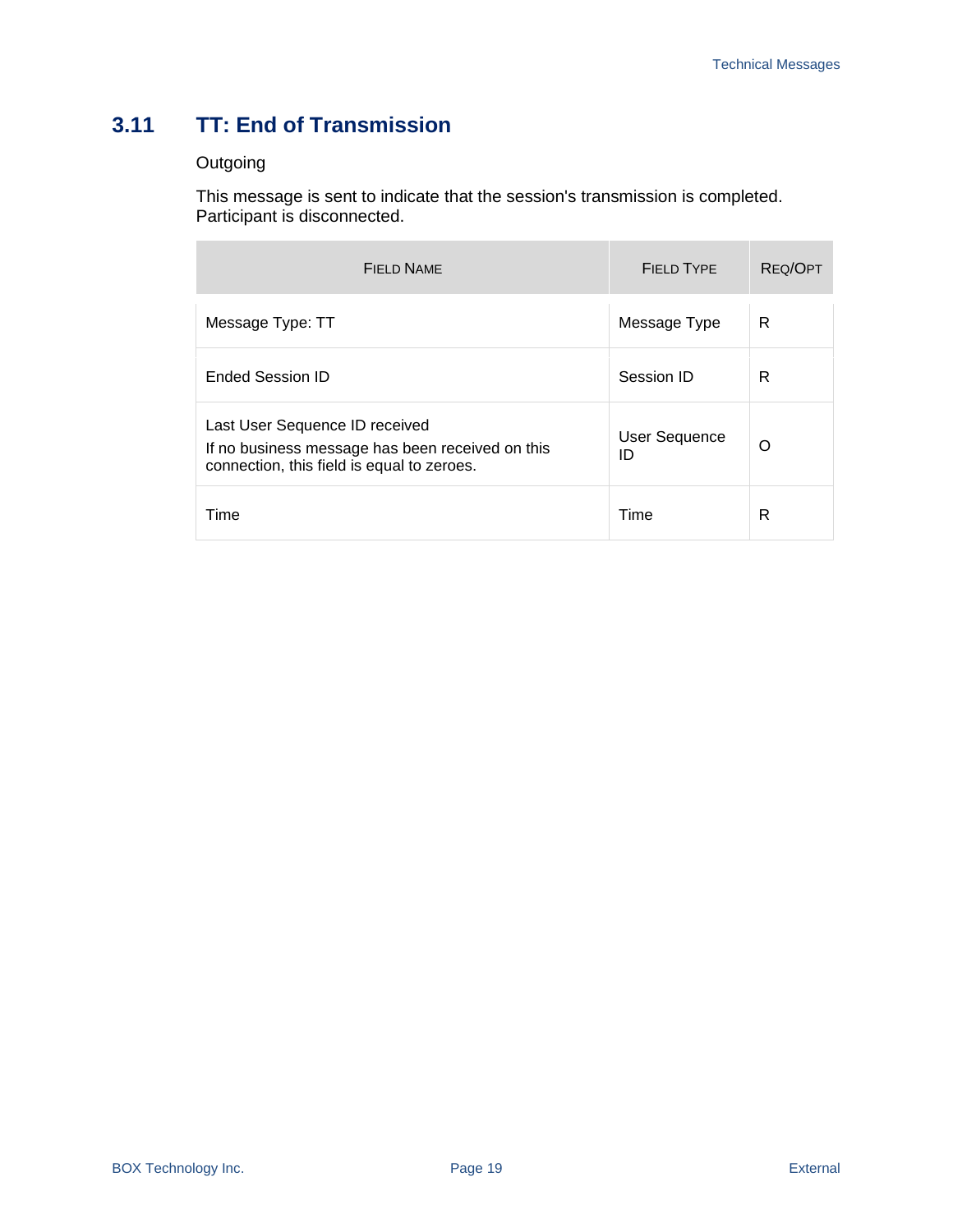## <span id="page-19-0"></span>**Section 4 Business Messages**

This section defines the SAIL Business messages. The messages are listed in alphabetical order.

Note: In the following business messages, the fields marked as 'Fillers' are reserved for Exchange usage.

### <span id="page-19-1"></span>**4.1 BD: Bulk Quote Data**

#### Incoming

 $\overline{\phantom{a}}$ 

This message contains specific protection data and trader's data valid for further Bulk Quotes. A new BD message replaces previously entered data.

| <b>FIELD NAME</b>                           | <b>FIELD TYPE</b>                   | REQ/OPT      |
|---------------------------------------------|-------------------------------------|--------------|
| Incoming Messages Header (Message Type: BD) |                                     | $\mathsf{R}$ |
| Group                                       | Group ID                            | R            |
| <b>Clearing Data</b>                        |                                     | R            |
| <b>Owner Data</b>                           |                                     | $\mathsf{R}$ |
| Filler (must be blank)                      | String (2)                          | R            |
| Filler (must be blank)                      | String (8)                          | R            |
| Filler (must be blank)                      | String (2)                          | R            |
| <b>Calculation Time Interval</b>            | <b>Calculation Time</b><br>Interval | O            |
| Maximum Total Volume                        | Numeric (8)                         | O            |
| <b>Maximum Total Value</b>                  | Numeric (8)                         | O            |
| Maximum Delta Volume                        | Numeric (8)                         | O            |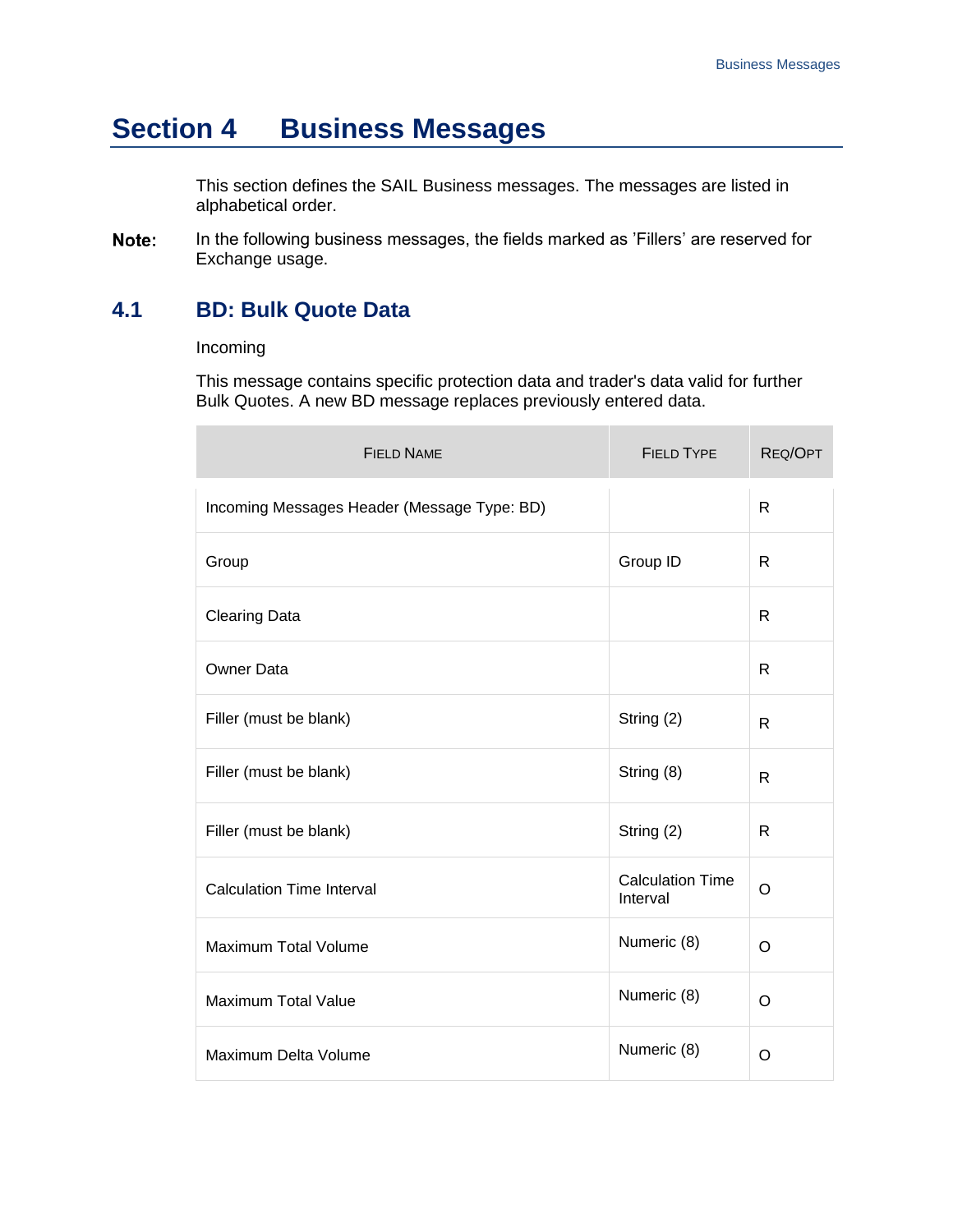| <b>FIELD NAME</b>         | <b>FIELD TYPE</b>          | <b>REQ/OPT</b> |
|---------------------------|----------------------------|----------------|
| Maximum Delta Value       | Numeric (8)                | Ω              |
| Percent Of Quote          | Numeric (8)                | O              |
| Post Trading Instructions | Post Trade<br>Instructions | O              |

## <span id="page-20-0"></span>**4.2 ER: Error Notice**

#### **Outgoing**

 $\overline{a}$ 

This message is an error notification. It is sent in response to a message from the Participant when the system cannot process it.

| FIFI D NAME                                 | <b>FIELD TYPE</b>   | REQ/OPT |
|---------------------------------------------|---------------------|---------|
| Outgoing Messages Header (Message Type: ER) |                     | R       |
| Error Code                                  | Error Code          | R       |
| <b>Error Description</b>                    | <b>String (100)</b> | R       |

## <span id="page-20-1"></span>**4.3 GC: Global Cancellation**

#### Incoming

This message is sent by the Participant when he wants to cancel his quotes

| <b>FIELD NAME</b>                           | FIFI D TYPF      | REQ/OPT |
|---------------------------------------------|------------------|---------|
| Incoming Messages Header (Message Type: GC) |                  | R       |
| Group                                       | Group ID         | R       |
| Type of Cancellation<br>Q: QuotesOnly       | CancellationType | R       |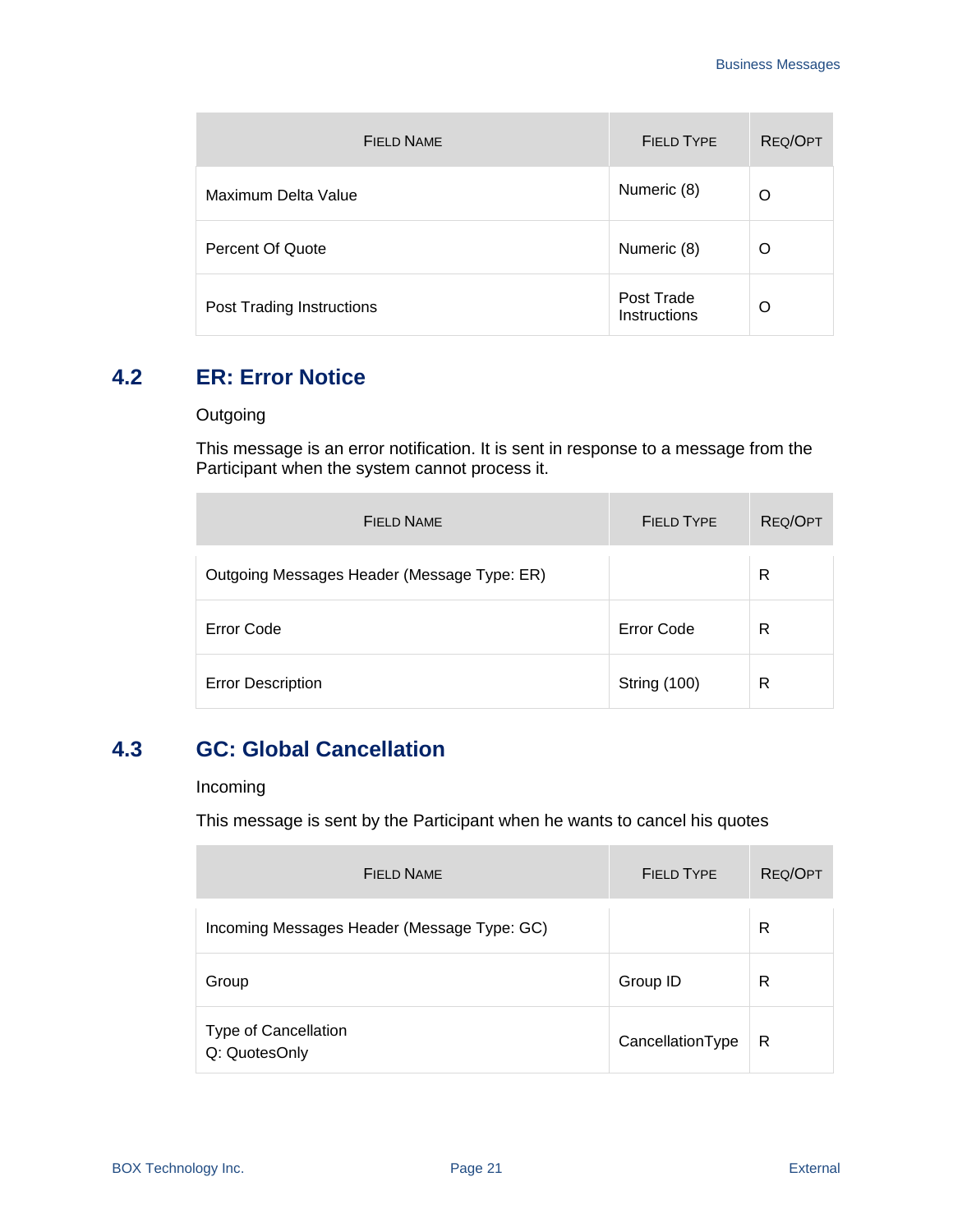| FIELD NAME             | <b>FIELD TYPE</b>         | REQ/OPT |
|------------------------|---------------------------|---------|
| <b>MM CAT UserTime</b> | MM CAT<br><b>UserTime</b> | O       |

### <span id="page-21-0"></span>**4.4 GZ: User Global Cancellation**

Incoming

**Contract** 

| THIS MESSAGE IS SENT BY THE PARTICIPANT WHEN HE WANTS<br>TO CANCEL HIS QUOTES OR ORDERS ON A SINGLE<br>INSTRUMENT OR ALL INSTRUMENTS OF A GROUP AND/OR BY<br><b>ACCOUNT TYPES. FIELD NAME</b> | <b>FIELD TYPE</b>  | REQ/OPT  |  |
|-----------------------------------------------------------------------------------------------------------------------------------------------------------------------------------------------|--------------------|----------|--|
| Incoming Messages Header (Message Type: GZ)                                                                                                                                                   |                    | R        |  |
| Group                                                                                                                                                                                         | Group ID           | $\Omega$ |  |
| Instrument                                                                                                                                                                                    | Instrument ID      | $\Omega$ |  |
| <b>Type of Cancellation</b>                                                                                                                                                                   | CancellationType   | R        |  |
| AccountTypeFilter                                                                                                                                                                             | String (8)         | O        |  |
| <b>MM CAT UserTime</b>                                                                                                                                                                        | MM CAT<br>UserTime | O        |  |

## <span id="page-21-1"></span>**4.5 KD: Bulk Quote Data Acknowledgement**

#### **Outgoing**

This message is used to acknowledge a [BD: Bulk Quote Data](#page-19-1) message.

| FIFI D NAME                                 | FIFI D TYPE | REQ/OPT |
|---------------------------------------------|-------------|---------|
| Outgoing Messages Header (Message Type: KD) |             | R       |
| Group                                       | Group ID    | R       |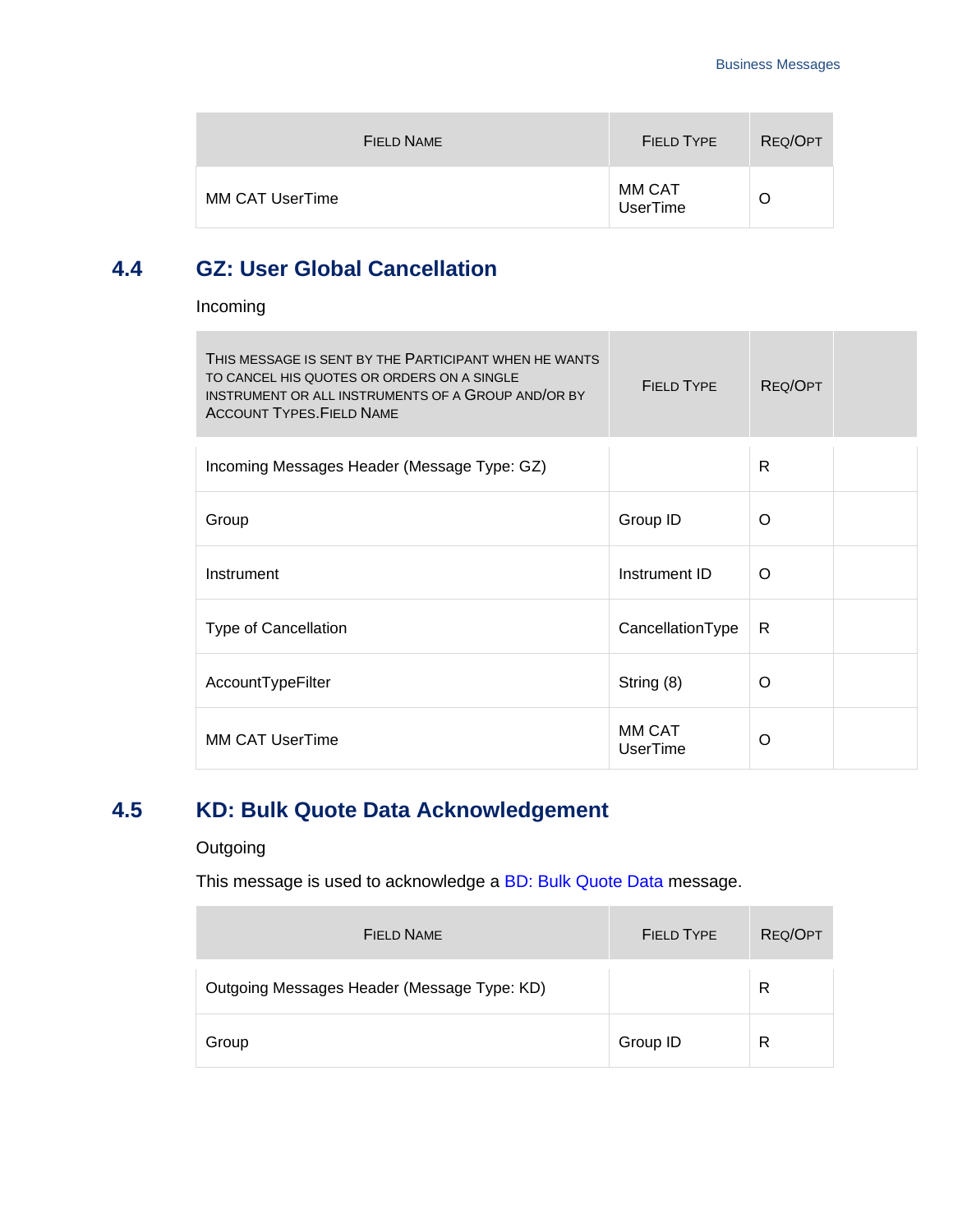| FIELD NAME                                         | FIFI D TYPF | REQ/OPT |
|----------------------------------------------------|-------------|---------|
| Trader ID                                          | Trader ID   | R       |
| Quote ID (identifies trader's quote on this group) | Order ID    | R       |

## <span id="page-22-0"></span>**4.6 KE: Order Acknowledgement**

**Outgoing** 

This message is used to acknowledge an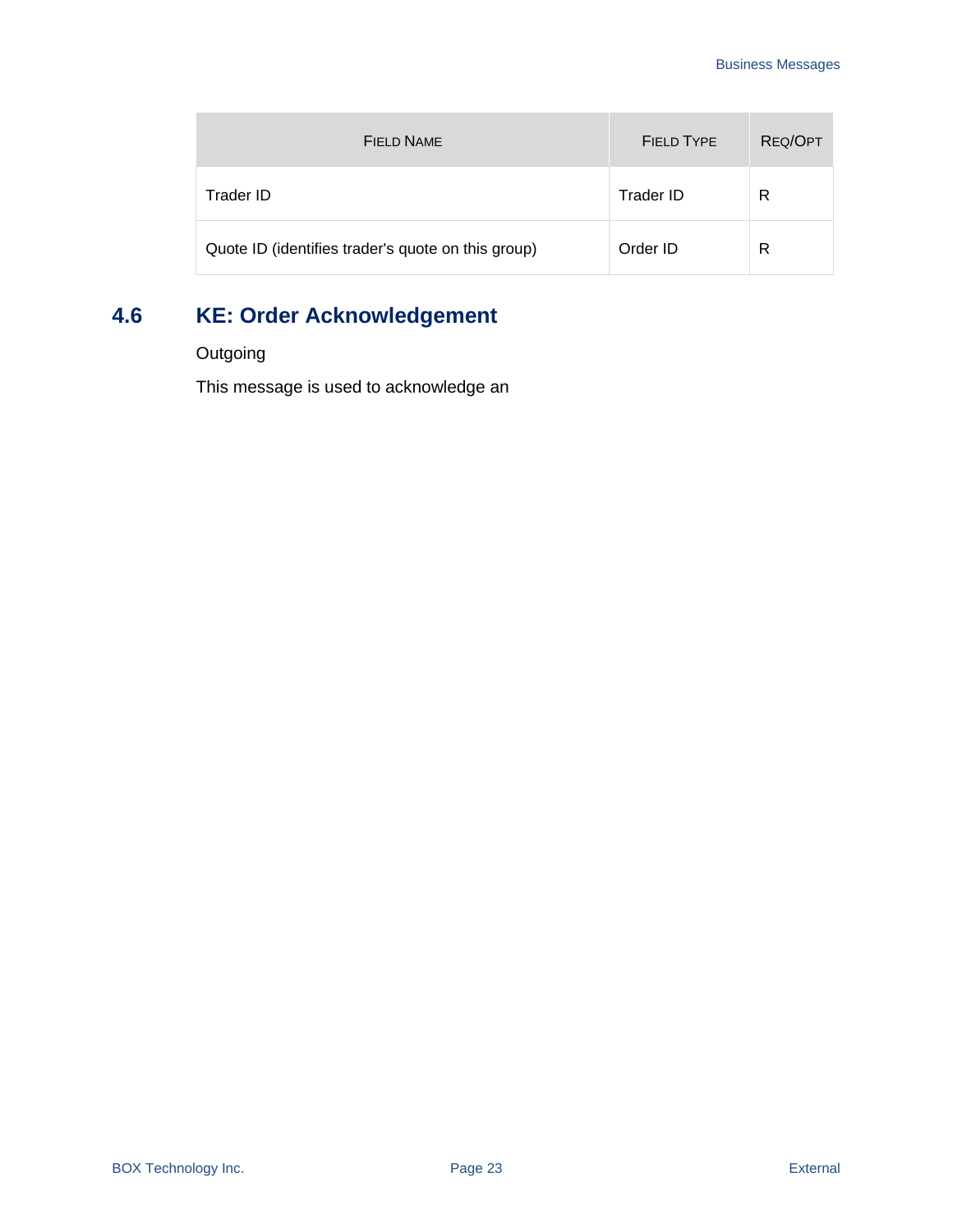#### [OE: Order Entry](#page-43-1) message.

| <b>FIELD NAME</b>                           | <b>FIELD TYPE</b>     | REQ/OPT      |
|---------------------------------------------|-----------------------|--------------|
| Outgoing Messages Header (Message Type: KE) |                       | $\mathsf{R}$ |
| Group                                       | Group ID              | $\mathsf{R}$ |
| Instrument                                  | Instrument ID         | $\mathsf{R}$ |
| <b>Trader ID</b>                            | <b>Trader ID</b>      | $\mathsf{R}$ |
| Order ID                                    | Order ID              | $\mathsf{R}$ |
| <b>Status</b>                               | <b>Status</b>         | $\mathsf{R}$ |
| Verb (Side)                                 | Verb                  | $\mathsf{R}$ |
| Quantity                                    | Quantity              | $\mathsf{R}$ |
| <b>Assigned Price</b>                       | <b>Assigned Price</b> | R            |
| <b>Clearing Data</b>                        |                       | $\mathsf{R}$ |
| Owner Data                                  |                       | $\mathsf{R}$ |
| Original Order ID                           | Original Order ID     | $\mathsf{R}$ |
| Filler                                      | Numeric (6)           | $\mathsf{R}$ |

## <span id="page-23-0"></span>**4.7 KG: Global Cancellation Confirmation**

#### **Outgoing**

This message is used to acknowledge a GC: Global Cancellation message and is sent to a Participant when his quotes have been cancelled.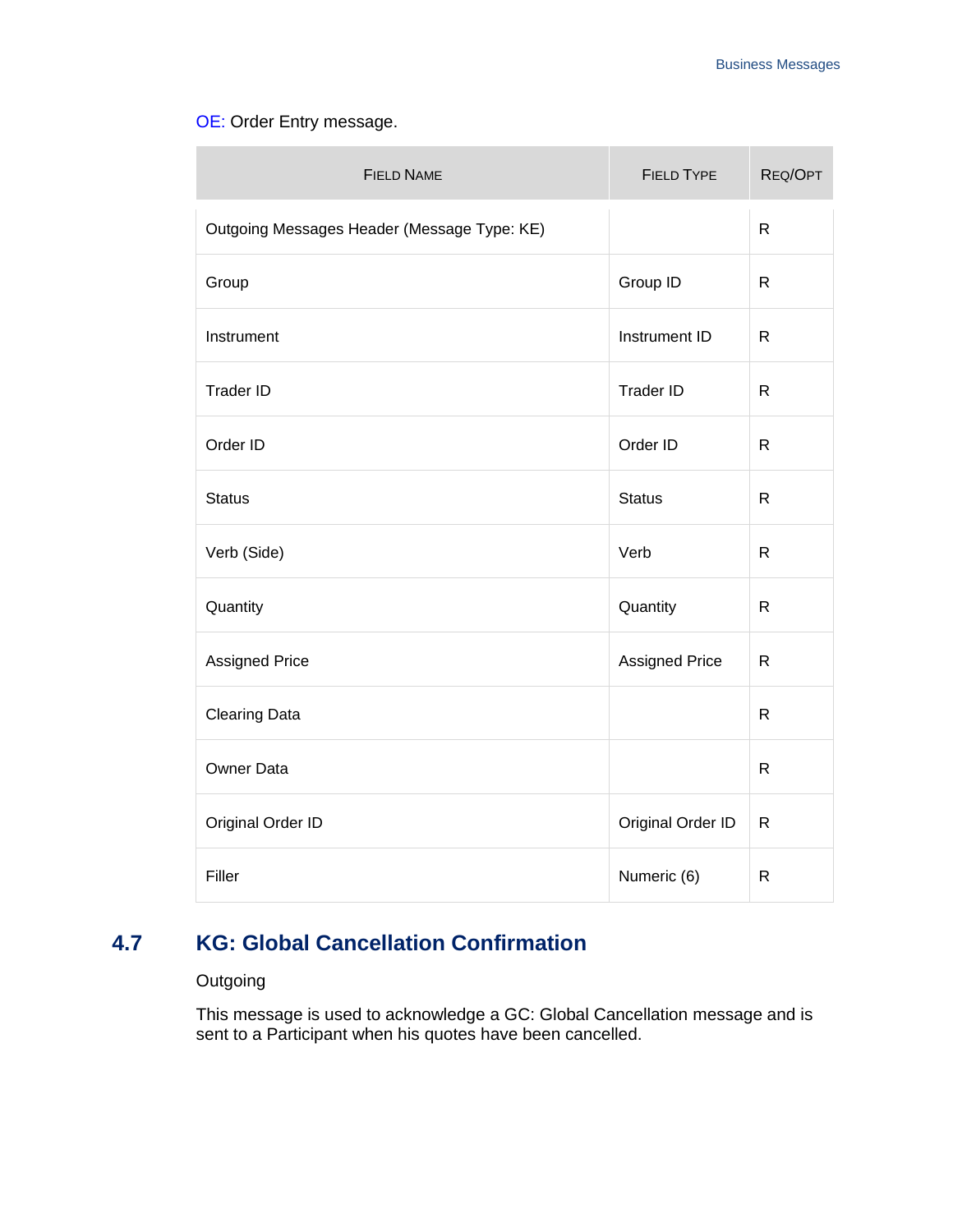| FIFLD NAME                                                            | FIFI D TYPF      | REQ/OPT |
|-----------------------------------------------------------------------|------------------|---------|
| Outgoing Messages Header (Message Type: KG)                           |                  | R       |
| Group                                                                 | Group ID         | R       |
| Trader ID                                                             | Trader ID        | R       |
| <b>Type of Cancellation</b><br>Only 'Q' = QuotesOnly can be returned. | CancellationType | R       |

## <span id="page-24-0"></span>**4.8 KI: Improvement Order Acknowlegment**

#### **Outgoing**

 $\overline{\phantom{a}}$ 

This message is used to acknowledge an OA: Auction Entry or an OI: Improvement Order Entry message.

| <b>FIELD NAME</b>                           | <b>FIELD TYPE</b>     | REQ/OPT      |
|---------------------------------------------|-----------------------|--------------|
| Outgoing Messages Header (Message Type: KI) |                       | $\mathsf{R}$ |
| Group                                       | Group ID              | R            |
| Instrument                                  | Instrument ID         | R            |
| <b>Trader ID</b>                            | <b>Trader ID</b>      | $\mathsf{R}$ |
| Order ID                                    | Order ID              | $\mathsf{R}$ |
| <b>Status</b>                               | <b>Status</b>         | R            |
| Verb (Side)                                 | Verb                  | $\mathsf{R}$ |
| Quantity                                    | Quantity              | R            |
| <b>Assigned Price</b>                       | <b>Assigned Price</b> | $\mathsf{R}$ |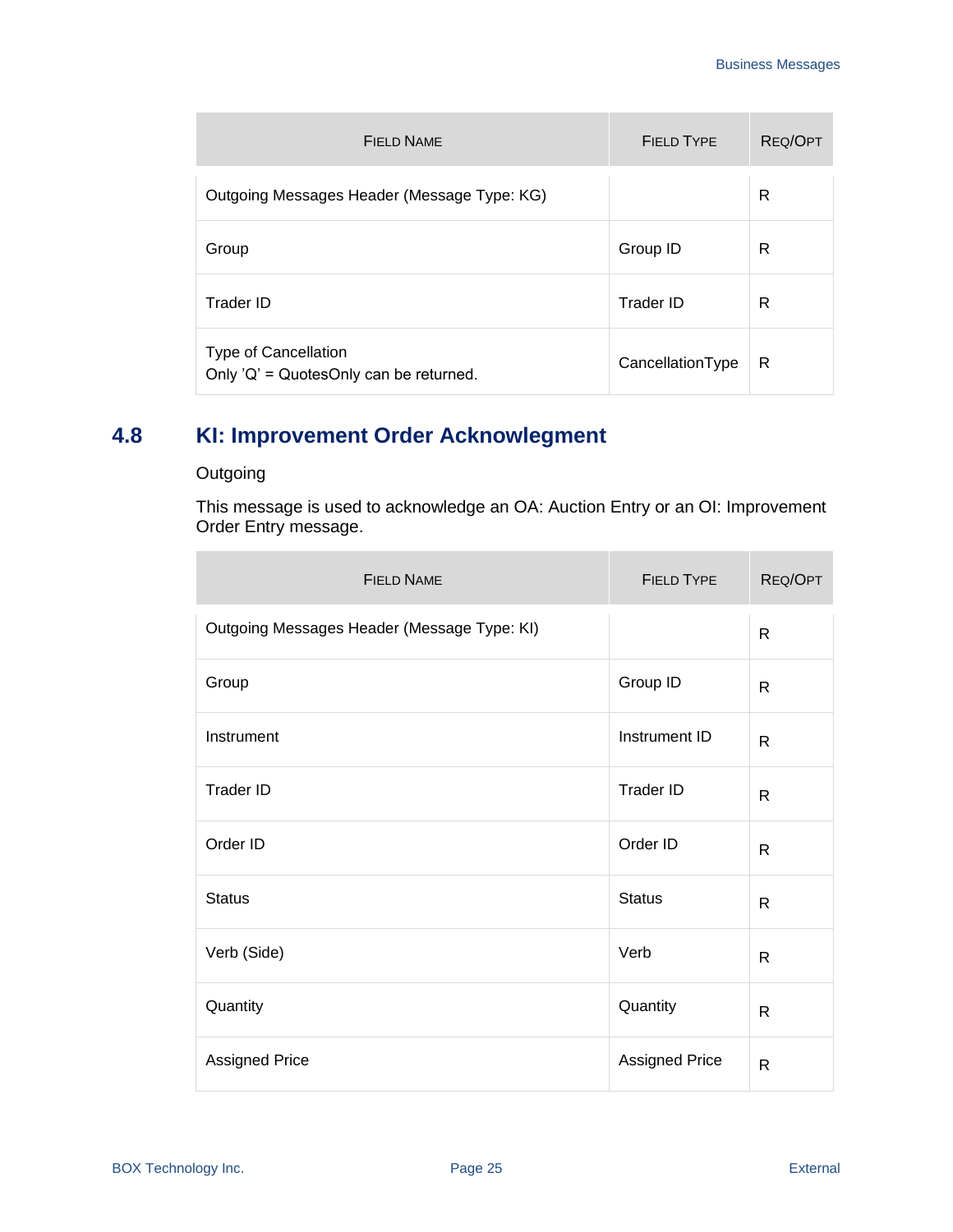| FIFI D NAME                                            | <b>FIELD TYPE</b> | REQ/OPT      |
|--------------------------------------------------------|-------------------|--------------|
| <b>Clearing Data</b>                                   |                   | R            |
| Owner Data                                             |                   | R            |
| Original Order ID                                      | Original Order ID | $\mathsf{R}$ |
| Auction ID (only if message type is KI or else zeroes) | Auction ID        | R            |

## <span id="page-25-0"></span>**4.9 KM: Order Modification Acknowledgement**

### **Outgoing**

 $\mathcal{L}$ 

This message is used to acknowledge an OM: Order Modification.

| <b>FIELD NAME</b>                           | <b>FIELD TYPE</b>     | REQ/OPT      |
|---------------------------------------------|-----------------------|--------------|
| Outgoing Messages Header (Message Type: KM) |                       | $\mathsf{R}$ |
| Group                                       | Group ID              | $\mathsf{R}$ |
| Instrument                                  | Instrument ID         | $\mathsf{R}$ |
| <b>Trader ID</b>                            | Trader ID             | $\mathsf{R}$ |
| Order ID                                    | Order ID              | $\mathsf{R}$ |
| <b>Status</b>                               | <b>Status</b>         | R            |
| Verb (Side)                                 | Verb                  | $\mathsf{R}$ |
| Quantity                                    | Quantity              | $\mathsf{R}$ |
| Assigned Price                              | <b>Assigned Price</b> | $\mathsf{R}$ |
| <b>Clearing Data</b>                        |                       | R            |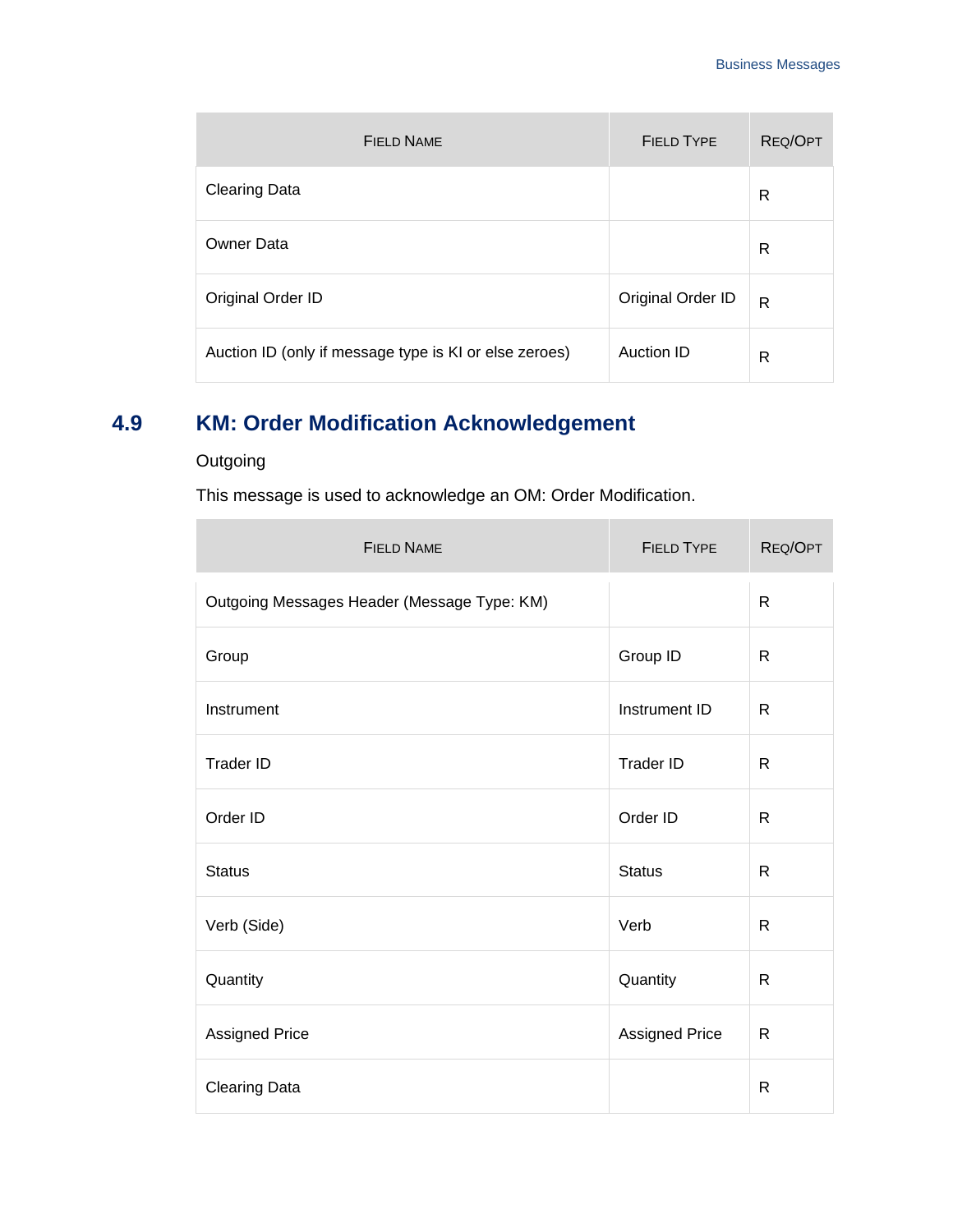| <b>FIELD NAME</b> | <b>FIELD TYPE</b> | REQ/OPT |
|-------------------|-------------------|---------|
| <b>Owner Data</b> |                   | R       |
| Original Order ID | Original Order ID | R       |
| Filler            | Numeric (6)       | R       |

## <span id="page-26-0"></span>**4.10 KN: New Complex Order Instrument Acknowledgement**

#### **Outgoing**

This message is used to acknowledge the creation of a new Complex Order instrument as requested via an ON: New Complex Order Instrument message.

| <b>FIELD NAME</b>                           |                         | <b>FIELD TYPE</b> | REQ/OPT      |
|---------------------------------------------|-------------------------|-------------------|--------------|
| Outgoing Messages Header (Message Type: KN) |                         |                   | R            |
| <b>Strategy Group</b>                       |                         | Group ID          | $\mathsf{R}$ |
| Strategy Instrument ID                      |                         | Instrument ID     | R            |
| <b>Creation Status</b>                      |                         | String (1)        | R            |
| Number of Legs                              |                         | Numeric (2)       | R            |
| 2 to 16 occurrences                         | Leg Group               | Group ID          | R            |
|                                             | Leg Instrument ID       | Instrument ID     | R            |
|                                             | Leg Verb                | Verb              | R            |
|                                             | Filler (must be spaces) | String (1)        | $\mathsf{R}$ |
|                                             | Leg Quantity (ratio)    | Quantity          | R            |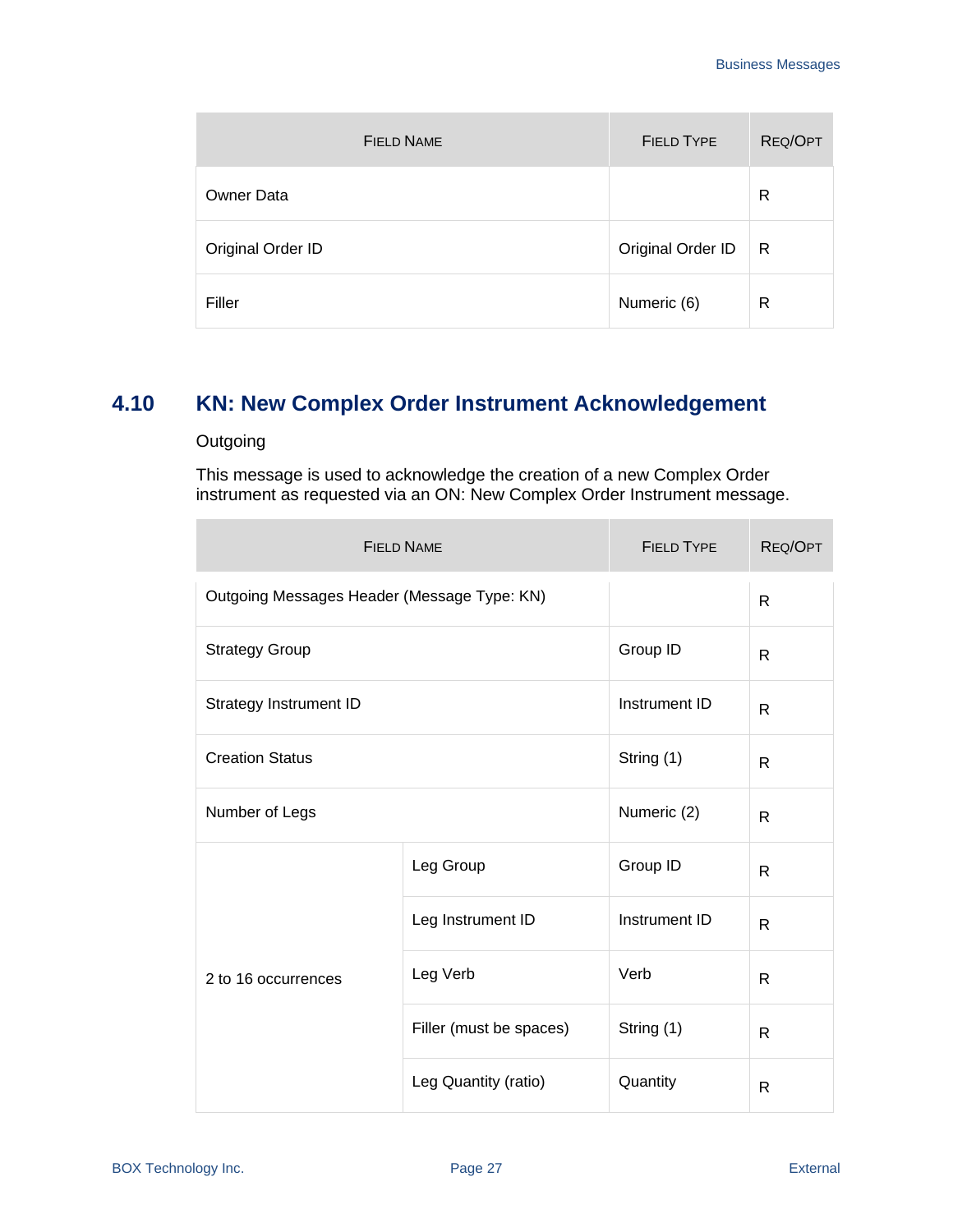## <span id="page-27-0"></span>**4.11 KO: Standard Acknowledgement**

#### **Outgoing**

×

This message is sent as an acknowledgement for the following messages:

- RE: Executing Participant Connection
- RF: Executing Participant Disconnection
- RQ: Request for Quote
- RP: Market Maker Protection Subscription
- GZ: User Global Cancellation

| <b>FIELD NAME</b>                           | <b>FIELD TYPE</b> | REQ/OPT |
|---------------------------------------------|-------------------|---------|
| Outgoing Messages Header (Message Type: KO) |                   | R       |
| Trader ID                                   | Trader ID         | R       |
| Original Message Type (RE, RF, RQ, RP, GZ)  | Message Type      | R       |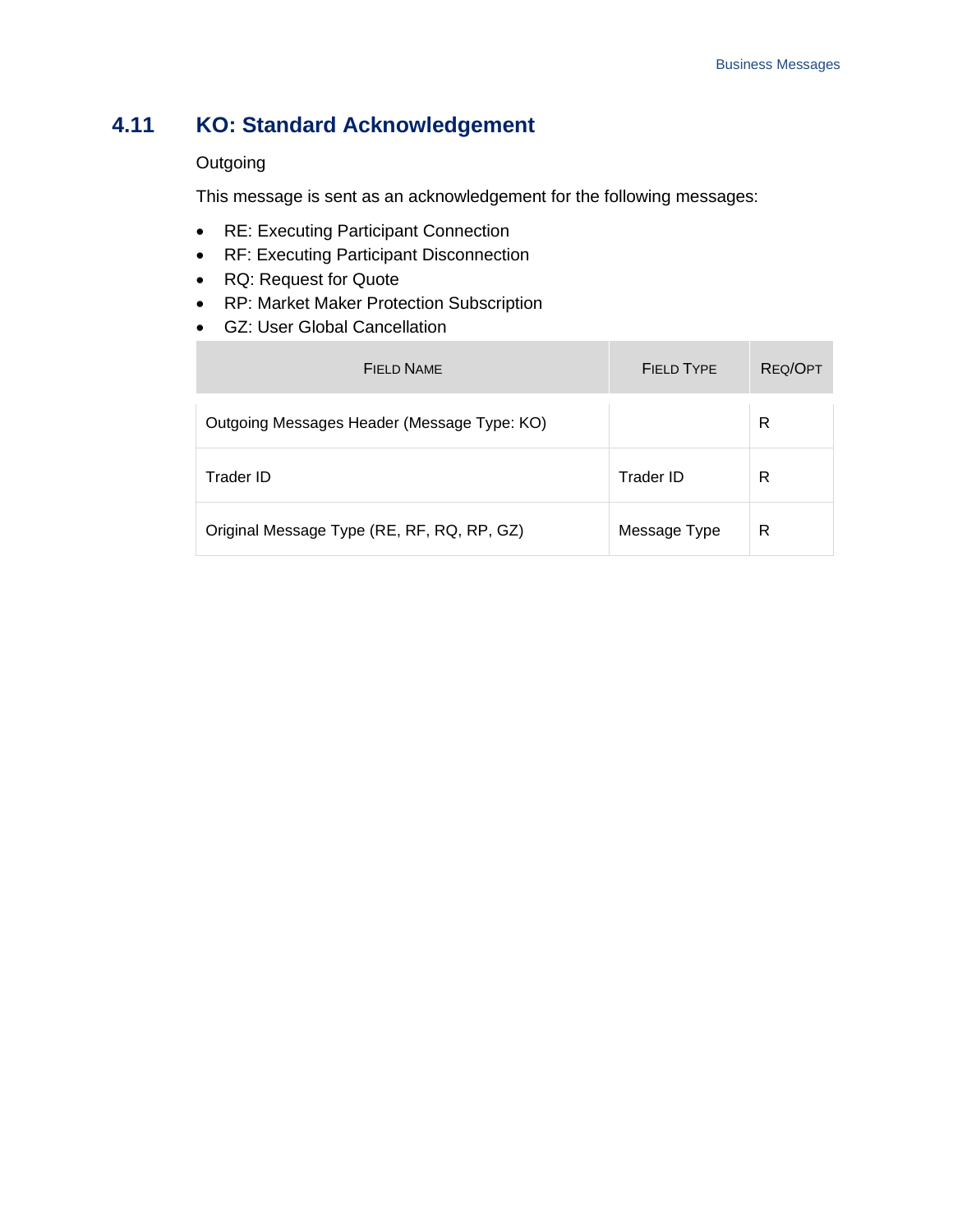## <span id="page-28-0"></span>**4.12 KQ: Directed/Routed Order Rejection and Quote Resubmission Message**

#### Incoming

This message is sent by an executing Participant to reject a DO.

| <b>FIELD NAME</b>                           | <b>FIELD TYPE</b>     | REQ/OPT      |
|---------------------------------------------|-----------------------|--------------|
| Incoming Messages Header (Message Type: KQ) |                       | R            |
| Group                                       | Group ID              | R            |
| Instrument                                  | Instrument ID         | $\mathsf{R}$ |
| <b>Trader ID</b>                            | <b>Trader ID</b>      | R            |
| Order ID                                    | Order ID              | $\mathsf{R}$ |
| <b>Rejection Code</b>                       | <b>Rejection Code</b> | $\mathsf{R}$ |
| <b>Quote Quantity</b>                       | Quantity              | O            |
| Quote Price                                 | Price                 | O            |

## <span id="page-28-1"></span>**4.13 KT: Complex Order Auction Acknowledgement**

#### **Outgoing**

This message is used to acknowledge an OT: Complex Order Auction Entry.

| <b>FIELD NAME</b>                           | <b>FIELD TYPE</b> | REQ/OPT |
|---------------------------------------------|-------------------|---------|
| Outgoing Messages Header (Message Type: KT) |                   | R       |
| Group                                       | Group ID          | R       |
| Instrument                                  | Instrument ID     | R       |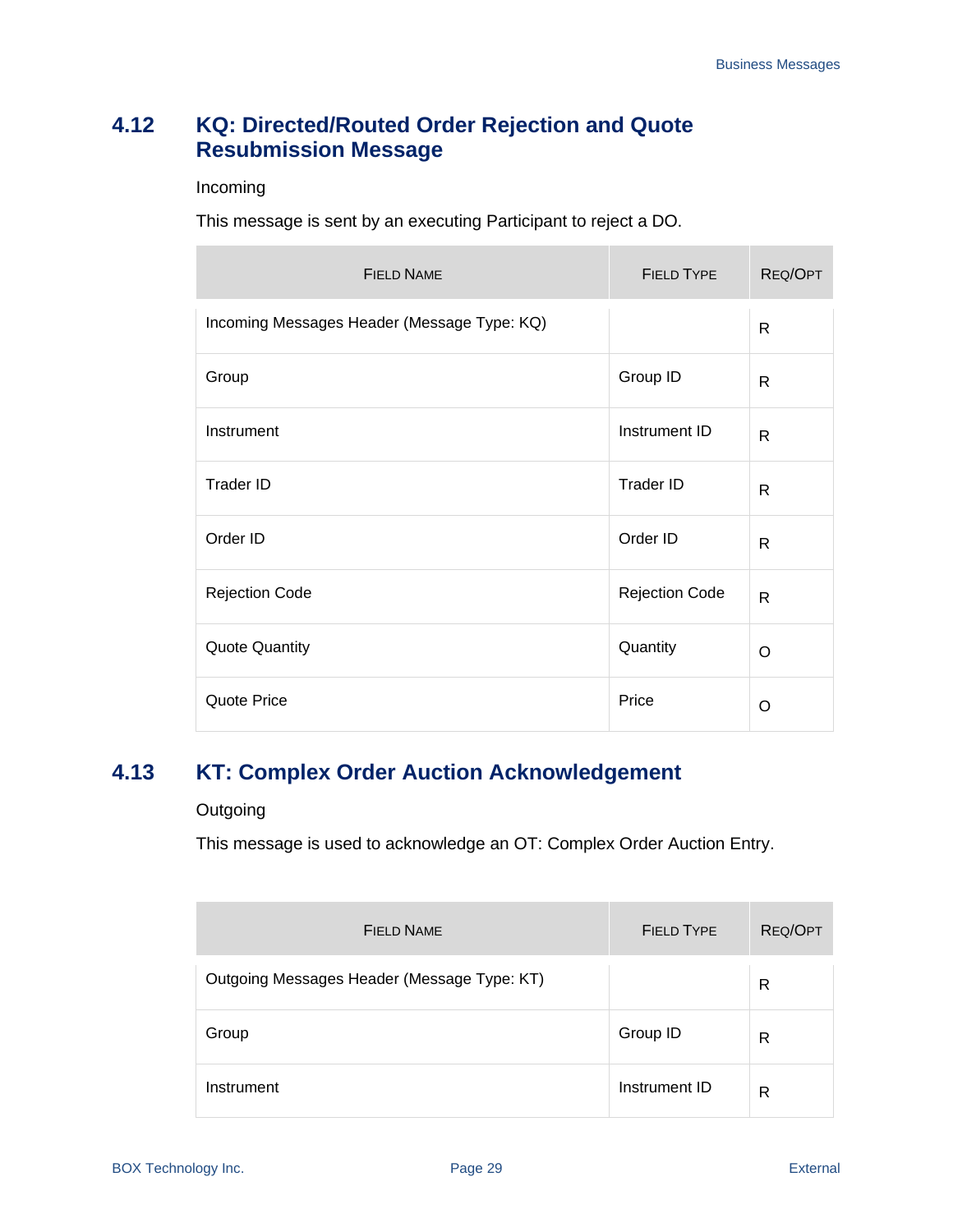| <b>FIELD NAME</b>    | <b>FIELD TYPE</b> | REQ/OPT      |
|----------------------|-------------------|--------------|
| Trader ID            | Trader ID         | R            |
| Order ID             | Order ID          | $\mathsf{R}$ |
| <b>Status</b>        | <b>Status</b>     | $\mathsf{R}$ |
| Verb (Side)          | Verb              | $\mathsf{R}$ |
| Quantity             | Quantity          | $\mathsf{R}$ |
| Assigned Price       | Assigned Price    | $\mathsf{R}$ |
| <b>Clearing Data</b> |                   | $\mathsf{R}$ |
| Owner Data           |                   | $\mathsf{R}$ |
| Original Order ID    | Original Order ID | $\mathsf{R}$ |
| <b>Auction ID</b>    | <b>Auction ID</b> | $\mathsf{R}$ |

## <span id="page-29-0"></span>**4.14 KY: Auction or Improvement Cancellation Acknowledgement**

#### **Outgoing**

This message is used to acknowledge an XI: Improvement Order Cancellation message pertaining to Solicitation Facilitation.

| FIFI D NAME                                 | <b>FIELD TYPE</b> | REQ/OPT |
|---------------------------------------------|-------------------|---------|
| Outgoing Messages Header (Message Type: KY) |                   | R       |
| Group                                       | Group ID          | R       |
| Instrument                                  | Instrument ID     | R       |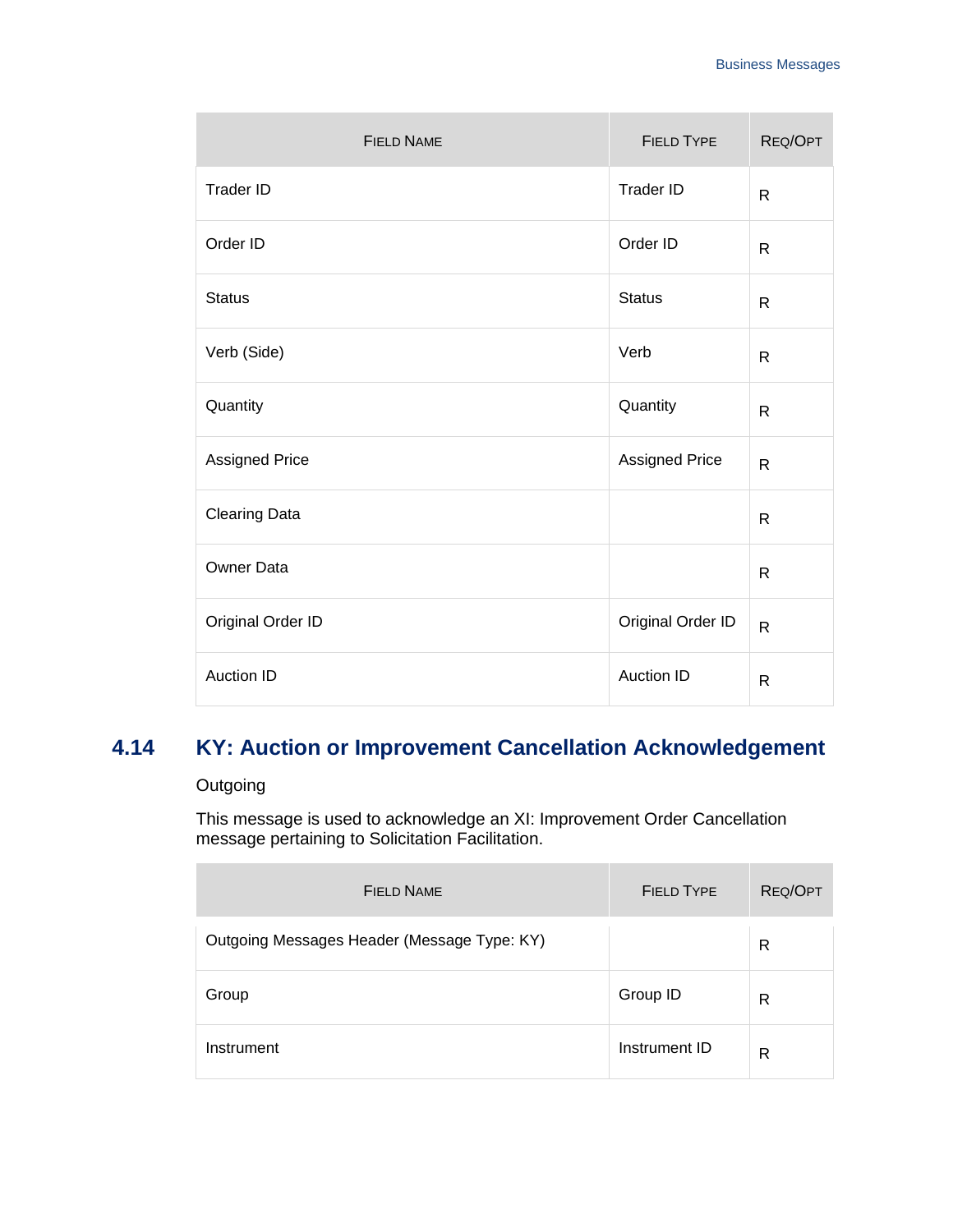| <b>FIELD NAME</b>                                      | <b>FIELD TYPE</b>     | REQ/OPT      |
|--------------------------------------------------------|-----------------------|--------------|
| <b>Trader ID</b>                                       | <b>Trader ID</b>      | $\mathsf{R}$ |
| Order ID                                               | Order ID              | $\mathsf{R}$ |
| <b>Status</b>                                          | <b>Status</b>         | $\mathsf{R}$ |
| Verb (Side)                                            | Verb                  | $\mathsf{R}$ |
| Quantity                                               | Quantity              | $\mathsf{R}$ |
| <b>Assigned Price</b>                                  | <b>Assigned Price</b> | $\mathsf{R}$ |
| <b>Clearing Data</b>                                   |                       | $\mathsf{R}$ |
| Owner Data                                             |                       | R            |
| Original Order ID                                      | Original Order ID     | $\mathsf{R}$ |
| Auction ID (only if message type is KI or else zeroes) | <b>Auction ID</b>     | $\mathsf{R}$ |

## <span id="page-30-0"></span>**4.15 KZ: Order Cancellation Acknowledgement**

#### **Outgoing**

This message is used to acknowledge an XE: Order Cancellation message.

| <b>FIELD NAME</b>                           | <b>FIELD TYPE</b> | <b>REQ/OPT</b> |
|---------------------------------------------|-------------------|----------------|
| Outgoing Messages Header (Message Type: KZ) |                   | R              |
| Group                                       | Group ID          | R              |
| Instrument                                  | Instrument ID     | R              |
| Trader ID                                   | Trader ID         | R              |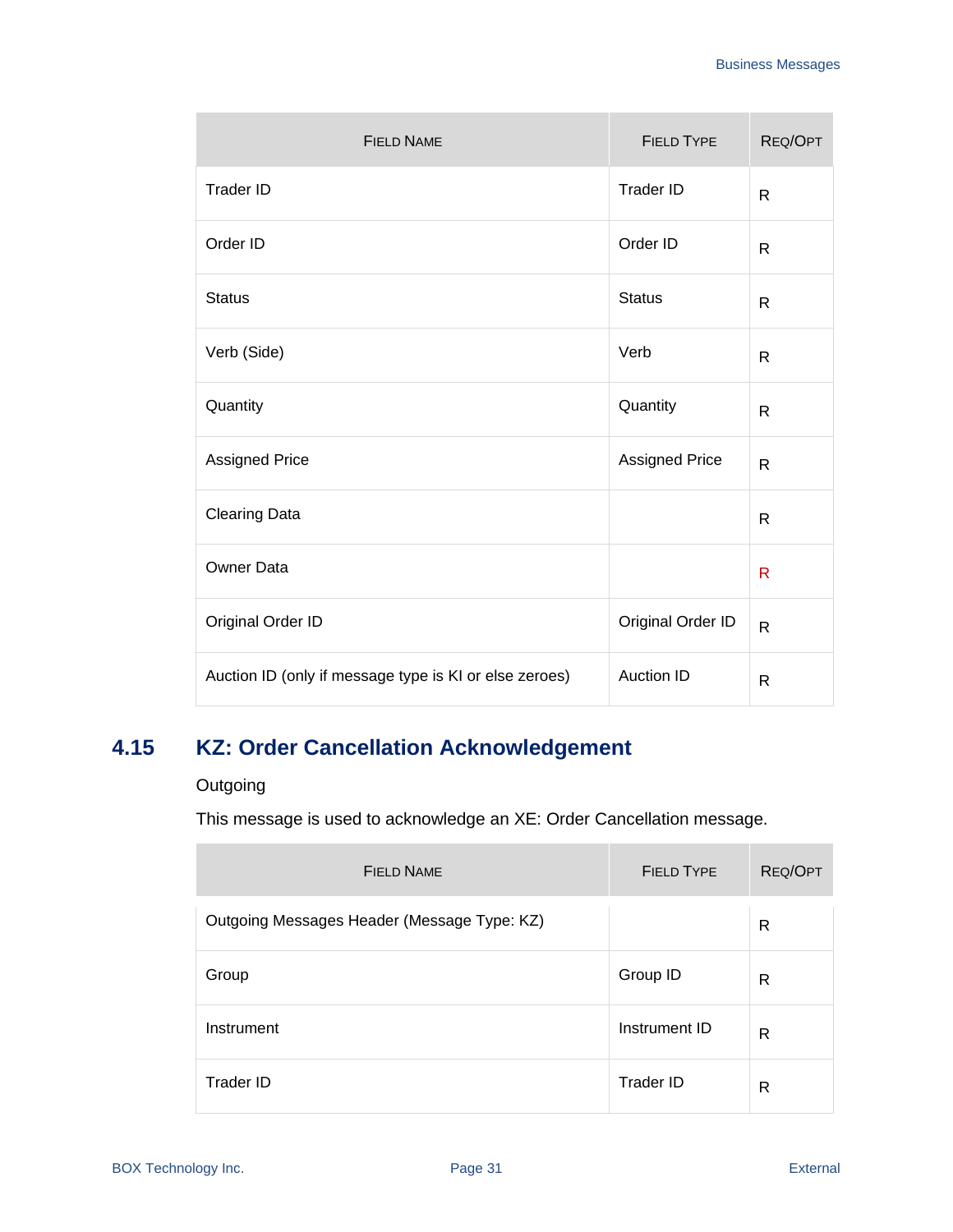| <b>FIELD NAME</b>                                      | <b>FIELD TYPE</b>     | REQ/OPT      |
|--------------------------------------------------------|-----------------------|--------------|
| Order ID                                               | Order ID              | R            |
| <b>Status</b>                                          | <b>Status</b>         | $\mathsf{R}$ |
| Verb (Side)                                            | Verb                  | $\mathsf{R}$ |
| Quantity                                               | Quantity              | R            |
| <b>Assigned Price</b>                                  | <b>Assigned Price</b> | R            |
| <b>Clearing Data</b>                                   |                       | R            |
| Owner Data                                             |                       | R            |
| Original Order ID                                      | Original Order ID     | $\mathsf{R}$ |
| Auction ID (only if message type is KI or else zeroes) | Auction ID            | $\mathsf{R}$ |

## <span id="page-31-0"></span>**4.16 LA: Bulk Quote Acknowledgement**

## **Outgoing**

÷

This message acknowledges the receipt of a Q < i> : Bulk Quote message.

| FIFI D NAME                                        |              | FIFI D TYPF | REQ/OPT |
|----------------------------------------------------|--------------|-------------|---------|
| Outgoing Messages Header (Message Type: LA)        |              |             | R       |
| Group                                              |              | Group ID    | R       |
| Quote ID (identifies trader's quote on this group) |              | Order ID    | R       |
| Number of Quotes in Error                          |              | Numeric (3) | R       |
| 1 to 280 occurrences                               | Quote number | Numeric (3) | R       |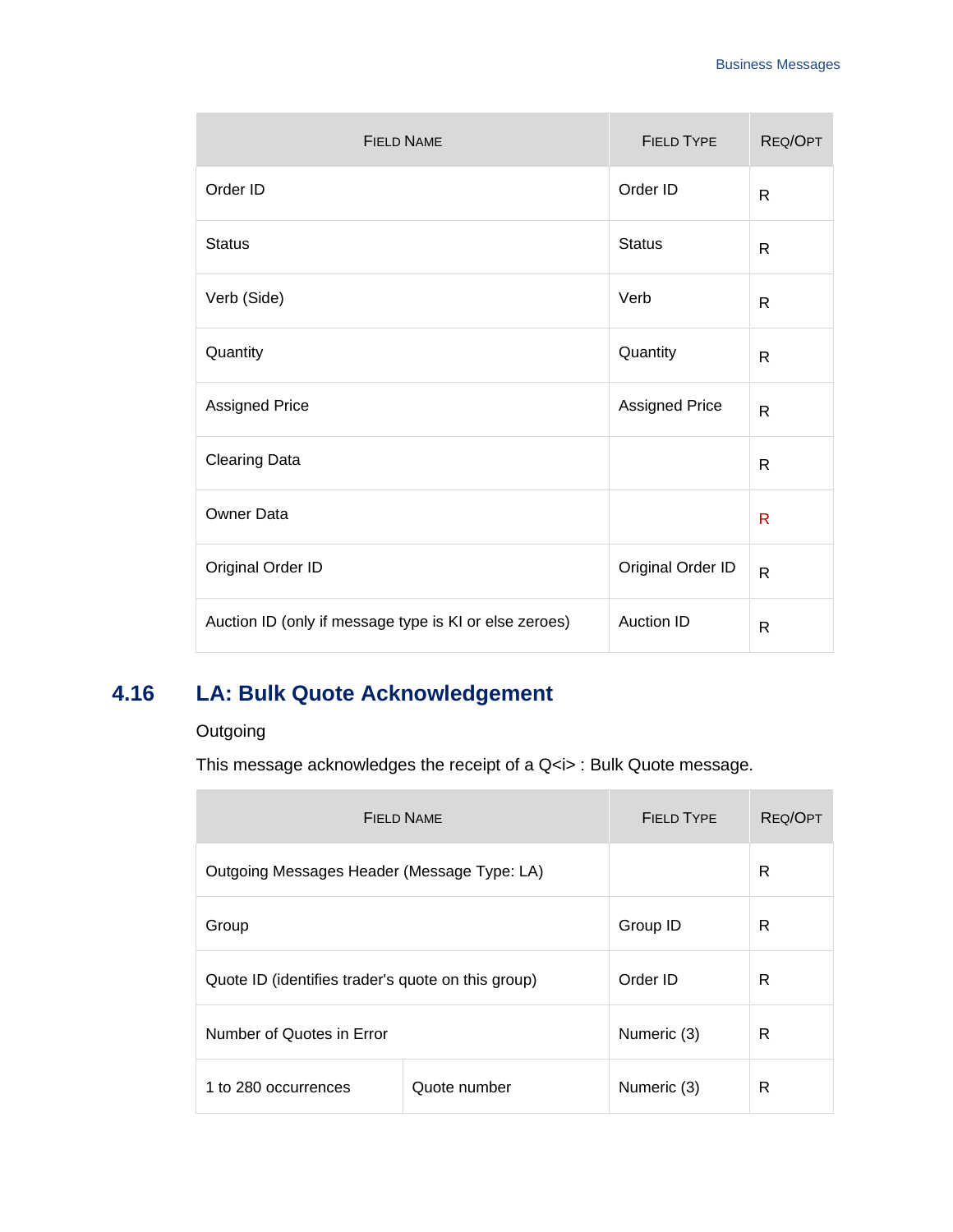| FIELD NAME | <b>FIELD TYPE</b> | REQ/OPT |
|------------|-------------------|---------|
| Error code | <b>Error Code</b> | R       |

**Note**: Exchange Message ID = Blanks (not included in retransmitted messages).

## <span id="page-32-0"></span>**4.17 MU: TraderStatus**

**Outgoing** 

This message indicates the the status of a trader.

| FIFI D NAME                                 | FIFI D TYPE                         | <b>REQ/OPT</b> |
|---------------------------------------------|-------------------------------------|----------------|
| Outgoing Messages Header (Message Type: MU) |                                     | R              |
| Trader ID                                   | Trader ID                           | R              |
| <b>TraderLockOut</b>                        | <b>Trader Lock</b><br><b>Status</b> | R              |
| <b>RiskTeamLockOut</b>                      | <b>Trader Lock</b><br><b>Status</b> | R              |

## <span id="page-32-1"></span>**4.18 NC: Directed Order Cancellation Notice**

#### **Outgoing**

This message is sent to an Executing Participant.

| <b>FIELD NAME</b>                           | <b>FIELD TYPE</b> | REQ/OPT |
|---------------------------------------------|-------------------|---------|
| Outgoing Messages Header (Message Type: NC) |                   | R       |
| Group                                       | Group ID          | R       |
| Instrument                                  | Instrument ID     | R       |
| Trader ID                                   | Trader ID         | R       |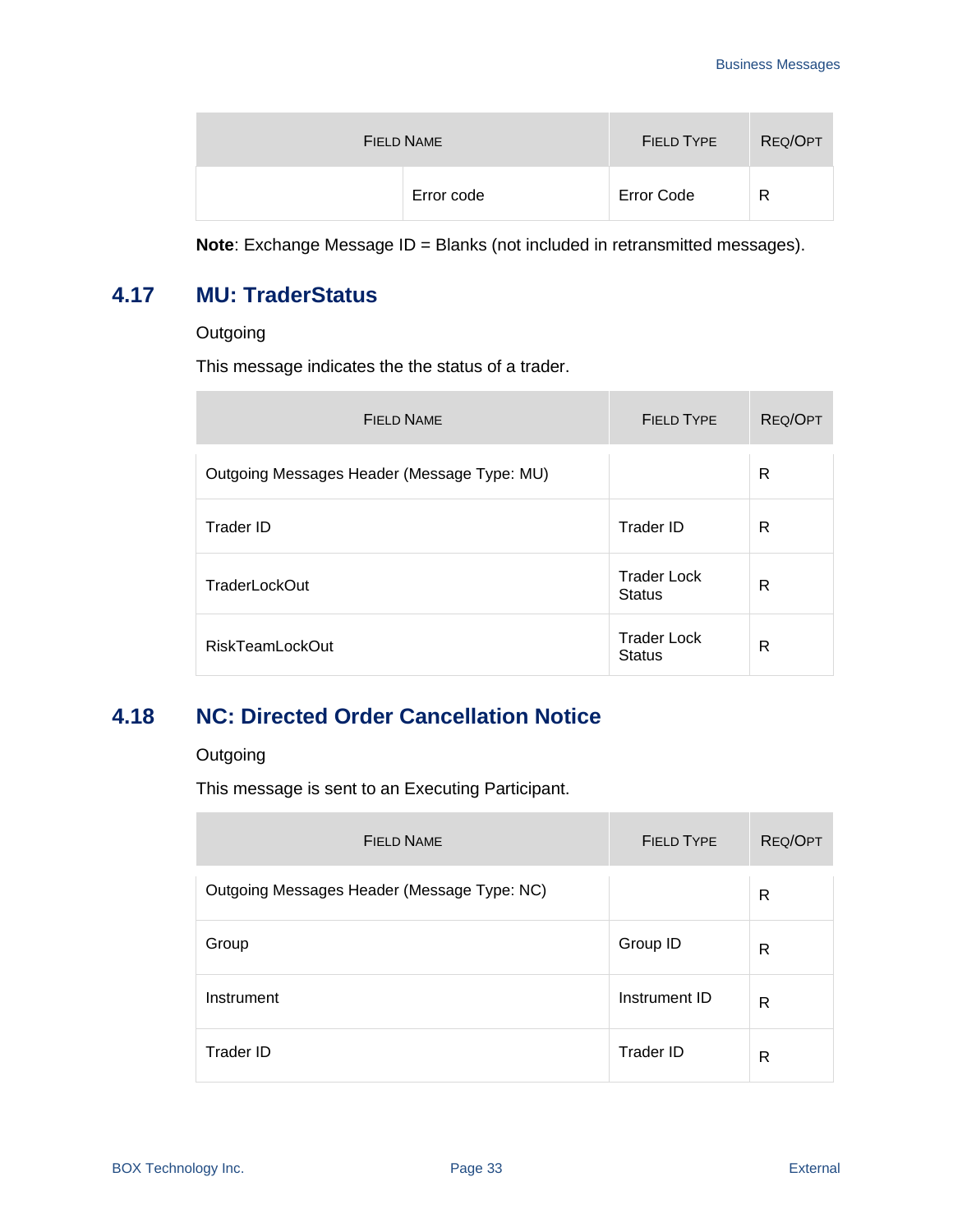| <b>FIELD NAME</b>          | <b>FIELD TYPE</b> | REQ/OPT |
|----------------------------|-------------------|---------|
| Verb (Side)                | Verb              | R       |
| Quantity                   | Quantity          | R       |
| Price                      | Price             | R       |
| <b>Referenced Order ID</b> | Order ID          | R       |

## <span id="page-33-0"></span>**4.19 ND: Directed Order Notice**

### **Outgoing**

m.

This message is a Directed Order notice sent to an Executing Participant.

| <b>FIELD NAME</b>                           | <b>FIELD TYPE</b> | REQ/OPT      |
|---------------------------------------------|-------------------|--------------|
| Outgoing Messages Header (Message Type: ND) |                   | $\mathsf{R}$ |
| Group                                       | Group ID          | R            |
| Instrument                                  | Instrument ID     | $\mathsf{R}$ |
| Trader ID                                   | <b>Trader ID</b>  | R            |
| Verb (Side)                                 | Verb              | R            |
| Quantity                                    | Quantity          | R            |
| Price                                       | Price             | R            |
| <b>Referenced Order ID</b>                  | Order ID          | R            |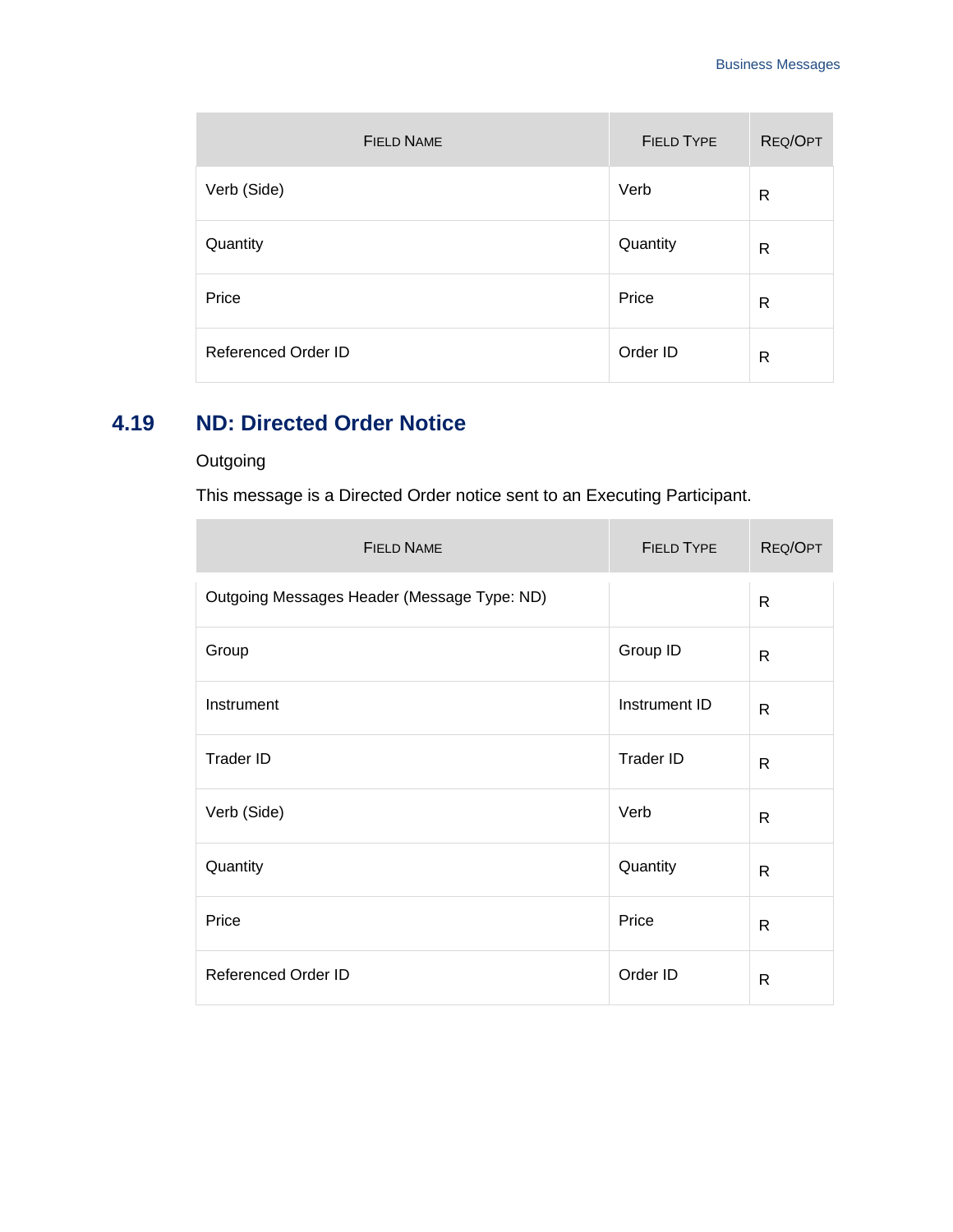## <span id="page-34-0"></span>**4.20 NE: Excluded Instrument Notice**

#### **Outgoing**

This message is sent when a Participant is receiving a NP: Cancellation of All Quotes Notice message with the "Type of Cancellation" set to "W" (Cancel Pending). The NE: Excluded Instrument Notice message indicates which instruments still have active quotes in the book that are pending to be cancelled. When the quotes on these instruments are later cancelled, another NP message is issued to notify the Participant.

| <b>FIELD NAME</b>                           | <b>FIELD TYPE</b> | REQ/OPT |
|---------------------------------------------|-------------------|---------|
| Outgoing Messages Header (Message Type: NE) |                   | R       |
| Group                                       | Group ID          | R       |
| Filler                                      | String (2)        | R       |
| <b>Trader ID</b>                            | <b>Trader ID</b>  | R       |
| Filler                                      | String (2)        | R       |
| <b>NbOfInstruments</b>                      | Numeric (4)       | R       |
| 1 to 9999 occurrences: Instrument           | Instrument ID     | R       |

## <span id="page-34-1"></span>**4.21 NG: Group State Change**

#### **Outgoing**

This message indicates a Group state change.

| <b>FIELD NAME</b>                           | <b>FIELD TYPE</b>  | REQ/OPT |
|---------------------------------------------|--------------------|---------|
| Outgoing Messages Header (Message Type: NG) |                    | R       |
| Group                                       | Group ID           | R       |
| <b>Group State</b>                          | <b>Group State</b> | R       |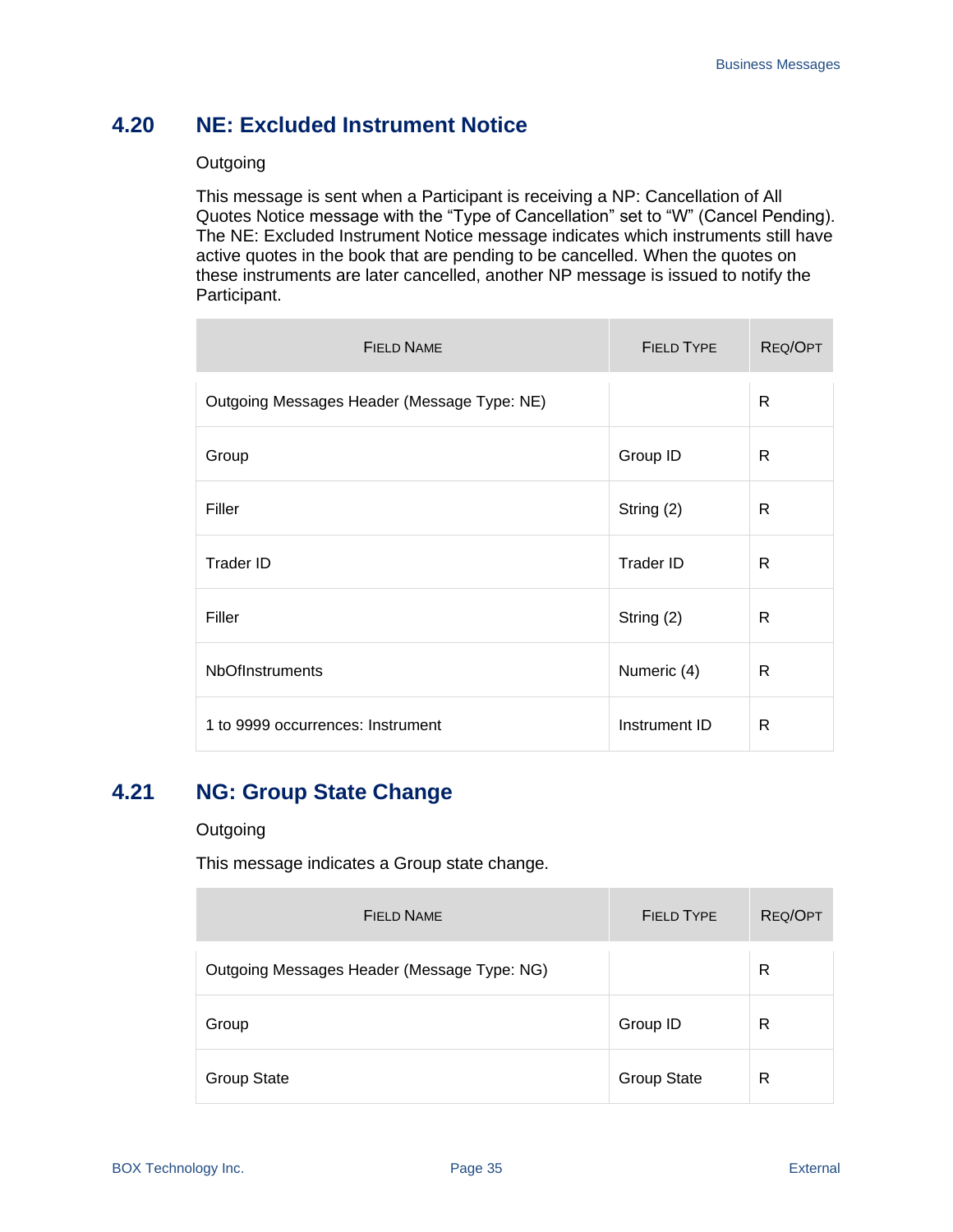## <span id="page-35-0"></span>**4.22 NL: Leg Execution Notice**

## Outgoing

÷

This message reports the execution for a leg of Complex Order instrument trade.

| <b>FIELD NAME</b>                           | <b>FIELD TYPE</b>          | REQ/OPT      |
|---------------------------------------------|----------------------------|--------------|
| Outgoing Messages Header (Message Type: NL) |                            | $\mathsf{R}$ |
| Group                                       | Group ID                   | $\mathsf{R}$ |
| Instrument                                  | Instrument ID              | R            |
| Trader ID                                   | Trader ID                  | R            |
| Reference ID                                | Order ID                   | R            |
| Verb (Side)                                 | Verb                       | R            |
| <b>Quantity Traded</b>                      | Quantity                   | $\circ$      |
| <b>Trade Price</b>                          | Price                      | $\mathsf{R}$ |
| <b>Time Trade HHMMSS</b>                    | Time                       | $\mathsf{R}$ |
| <b>Clearing Data</b>                        |                            | $\mathsf{R}$ |
| Owner Data                                  |                            | $\mathsf{R}$ |
| Special Trade Indicator                     | Special Trade<br>Indicator | O            |
| Price Type                                  | Price Type                 | $\mathsf{R}$ |
| Trade Type                                  | Trade Type                 | $\mathsf{R}$ |
| Auction ID                                  | <b>Auction ID</b>          | $\mathsf{R}$ |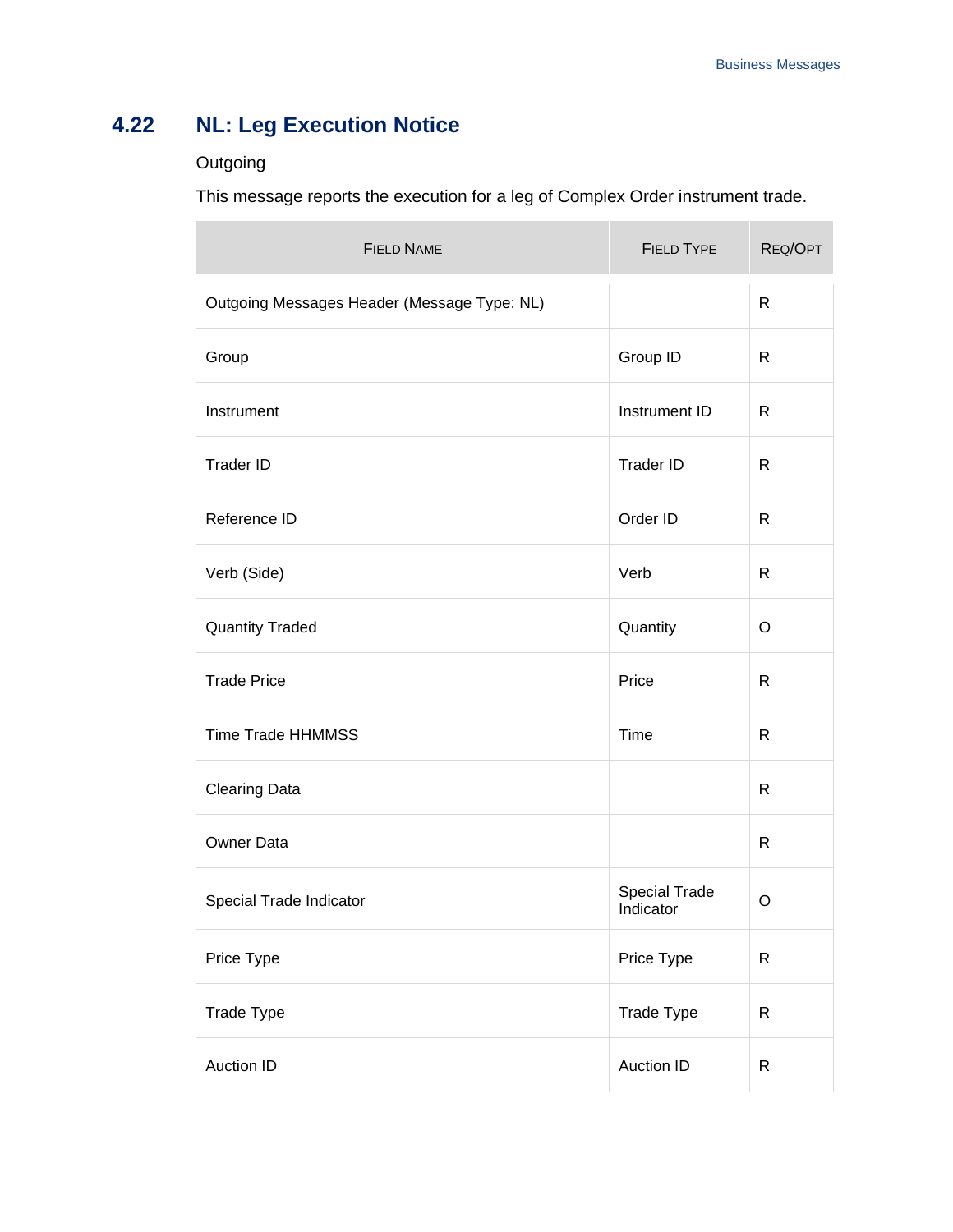| <b>FIELD NAME</b>                       | <b>FIELD TYPE</b>       | REQ/OPT      |
|-----------------------------------------|-------------------------|--------------|
| <b>Trade Number</b>                     | <b>Trade Number</b>     | R            |
| <b>Trade Memo</b>                       | String (50)             | O            |
| Original Reference ID                   | Order ID                | R            |
| ID Code for the Counterpart Participant | Firm ID                 | $\mathsf{R}$ |
| <b>Liquidity Status</b>                 | <b>Liquidity Status</b> | R            |
| <b>Strategy Group</b>                   | Group ID                | O            |
| Strategy Instrument ID                  | Instrument ID           | O            |
| Strategy Verb (side)                    | Verb                    | O            |
| <b>Strategy Trade Number</b>            | <b>Trade Number</b>     | O            |
| Leg Number                              | Leg Number (2)          | O            |
| <b>Counterpart Account Type</b>         | Account Type            | R            |

## **4.23 NP: Cancellation of All Quotes Notices**

### **Outgoing**

Ē.

This message is an advice sent to a Participant when his quotes have been cancelled (either by the system or at his request).

| <b>FIELD NAME</b>                           | <b>FIELD TYPE</b> | REQ/OPT |
|---------------------------------------------|-------------------|---------|
| Outgoing Messages Header (Message Type: NP) |                   | R       |
| Group <sup>1</sup>                          | Group ID          | R       |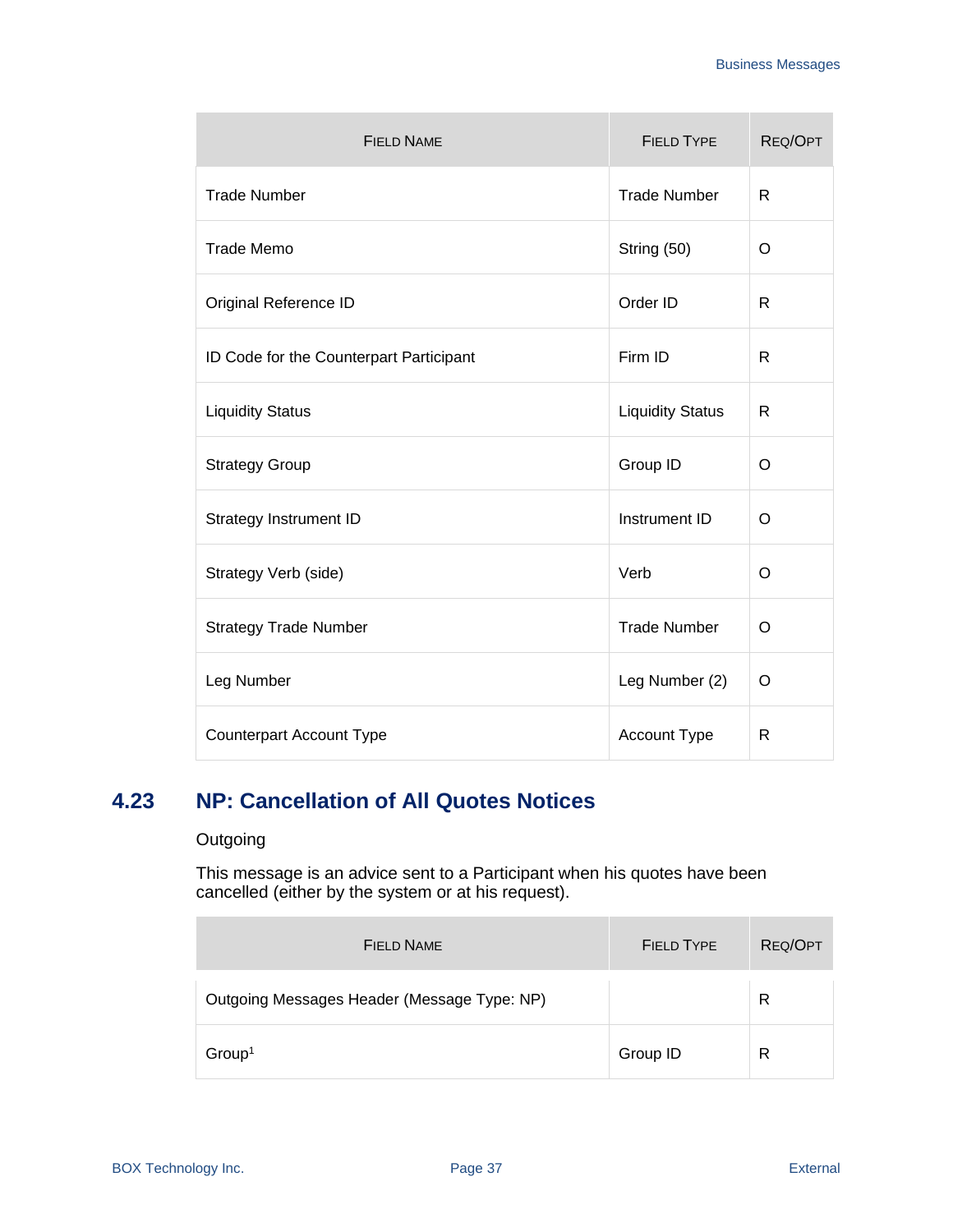| <b>FIELD NAME</b>   | <b>FIELD TYPE</b>      | REQ/OPT      |
|---------------------|------------------------|--------------|
| Instrument          | Instrument ID          | R            |
| Trader ID           | Trader ID              | R            |
| Quote Cancel Reason | Quote Cancel<br>Reason | $\mathsf{R}$ |

1. Indicates the group of instruments for which the quotes have been cancelled.

# **4.24 NQ: Quality Market Maker Notification**

### **Outgoing**

п

This message notifies Market Makers of their qualified quantity for the QMM Step at the end of the auction.

| <b>FIELD NAME</b>                           | <b>FIELD TYPE</b> | REQ/OPT      |
|---------------------------------------------|-------------------|--------------|
| Outgoing Messages Header (Message Type: NQ) |                   | $\mathsf{R}$ |
| Group                                       | Group ID          | R            |
| Instrument                                  | Instrument ID     | $\mathsf{R}$ |
| Trader ID                                   | Trader ID         | R            |
| Auction ID                                  | <b>Auction ID</b> | R            |
| Verb                                        | Verb              | R            |
| <b>Auction Quantity</b>                     | Quantity          | R            |
| <b>Auction Price</b>                        | Price             | R            |
| <b>Quote Quantity</b>                       | Quantity          | $\mathsf{R}$ |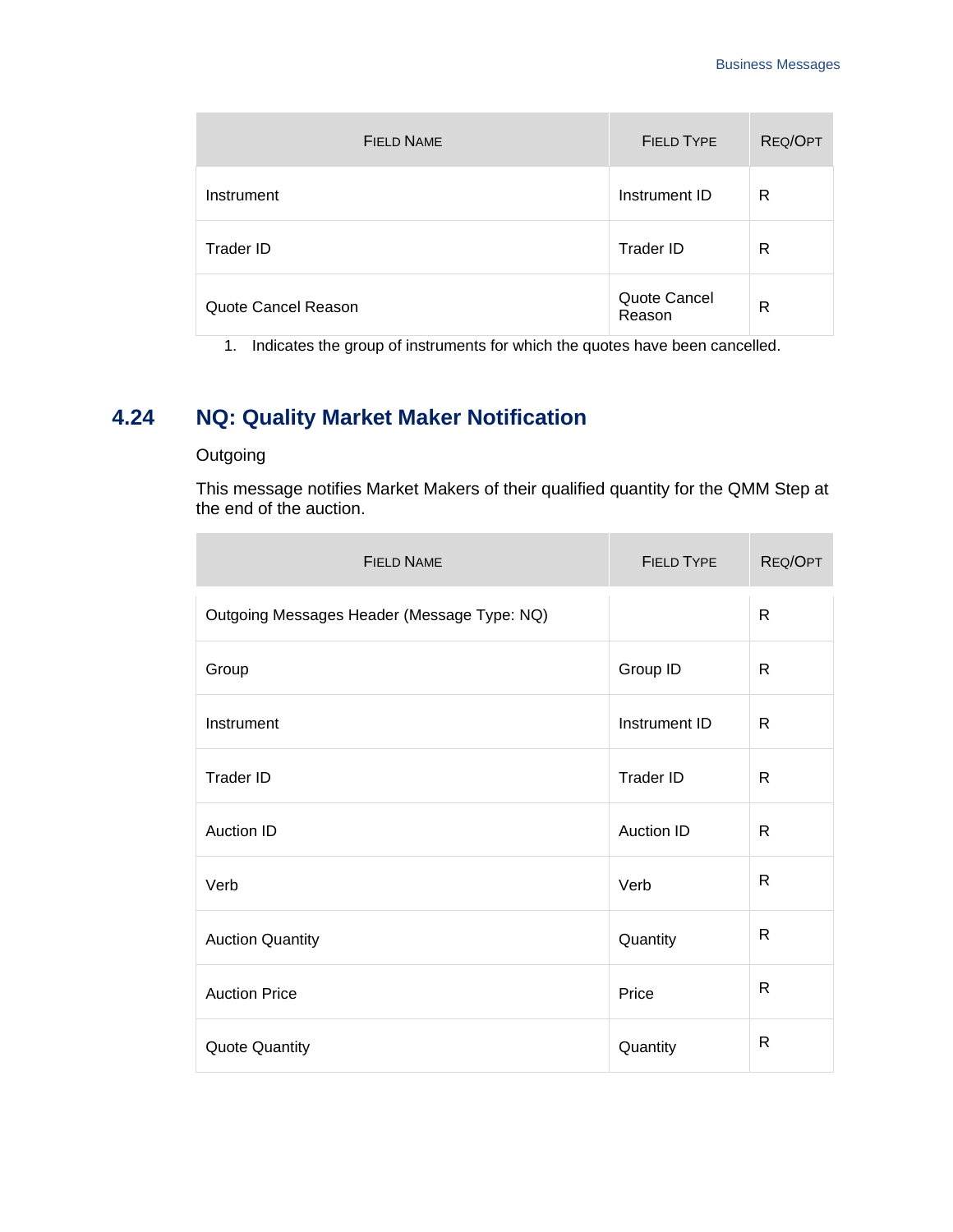| <b>FIELD NAME</b>         | <b>FIELD TYPE</b> | REQ/OPT |
|---------------------------|-------------------|---------|
| Quote Price               | Price             | R       |
| <b>Qualified Quantity</b> | Quantity          | R       |

# **4.25 NT: Execution Notice**

### **Outgoing**

This message is an execution notice for a trade.

| <b>FIELD NAME</b>                           | <b>FIELD TYPE</b> | REQ/OPT      |
|---------------------------------------------|-------------------|--------------|
| Outgoing Messages Header (Message Type: NT) |                   | $\mathsf{R}$ |
| Group                                       | Group ID          | R            |
| Instrument                                  | Instrument ID     | $\mathsf{R}$ |
| <b>Trader ID</b>                            | <b>Trader ID</b>  | $\mathsf{R}$ |
| Reference ID (Order ID or Quote ID)         | Order ID          | $\mathsf{R}$ |
| Verb (Side)                                 | Verb              | $\mathsf{R}$ |
| <b>Quantity Traded</b>                      | Quantity          | $\mathsf{R}$ |
| <b>Trade Price</b>                          | Price             | $\mathsf{R}$ |
| Time of the Trade HHMMSS                    | Time              | R            |
| <b>Clearing Data</b>                        |                   | $\mathsf{R}$ |
| Owner Data                                  |                   | $\mathsf{R}$ |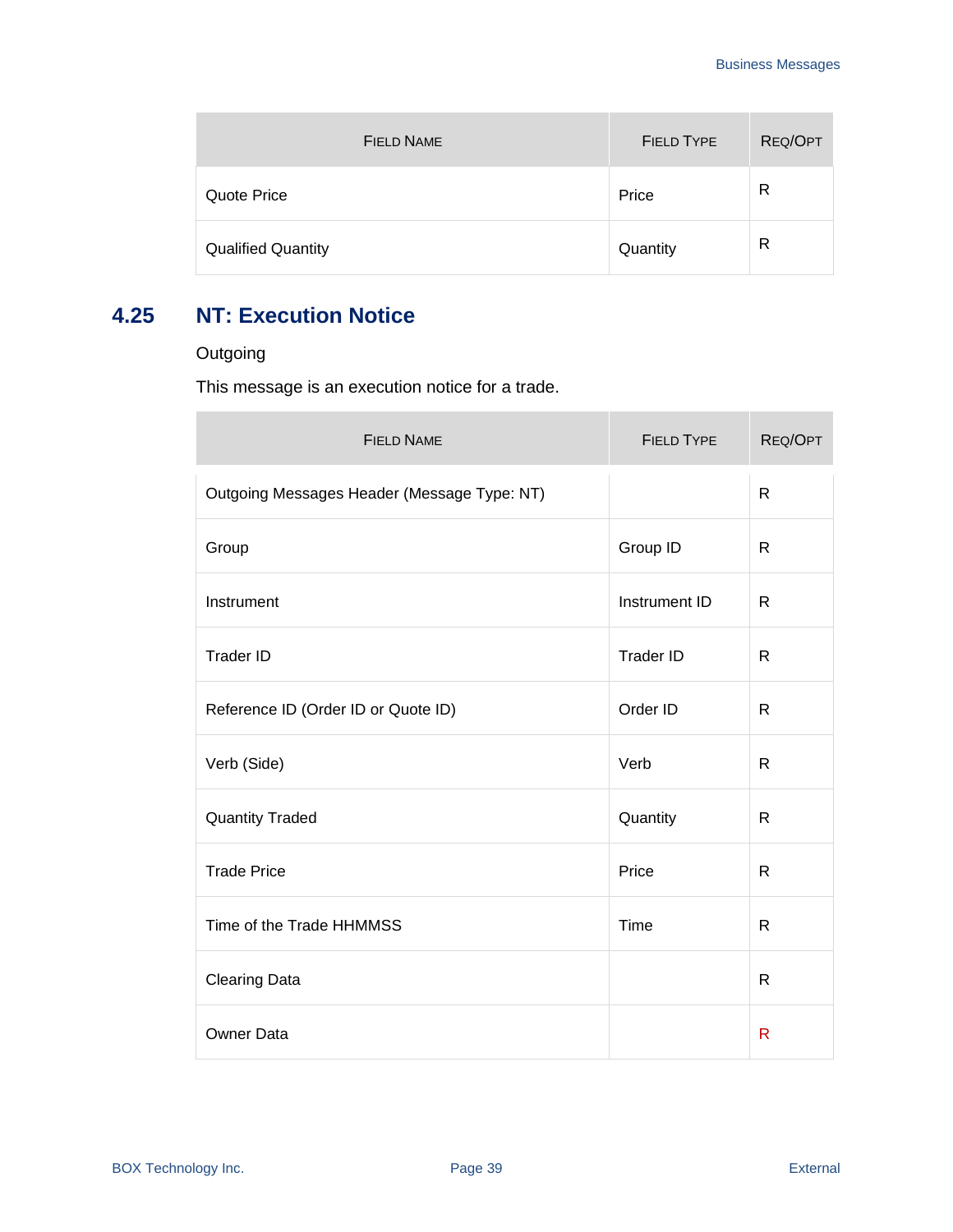| <b>FIELD NAME</b>                       | <b>FIELD TYPE</b>          | REQ/OPT |
|-----------------------------------------|----------------------------|---------|
| Special Trade Indicator                 | Special Trade<br>Indicator | R       |
| Price Type                              | Price Type                 | R       |
| <b>Trade Type</b>                       | Trade Type                 | R       |
| <b>Auction ID</b>                       | <b>Auction ID</b>          | O       |
| <b>Trade Number</b>                     | <b>Trade Number</b>        | R       |
| <b>Trade Memo</b>                       | <b>Trade Memo</b>          | R       |
| Original Reference ID                   | Original<br>Reference ID   | R       |
| ID Code for the Counterpart Participant | Firm ID                    | R       |
| <b>Liquidity Status</b>                 | <b>Liquidity Status</b>    | R       |
| <b>Counterpart Account Type</b>         | Account Type               | O       |

### **4.26 NU: Quote Notice**

### **Outgoing**

a.

This message is sent by the trading engine when a quote is shelved or unshelved when an Executing Participant rejects to start an auction when receiving a Directed Order.

| <b>FIELD NAME</b>                           | <b>FIELD TYPE</b> | REQ/OPT |
|---------------------------------------------|-------------------|---------|
| Outgoing Messages Header (Message Type: NU) |                   | R       |
| Group                                       | Group ID          | R       |
| Instrument                                  | Instrument ID     | R       |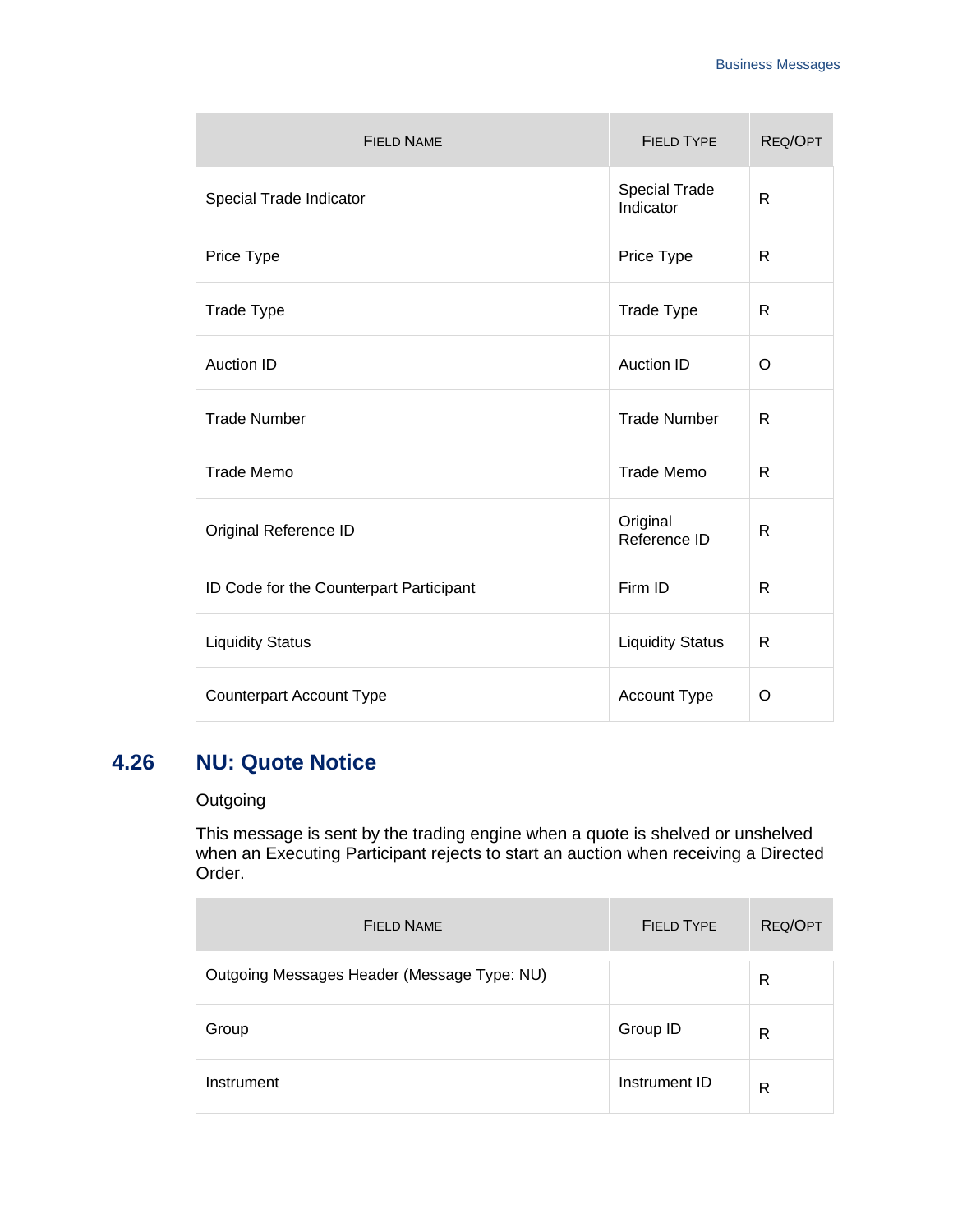| <b>FIELD NAME</b>                         | <b>FIELD TYPE</b> | REQ/OPT      |
|-------------------------------------------|-------------------|--------------|
| <b>Trader ID</b>                          | <b>Trader ID</b>  | $\mathsf{R}$ |
| Reference ID (Quote or Order ID)          | Order ID          | $\mathsf{R}$ |
| Verb (Side)                               | Verb              | $\mathsf{R}$ |
| Order Type                                | Order Type        | $\mathsf{R}$ |
| Action                                    | Action            | $\mathsf{R}$ |
| New quantity                              | Quantity          | R            |
| New price                                 | Price             | R            |
| Previous quantity                         | Quantity          | $\mathsf{R}$ |
| Previous price                            | Price             | R            |
| <b>Auction ID</b>                         | <b>Auction ID</b> | $\mathsf{R}$ |
| Original Reference ID (Quote or Order ID) | Order ID          | $\mathsf{R}$ |

### **4.27 NX: Execution Cancellation Notice**

#### **Outgoing**

This message is an execution cancellation notice and has the same number of bytes and format as the NT: Execution Notice message.

### **4.28 NY: Leg Execution Cancellation Notice**

#### **Outgoing**

This message reports the execution cancellation notice for a leg of the strategy trade. This message has the same number of bytes and format as the NL: Leg **Execution**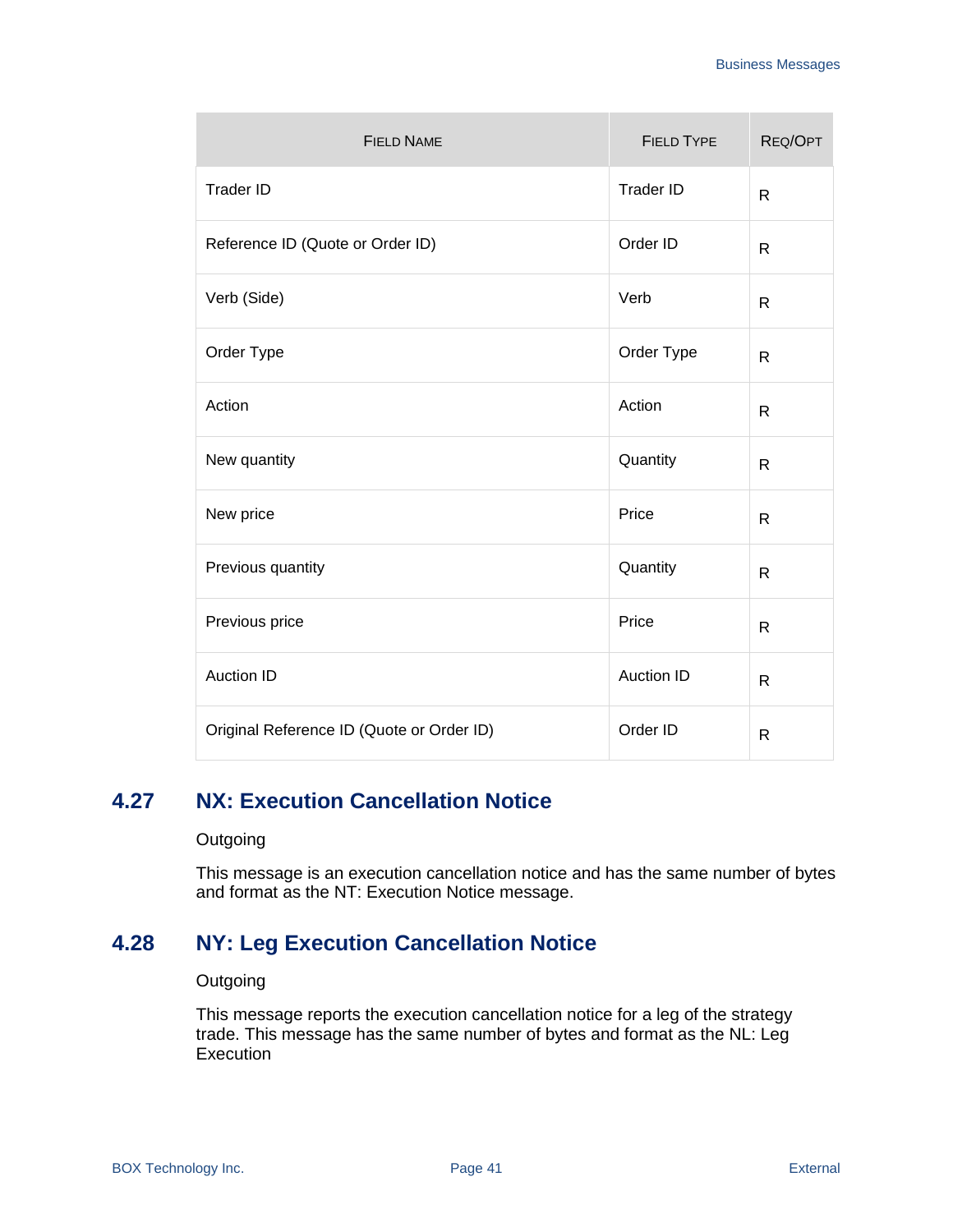### **4.29 NZ: Order Cancellation Notice (by system)**

#### **Outgoing**

This message is used when an order is cancelled by Market Operation or by the system (expiration).

This message has the same number of bytes and format as the KZ: Order Cancellation Acknowledgement message.

### **4.30 OA: Auction Entry**

#### Incoming

This message is used to start an auction (Guaranteed Auction PIP, Facilitation Auction, Solicitation Auction) or to submit a cross order (Customer Cross or Qualified Contingent Cross).

| <b>FIELD NAME</b>                           | <b>FIELD TYPE</b>   | REQ/OPT      |
|---------------------------------------------|---------------------|--------------|
| Incoming Messages Header (Message Type: OA) |                     | $\mathsf{R}$ |
| Group                                       | Group ID            | $\mathsf{R}$ |
| Instrument                                  | Instrument ID       | $\mathsf{R}$ |
| Verb (Side)                                 | Verb                | $\mathsf{R}$ |
| Quantity                                    | Quantity            | $\mathsf{R}$ |
| Price                                       | Price               | R            |
| <b>Buying Clearing Data</b>                 |                     | $\mathsf{R}$ |
| Selling Clearing Data                       |                     | $\mathsf{R}$ |
| <b>Buying Owner Data</b>                    |                     | $\mathsf{R}$ |
| Selling Owner Data                          |                     | $\mathsf{R}$ |
| <b>IML Handling</b>                         | <b>IML Handling</b> | $\circ$      |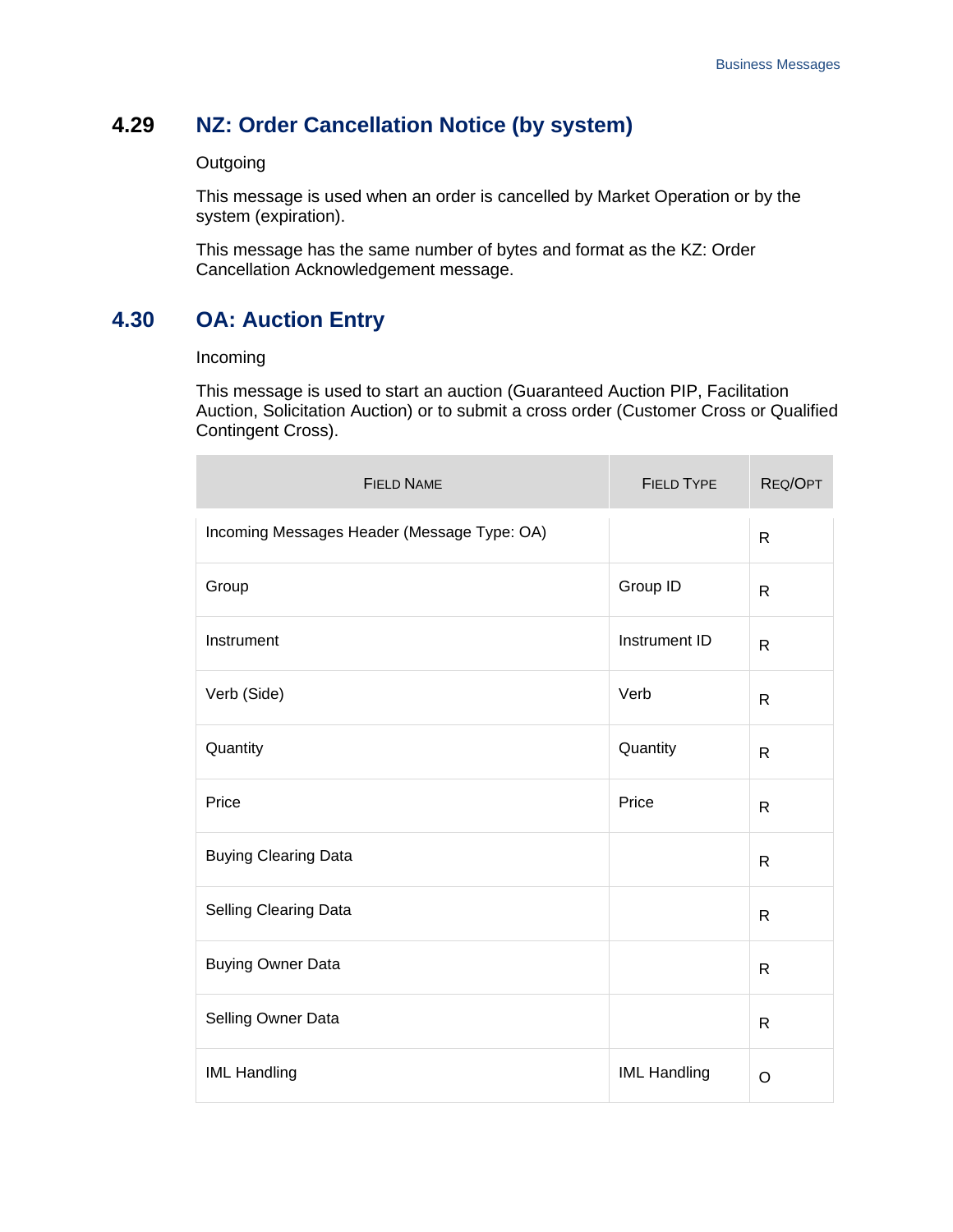| <b>FIELD NAME</b>                      | <b>FIELD TYPE</b>            | REQ/OPT  |
|----------------------------------------|------------------------------|----------|
| <b>Special Price Term</b>              | <b>Special Price</b><br>Term | R        |
| Additional Price <sup>1</sup>          | Price                        | O        |
| <b>Quantity Term</b>                   | <b>Quantity Term</b>         | O        |
| <b>Additional Quantity</b>             | Additional<br>Quantity       | O        |
| <b>Buying Post Trading Instruction</b> | Post Trade<br>Instruction    | O        |
| Selling Post Trading Instruction       | Post Trade<br>Instruction    | $\Omega$ |

1. Must be left empty for Solicitation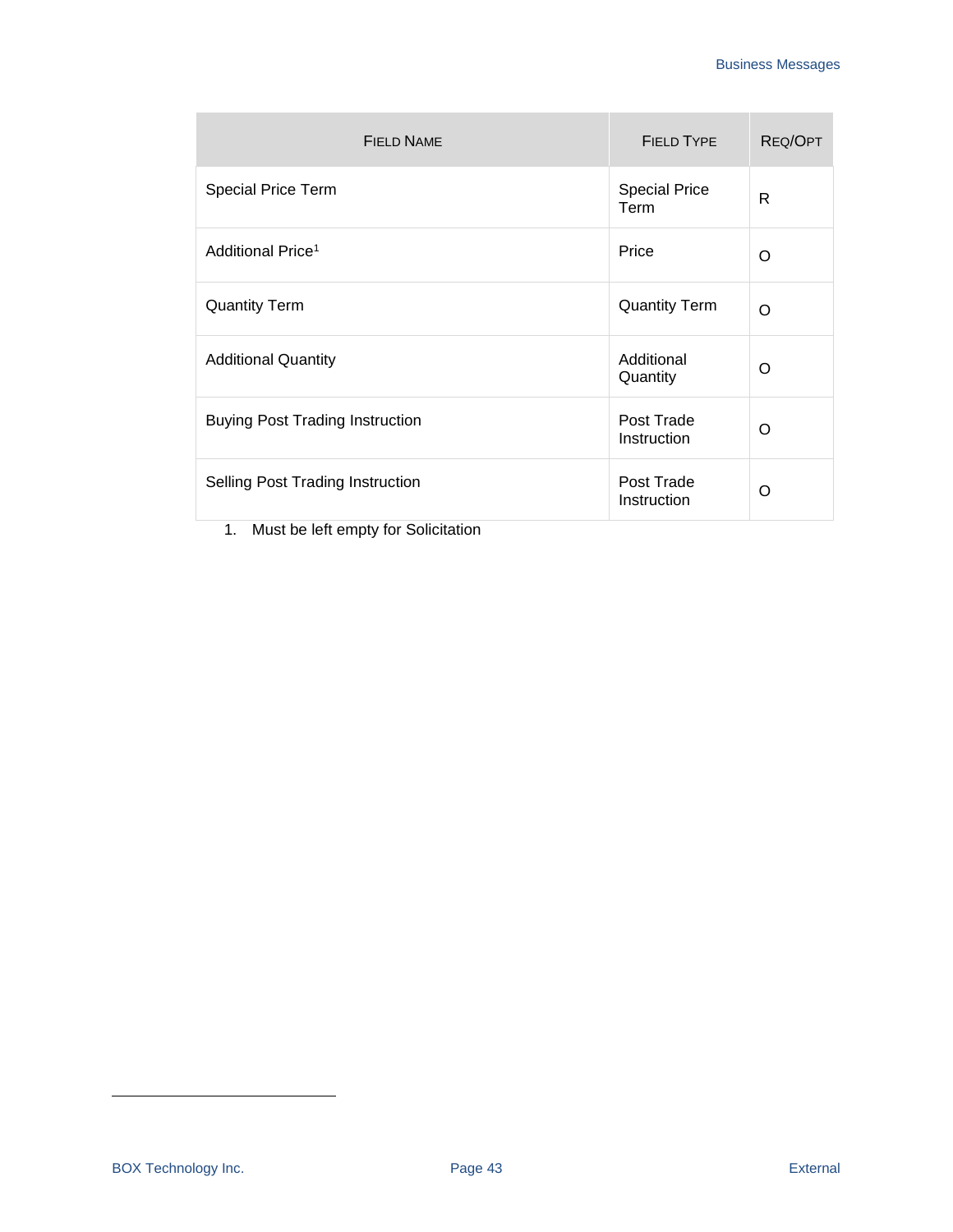# **4.31 OD: Directed Order Acceptation**

### Incoming

۰

This message is sent by an Executing Participant to accept a Directed Order.

| <b>FIELD NAME</b>                           | <b>FIELD TYPE</b>         | REQ/OPT      |
|---------------------------------------------|---------------------------|--------------|
| Incoming Messages Header (Message Type: OD) |                           | $\mathsf{R}$ |
| Group                                       | Group ID                  | $\mathsf{R}$ |
| Instrument                                  | Instrument ID             | R            |
| <b>Referenced Order ID</b>                  | Order ID                  | $\mathsf{R}$ |
| <b>Auction Starting Price</b>               | Price                     | R            |
| Clearing Data (dealer)                      |                           | R            |
| Owner Data (dealer)                         |                           | R            |
| <b>Additional Price</b>                     | Price                     | O            |
| <b>Quantity Term</b>                        | <b>Quantity Term</b>      | $\circ$      |
| Post Trading Instruction                    | Post Trade<br>Instruction | O            |
| <b>Additional Quantity</b>                  | Quantity                  | O            |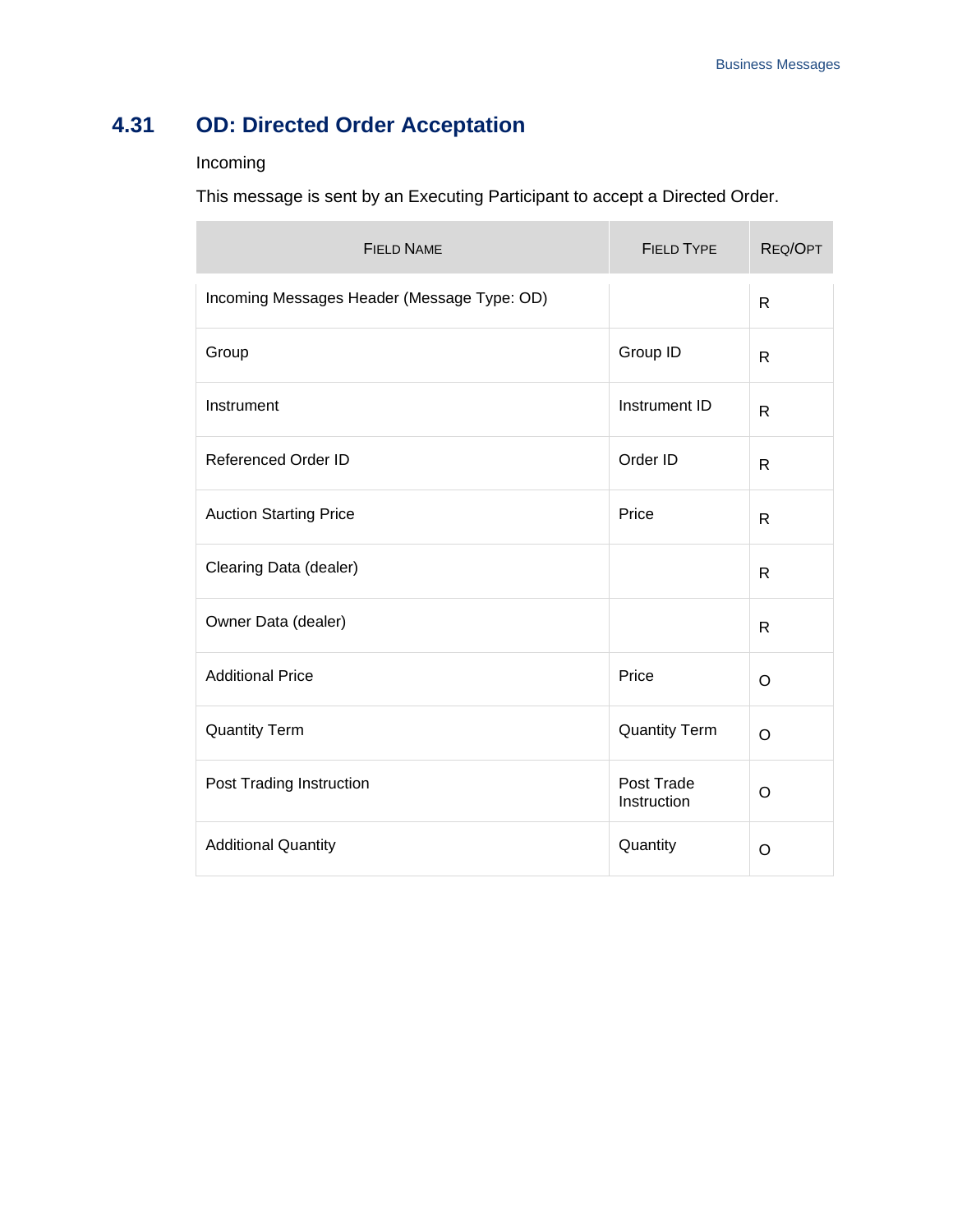# **4.32 OE: Order Entry**

### Incoming

This message is used to enter a Regular Order, Directed Order, Preference Order, and Indication of Interest in the system.

| <b>FIELD NAME</b>                           | <b>FIELD TYPE</b>                  | REQ/OPT      |
|---------------------------------------------|------------------------------------|--------------|
| Incoming Messages Header (Message Type: OE) |                                    | $\mathsf{R}$ |
| Group                                       | Group ID                           | R            |
| Instrument                                  | Instrument ID                      | R            |
| Price Type                                  | Price Type                         | R            |
| Verb (Side)                                 | Verb                               | R            |
| Quantity                                    | Quantity<br>(Optional when<br>IOI) | $\mathsf{C}$ |
| Price                                       | Price                              | C            |
| Special Price Term                          | <b>Special Price</b><br>Term       | R            |
| Filler (must be blank)                      | String (10)                        | R            |
| <b>Quantity Term</b>                        | <b>Quantity Term</b>               | O            |
| <b>Additional Quantity</b>                  | Additional<br>Quantity             | C            |
| <b>Duration Type</b>                        | <b>Duration Type</b>               | $\mathsf{R}$ |
| GTD Date <sup>1</sup>                       | Date                               | $\mathsf C$  |
| Executing Participant <sup>2</sup>          | Firm ID                            | $\mathsf C$  |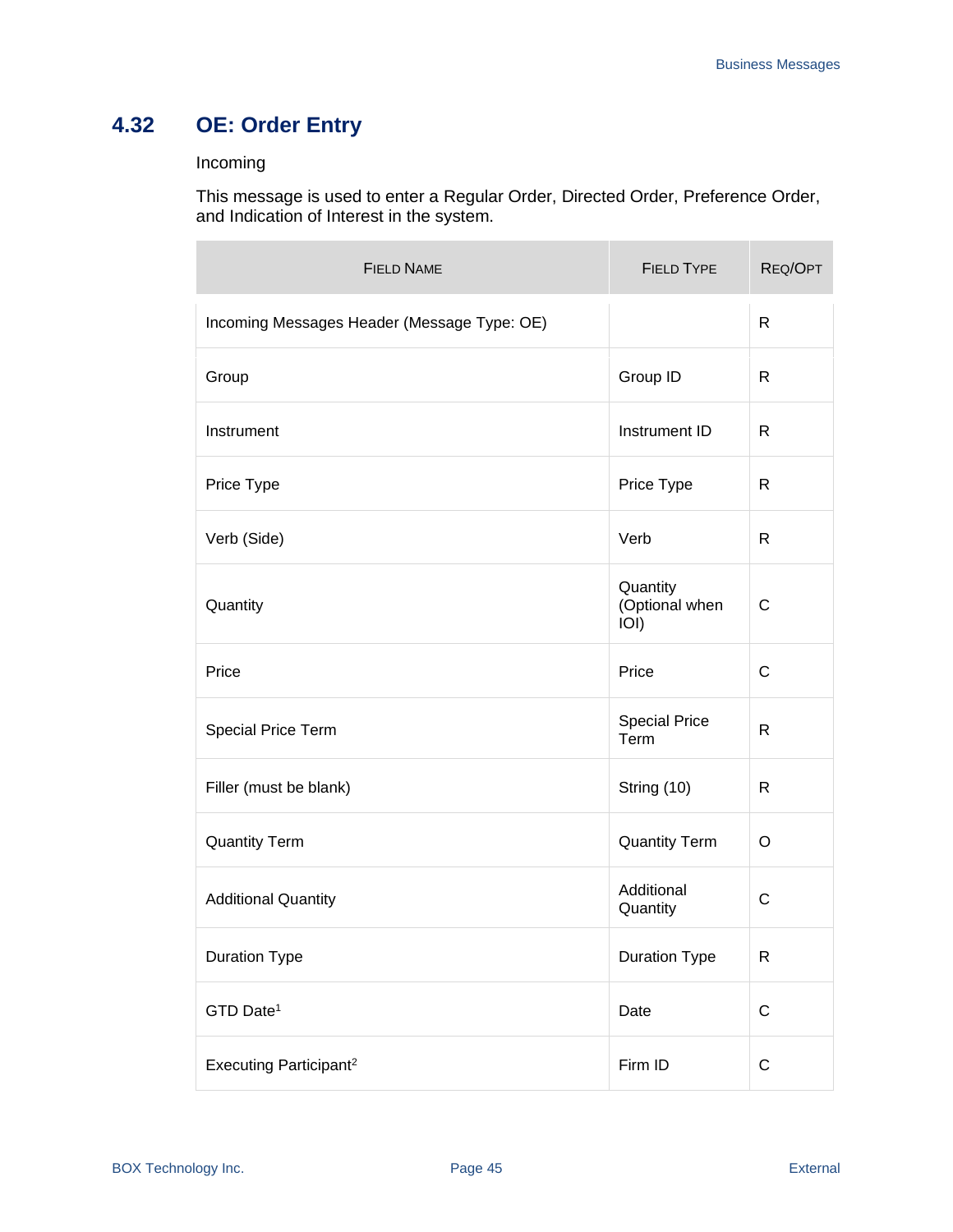| <b>FIELD NAME</b>         | <b>FIELD TYPE</b>          | <b>REQ/OPT</b> |
|---------------------------|----------------------------|----------------|
| <b>IML Handling</b>       | <b>IML Handling</b>        | R              |
| <b>Clearing Data</b>      |                            | R              |
| <b>Owner Data</b>         |                            | R              |
| Post Trading Instructions | Post Trade<br>Instructions | O              |

- 1. Must be present if Duration Type is D. Represents the order's last active day.
- 2. Contains the digit portion of the Participant ID of the Participant to whom the Directed/Routed Order is submitted. If not used, it must be set to blanks.

## **4.33 OI: Improvement Order Entry**

#### Incoming

This message contains information related to an Improvement during an Auction only. It is used to either enter or modify an Improvement order.

| <b>FIELD NAME</b>                           | <b>FIELD TYPE</b>    | REQ/OPT      |
|---------------------------------------------|----------------------|--------------|
| Incoming Messages Header (Message Type: OI) |                      | $\mathsf{R}$ |
| Group                                       | Group ID             | $\mathsf{R}$ |
| Instrument                                  | Instrument ID        | $\mathsf{R}$ |
| Verb (Side)                                 | Verb                 | R            |
| <b>Quantity Sign</b>                        | <b>Quantity Sign</b> | $\mathsf{R}$ |
| Quantity                                    | Quantity             | $\mathsf{R}$ |
| Price                                       | Price                | $\mathsf{R}$ |
| <b>Auction ID</b>                           | <b>Auction ID</b>    | $\mathsf{R}$ |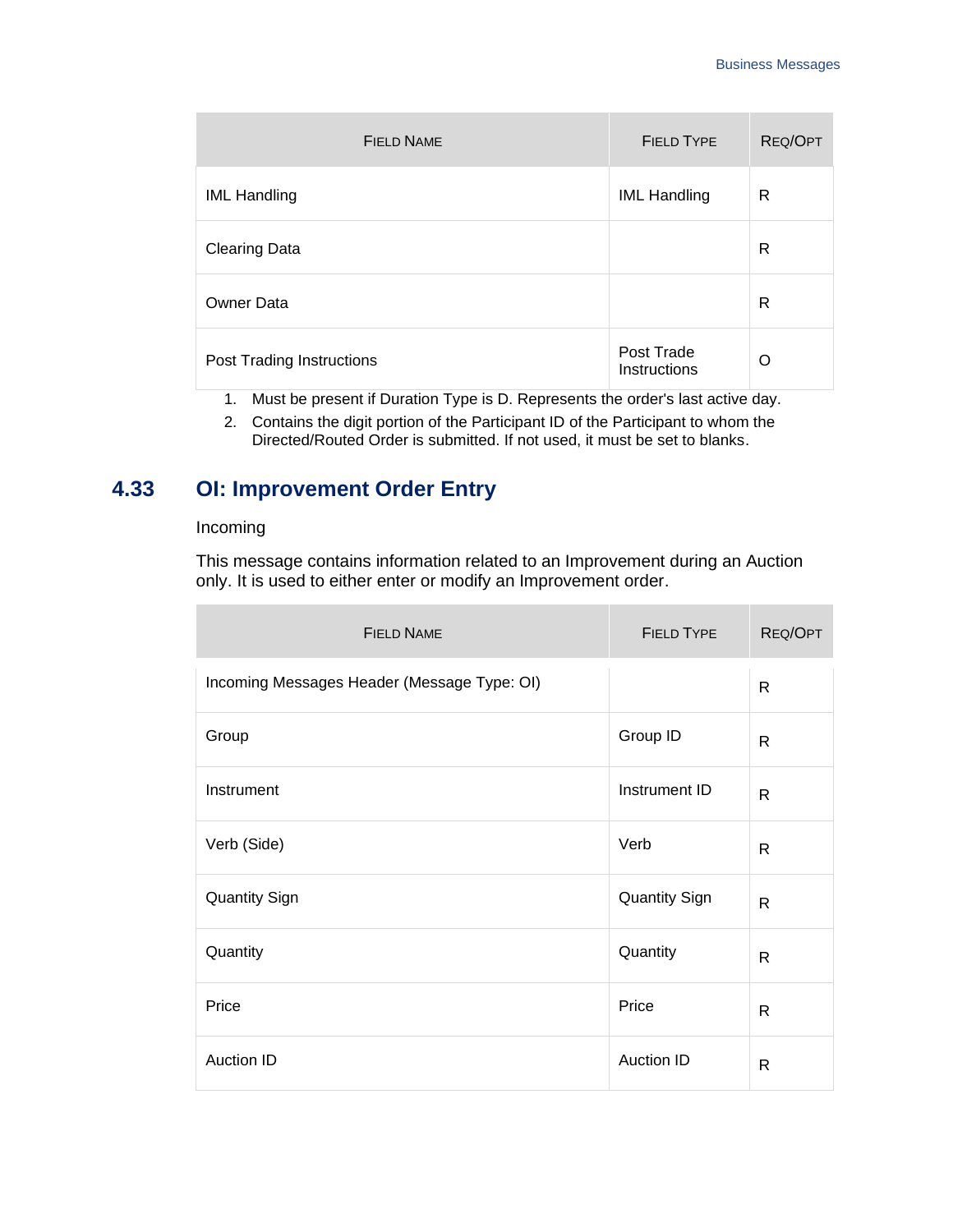| <b>FIELD NAME</b>         | <b>FIELD TYPE</b>          | <b>REQ/OPT</b> |
|---------------------------|----------------------------|----------------|
| Filler                    | String (17)                | R              |
| <b>Clearing Data</b>      |                            | R              |
| <b>Owner Data</b>         |                            | R              |
| Post Trading Instructions | Post Trade<br>Instructions | $\Omega$       |

### **4.34 OM: Order Modification**

#### Incoming

n.

This message is used to modify a regular order entered through an OE: Order Entry message. The modified order must be booked.

| <b>FIELD NAME</b>                           | <b>FIELD TYPE</b>            | REQ/OPT      |
|---------------------------------------------|------------------------------|--------------|
| Incoming Messages Header (Message Type: OM) |                              | $\mathsf{R}$ |
| Group                                       | Group ID                     | R            |
| Instrument                                  | Instrument ID                | R            |
| Price Type                                  | Price Type                   | R            |
| Verb (Side)                                 | Verb                         | R            |
| <b>Quantity Sign</b>                        | <b>Quantity Sign</b>         | R            |
| Quantity                                    | Quantity                     | R            |
| Price                                       | Price                        | C            |
| Special Price Term                          | <b>Special Price</b><br>Term | $\mathsf{R}$ |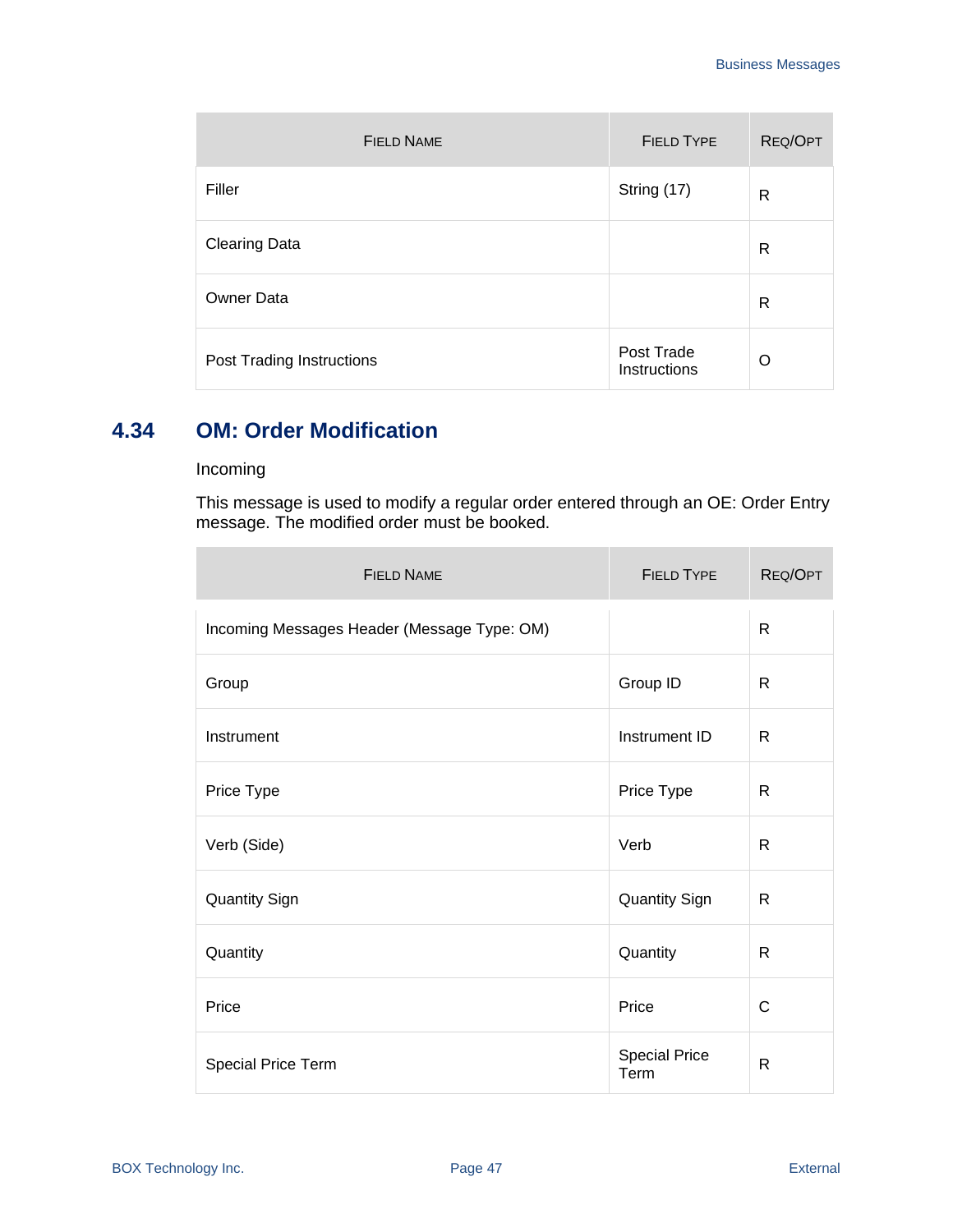| <b>FIELD NAME</b>              | <b>FIELD TYPE</b>         | REQ/OPT      |
|--------------------------------|---------------------------|--------------|
| Filler (must be blank)         | String (10)               | $\mathsf{R}$ |
| Filler (must be blank)         | String (1)                | $\mathsf{R}$ |
| Filler (must be blank)         | String (8)                | R            |
| <b>Duration Type</b>           | <b>Duration Type</b>      | R            |
| GTD Date <sup>1</sup>          | Date                      | $\mathsf{C}$ |
| Firm ID                        | Firm ID                   | $\mathsf{R}$ |
| <b>IML Handling</b>            | <b>IML Handling</b>       | $\mathsf{R}$ |
| Modified Order ID <sup>2</sup> | Order ID                  | $\mathsf{R}$ |
| <b>Clearing Data</b>           |                           | $\mathsf{R}$ |
| <b>Owner Data</b>              |                           | $\mathsf{R}$ |
| Post Trading Instruction       | Post Trade<br>Instruction | O            |

1. Must be present if Duration Type is D. Represents the order's last active day.

2. Order ID of the order being modified.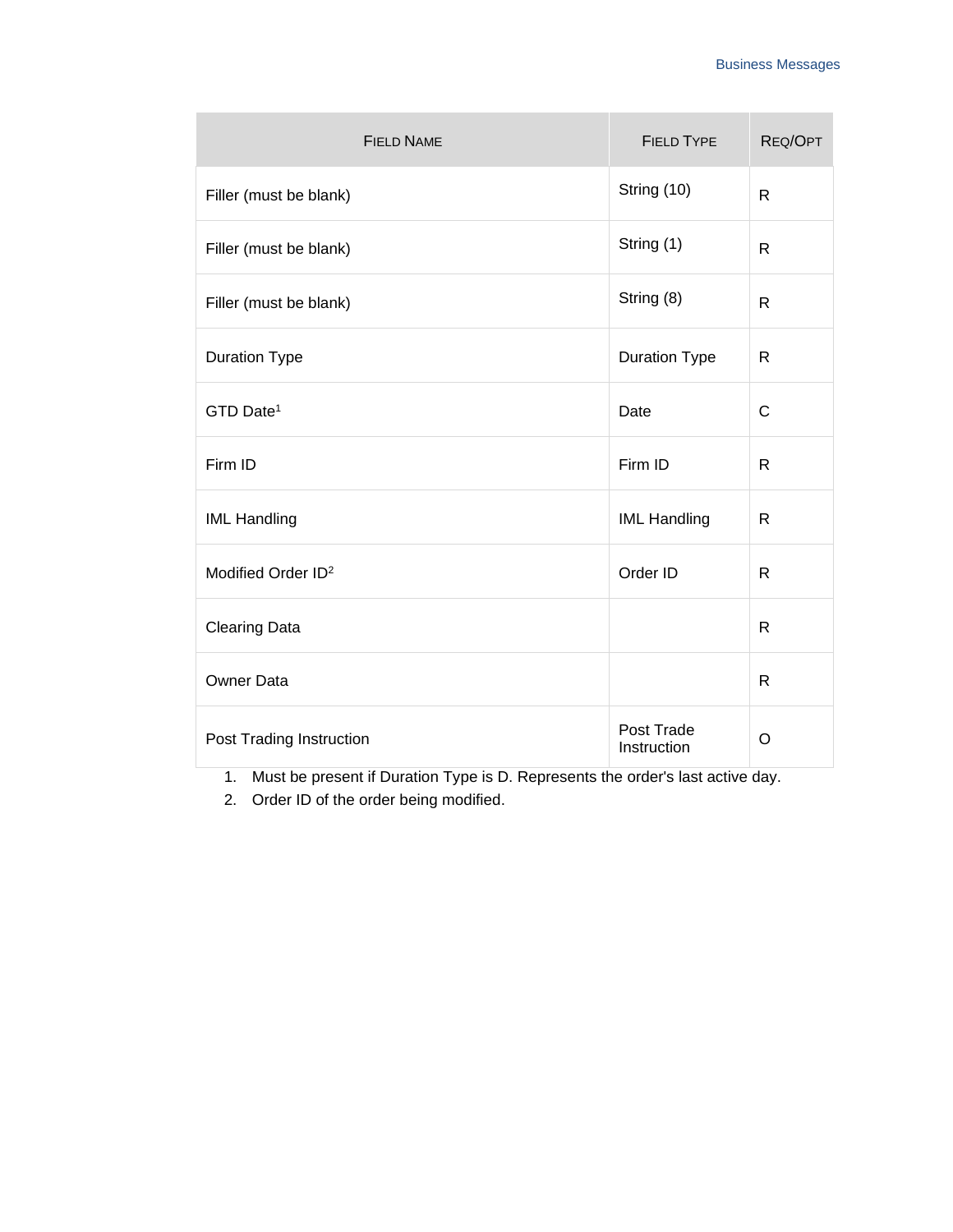# **4.35 ON: New Complex Order Instrument**

Incoming

This message is sent when a Participant is requesting to create a new Complex Order instrument.

| <b>FIELD NAME</b>                           |                         | <b>FIELD TYPE</b> | REQ/OPT |
|---------------------------------------------|-------------------------|-------------------|---------|
| Incoming Messages Header (Message Type: ON) |                         |                   | R       |
| Enabled (Y (Yes) N (No))                    |                         | YesNoFlag         | R       |
| Number of Legs                              |                         | Numeric (2)       | R       |
| 2 to 16 occurrences                         | Leg Group               | Group ID          | R       |
|                                             | Leg Instrument ID       | Instrument ID     | R       |
|                                             | Leg Verb                | Verb              | R       |
|                                             | Filler (must be spaces) | String (1)        | R       |
|                                             | Leg Quantity (ratio)    | Quantity          | R       |

### **4.36 OT: Complex Order Auction Entry**

### Incoming

This message contains information related to a strategy auction entry with leg prices.

| <b>FIELD NAME</b>                           | <b>FIELD TYPE</b> | REQ/OPT |
|---------------------------------------------|-------------------|---------|
| Incoming Messages Header (Message Type: OT) |                   | R       |
| Group                                       | Group ID          | R       |
| Instrument                                  | Instrument ID     | R       |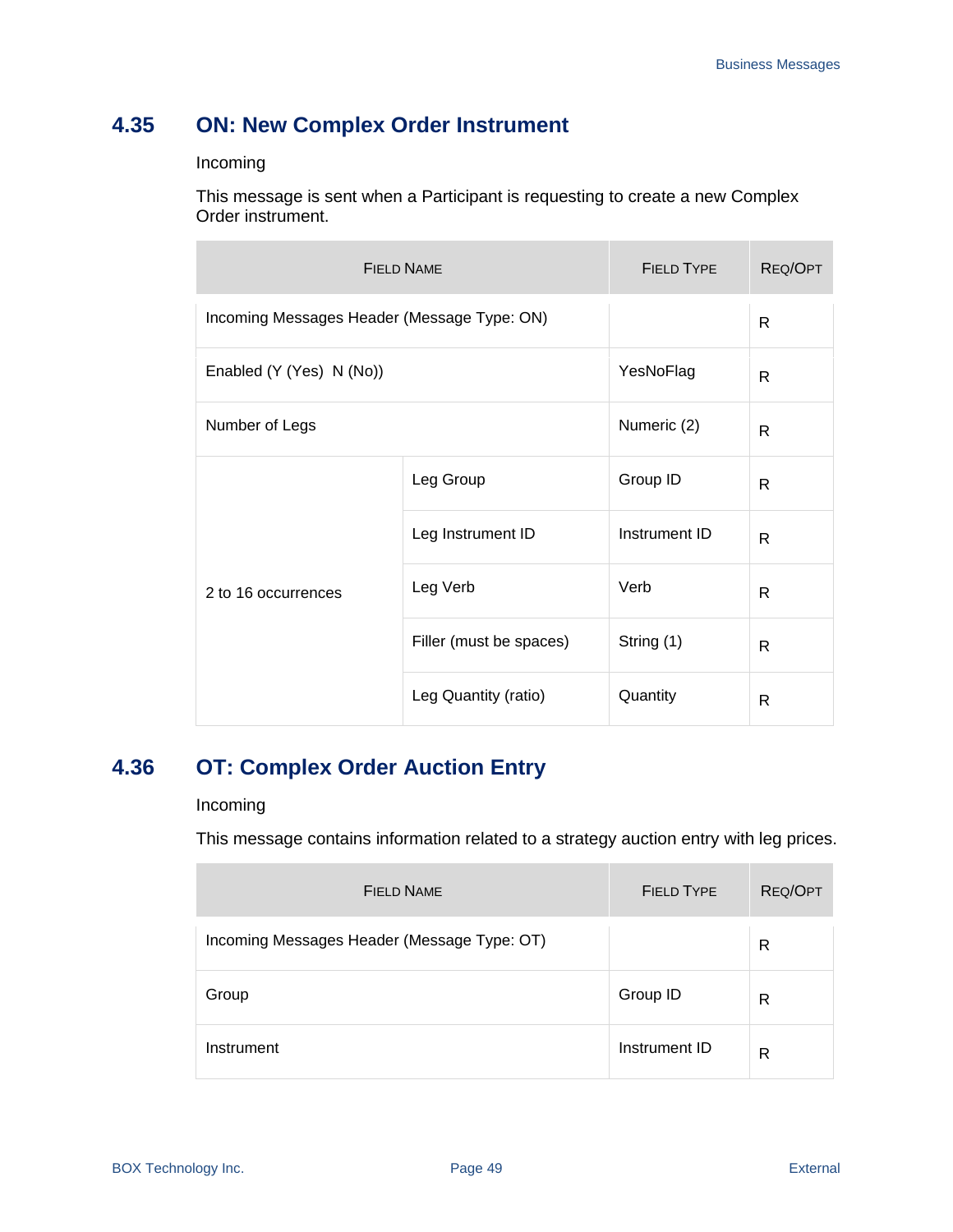| <b>FIELD NAME</b>                      |               | <b>FIELD TYPE</b>            | REQ/OPT      |
|----------------------------------------|---------------|------------------------------|--------------|
| Verb (Side)                            |               | Verb                         | $\mathsf{R}$ |
| Quantity                               |               | Quantity                     | $\mathsf{R}$ |
| Price                                  |               | Price                        | O            |
| <b>Buying Clearing Data</b>            |               |                              | $\mathsf{R}$ |
| <b>Selling Clearing Data</b>           |               |                              | $\mathsf{R}$ |
| <b>Buying Owner Data</b>               |               |                              | $\mathsf{R}$ |
| Selling Owner Data                     |               |                              | $\mathsf{R}$ |
| <b>IML Handling</b>                    |               | <b>IML Handling</b>          | $\mathsf{R}$ |
| Special Price Term                     |               | <b>Special Price</b><br>Term | $\mathsf{R}$ |
| <b>Additional Price</b>                |               | Price                        | $\mathsf{R}$ |
| QuantityTerm                           |               | <b>Quantity Sign</b>         | $\mathsf{R}$ |
| <b>Additional Quantity</b>             |               | Quantity                     | $\mathsf{R}$ |
| <b>Buying Post Trading Instruction</b> |               | Post Trade<br>Instruction    | O            |
| Selling Post Trading Instruction       |               | Post Trade<br>Instruction    | $\circ$      |
| NbLegs                                 |               | Numeric (2)                  | $\mathsf{R}$ |
| 2 to 16 occurrences                    | LegGroup      | Group ID                     | $\mathsf{R}$ |
|                                        | LegInstrument | Instrument ID                | $\mathsf{R}$ |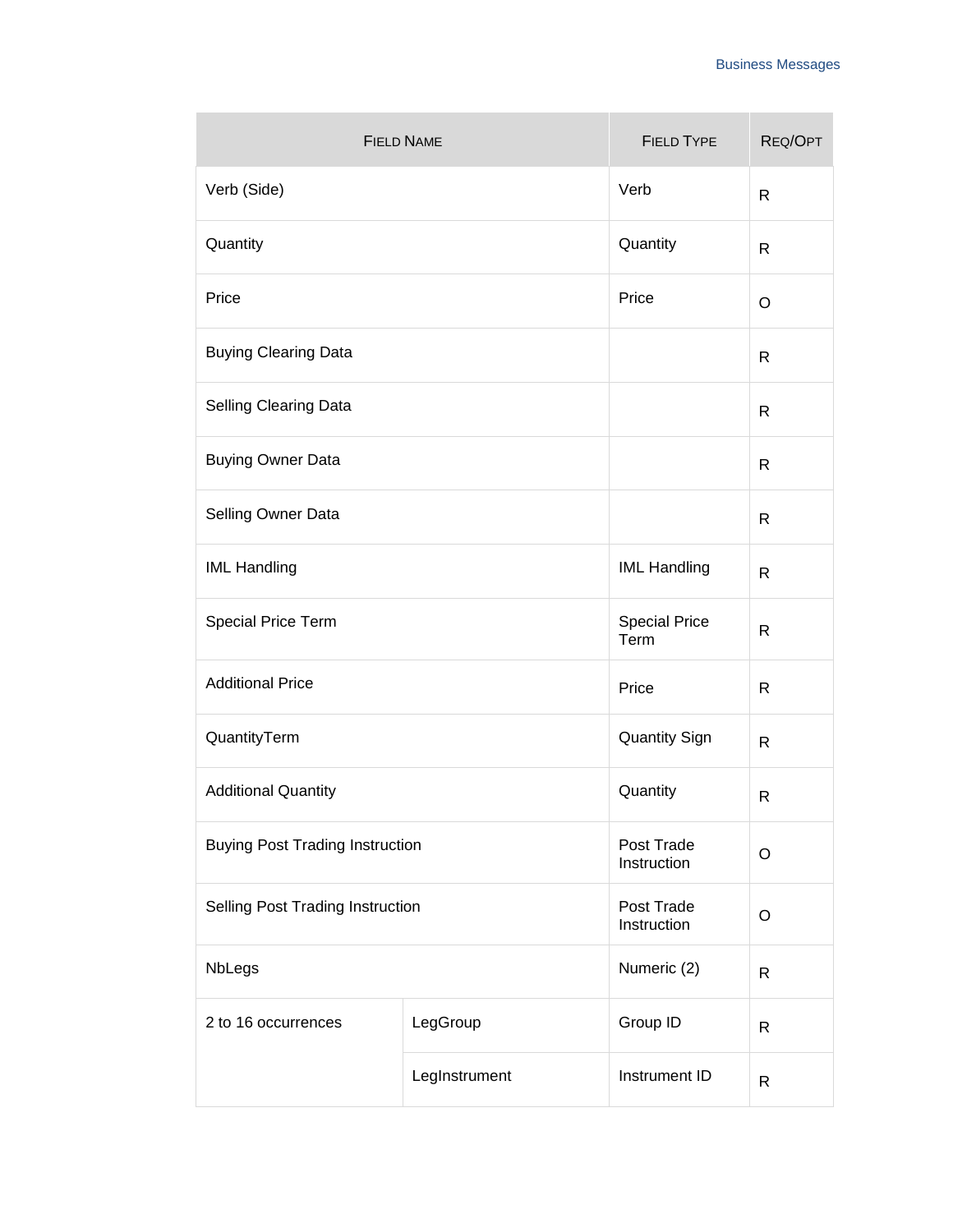| FIELD NAME |               | <b>FIELD TYPE</b> | REQ/OPT |
|------------|---------------|-------------------|---------|
|            | TradeLegPrice | Price             | R       |

### **4.37 Q<i>: Bulk Quote**

#### Incoming

This is a set of messages to enter Bulk Quotes. The second letter of Message Type indicates the quantity and price formats.

 $\langle i \rangle$  = A to P

| $x^{\gamma}$ 1 | 2 | $\overline{4}$            | $6\phantom{1}6$ | $\boldsymbol{8}$ |
|----------------|---|---------------------------|-----------------|------------------|
| $\overline{4}$ | A | E                         |                 | M                |
| $\,6$          | B | F                         |                 | ${\sf N}$        |
| $\, 8$         | C | G                         | K               | റ                |
| 10             | D | $\boldsymbol{\mathsf{H}}$ |                 | $\mathsf{P}$     |

1.  $X =$  Price size (including format indicator) and  $Y =$  Quantity size

Example: A QC Message is formatted with Price 8 bytes in length and Quantity 2 bytes in length.

| <b>FIELD NAME</b>                                  | <b>FIELD TYPE</b>  | <b>REQ/OPT</b> |
|----------------------------------------------------|--------------------|----------------|
| Incoming Messages Header (Message Type: Q <i>)</i> |                    | R              |
| Group                                              | Group ID           | R              |
| Quote ID (identifies trader's quote on this group) | Order ID           | R              |
| <b>MM CAT UserTime</b>                             | MM CAT<br>UserTime | O              |
| Number of Quotes                                   | Numeric (3)        | R              |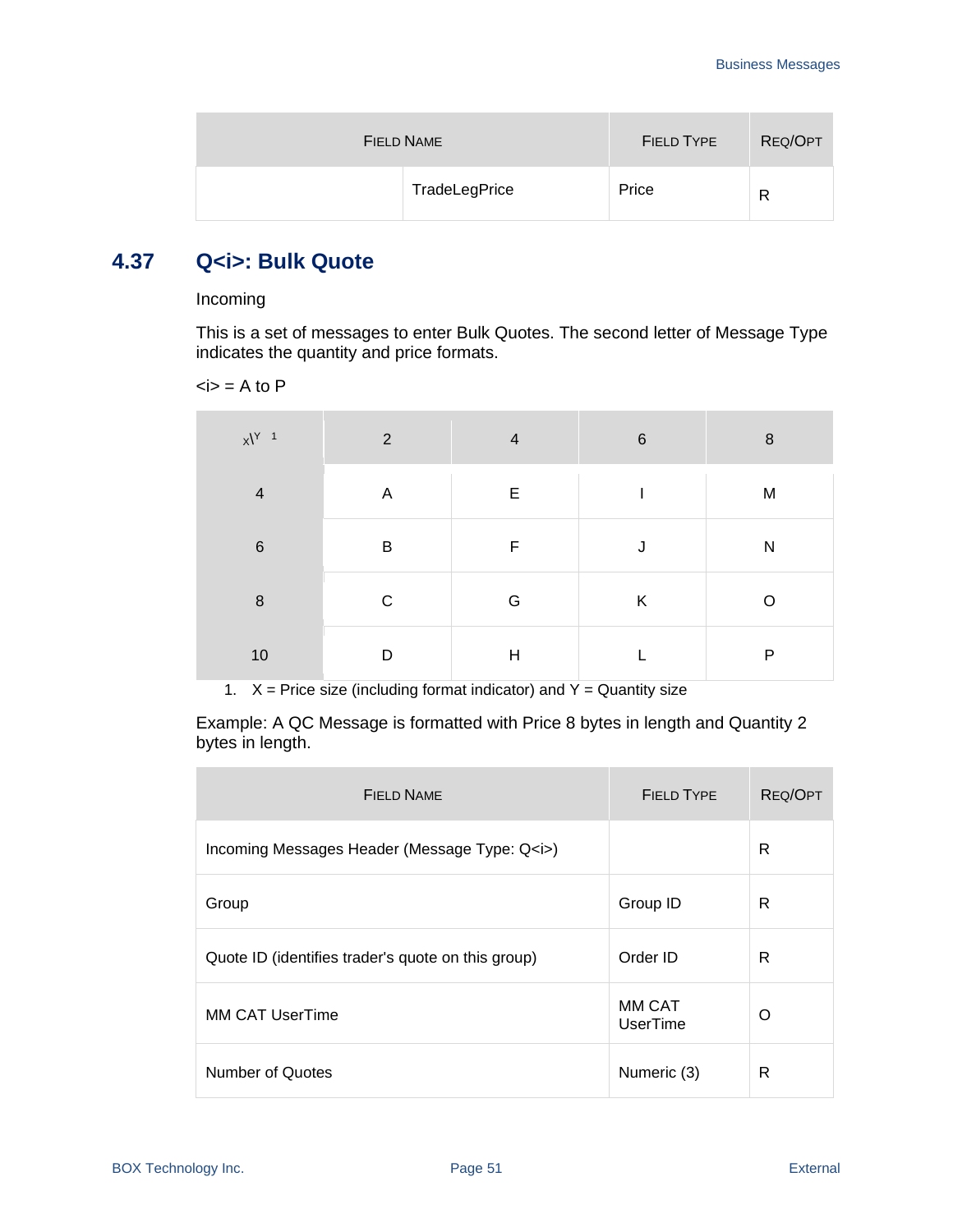| <b>FIELD NAME</b>    | <b>FIELD TYPE</b>       | REQ/OPT              |   |
|----------------------|-------------------------|----------------------|---|
|                      | Group                   | Group ID             | R |
|                      | Instrument              | Instrument ID        | R |
| 1 to 280 occurrences | Verb (Side)             | Verb                 | R |
|                      | Quantity Sign $(+ - =)$ | <b>Quantity Sign</b> | R |
|                      | Quantity                | Quantity             | O |
|                      | Price                   | Price                | O |

### <span id="page-51-0"></span>**4.38 RE: Executing Participant Connection**

#### Incoming

This message is sent when an Executing Participant wants to connect, i.e., is ready to receive a Directed Order.

| FIELD NAME                                  | FIELD TYPE | REQ/OPT |
|---------------------------------------------|------------|---------|
| Incoming Messages Header (Message Type: RE) |            | R       |

### **4.39 RF: Executing Participant Disconnection**

#### Incoming

This message is sent when an Executing Participant wants to disconnect, i.e., does not want to receive Directed Orders anymore.

This message has the same number of bytes and format as the RE: Executing [Participant Connection](#page-51-0) message.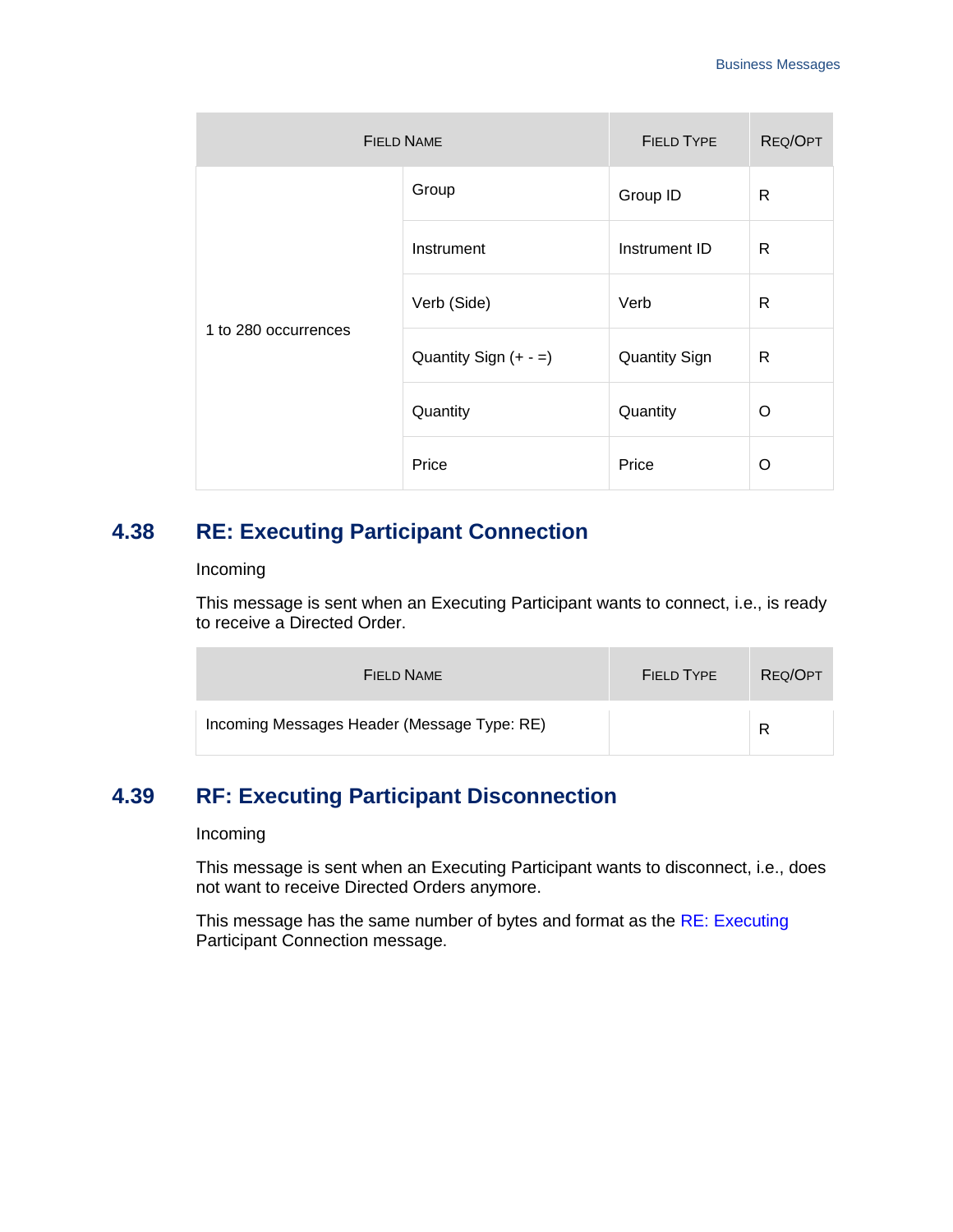## **4.40 RP: Market Maker Protection Subscription**

Incoming

This message has two purposes:

Specify to the BOX trading system what kind of Market Maker Protection should be enabled (standard or advanced)

Reactivate quoting when Advanced Market Maker Protection has been triggered.

| <b>FIELD NAME</b>                           | <b>FIELD TYPE</b>      | REQ/OPT |
|---------------------------------------------|------------------------|---------|
| Incoming Messages Header (Message Type: RP) |                        | R       |
| Group                                       | Group ID               | R       |
| Protection Type (Advanced/Normal)           | <b>Protection Code</b> | R       |

### **4.41 RQ: Request for Quote**

#### Incoming

This message is sent by the Participant to broadcast a Request for Quote message to other Participants.

| <b>FIELD NAME</b>                           | <b>FIELD TYPE</b> | <b>REQ/OPT</b> |
|---------------------------------------------|-------------------|----------------|
| Incoming Messages Header (Message Type: RQ) |                   | R              |
| Group                                       | Group ID          | R              |
| Instrument                                  | Instrument ID     | R              |
| Quantity <sup>1</sup>                       | Quantity          | O              |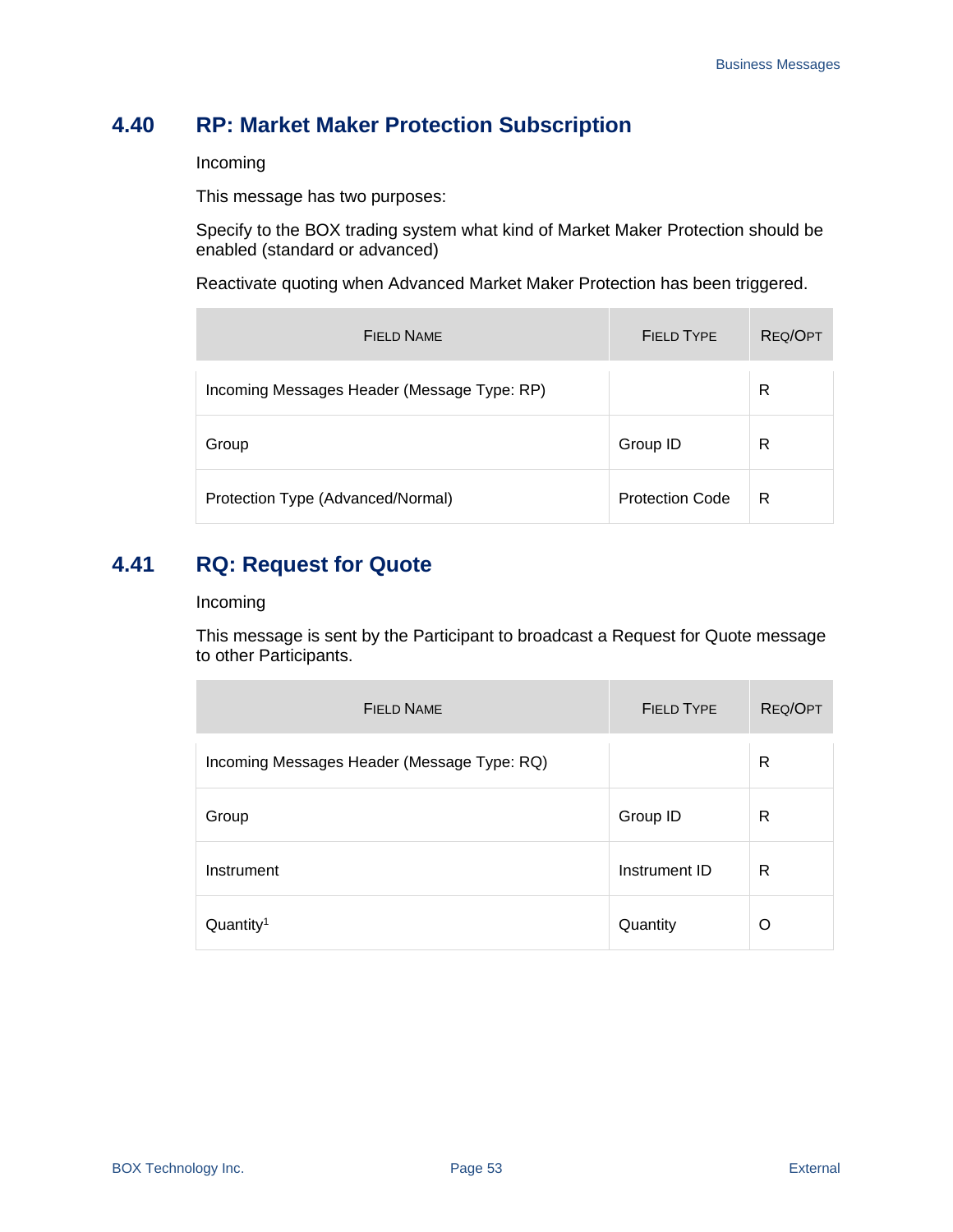# **4.42 XE: Order Cancellation**

#### Incoming

This message is sent by the Participant to cancel an order present in the book.

| <b>FIELD NAME</b>                           | <b>FIELD TYPE</b> | <b>REQ/OPT</b> |
|---------------------------------------------|-------------------|----------------|
| Incoming Messages Header (Message Type: XE) |                   | R              |
| Group                                       | Group ID          | R              |
| Instrument                                  | Instrument ID     | R              |
| Cancelled Order ID                          | Order ID          | R              |

### **4.43 XI: Improvement Order Cancellation**

### Incoming

This message is sent by the Participant to cancel an existing Improvement Order for an Auction.

This message has the same number of bytes and format as the XE: order Cancellation message.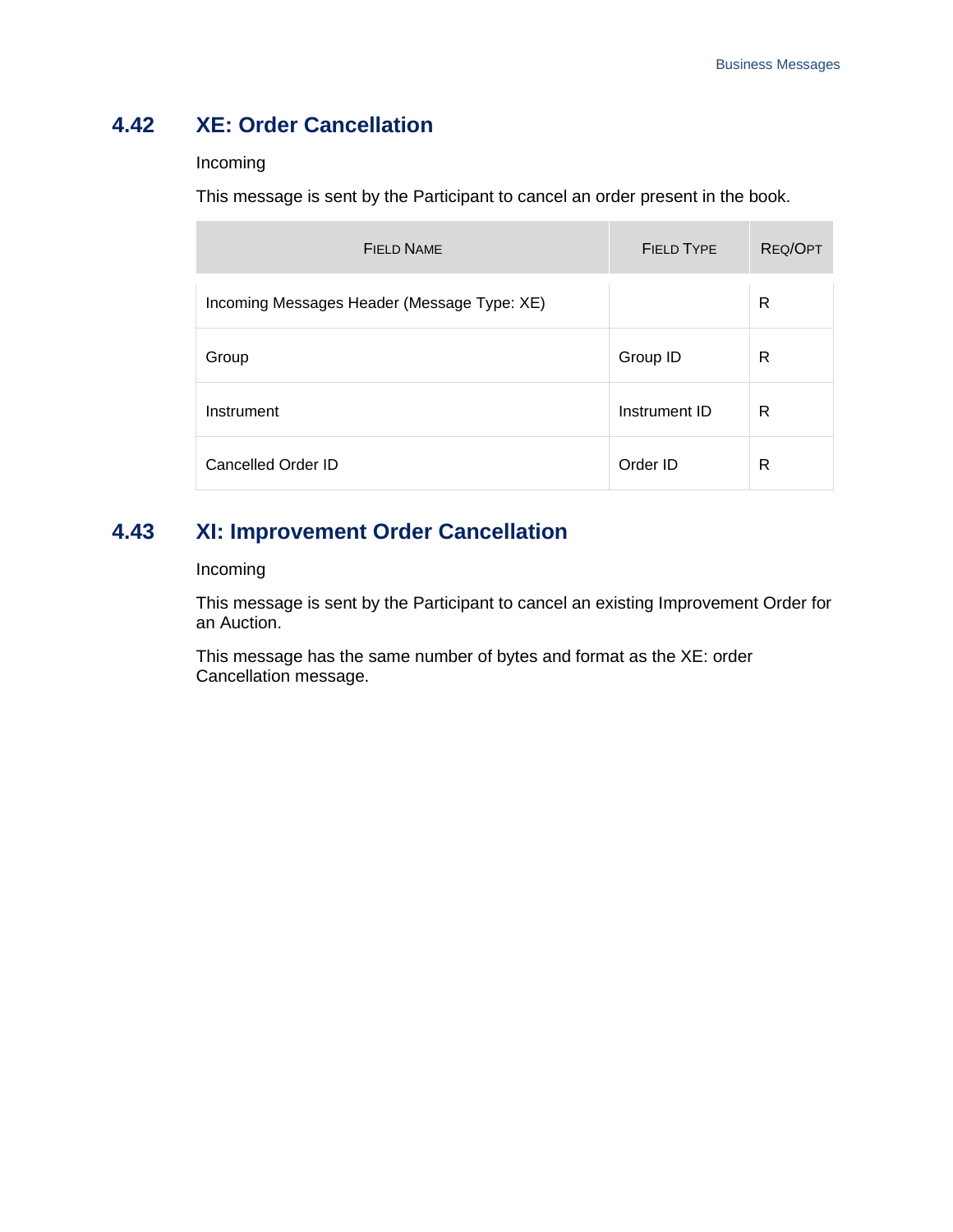# **Section 5 Field Types**

The following table displays the format, length, description, and values list for each field type (listed in alphabetical order).

In the Format column, note that:  $A =$  Alphabetic,  $N =$  Numeric,  $X =$  Alphanumeric.

| <b>FIELD NAME</b>                   | L | T  | <b>DEFINITION/VALIDATION RULES</b>                                                                                                                                                                                                                                                                          |
|-------------------------------------|---|----|-------------------------------------------------------------------------------------------------------------------------------------------------------------------------------------------------------------------------------------------------------------------------------------------------------------|
| <b>Account Type</b>                 | X | 1  | 6: Public Customer<br>$\bullet$<br>7: Broker Dealer<br>8: Market Maker<br>$\bullet$<br>T: Professional Customer<br>W: Broker Dealer cleared as Customer<br>$\bullet$<br>X: Away Market Maker                                                                                                                |
| Action                              | A | 1  | Q: Quantity Update<br>$\bullet$<br>S: Shelved<br>$\bullet$<br>U: Un-shelved<br>$\bullet$                                                                                                                                                                                                                    |
| <b>Additional Quantity</b>          | N | 8  | For OA Auction Entry, indicates the number of<br>$\bullet$<br>contracts the InitO is willing to surrender.<br>For Solicitation, Facilitation and Floor Trade it is used<br>when the field Quantity Term is set to 'B'. It must<br>contain a quantity less than or equal to the quantity<br>being auctioned. |
| <b>Assigned Price</b>               | X | 10 | Price assigned by the Trading System.<br>Refer toPrice for format details.                                                                                                                                                                                                                                  |
| <b>Auction ID</b>                   | N | 6  | Identifies the number of an auction (Improvement<br>Phase). It is a sequential number which is unique per<br>Instrument and per Trading Day.<br>Current Auction identifier if the trade occurred during<br>an auction.                                                                                      |
| <b>Calculation Time</b><br>Interval | N | 8  | Expressed in number of milliseconds                                                                                                                                                                                                                                                                         |
| <b>Cancellation Type</b>            | A | 1  | Type of cancellation<br>A: All<br>L: Locked<br>$\bullet$<br>O: OrdersOnly<br>$\bullet$<br>Q: QuotesOnly                                                                                                                                                                                                     |
| <b>Clearing Instruction</b>         | X | 12 | <b>Client Account Number</b><br>Following characters are accepted but are not<br>transferred to OCC on trade submissions: > (greater<br>than), < (less than), ' (single quote), " (double quote),<br>& (ampersand)                                                                                          |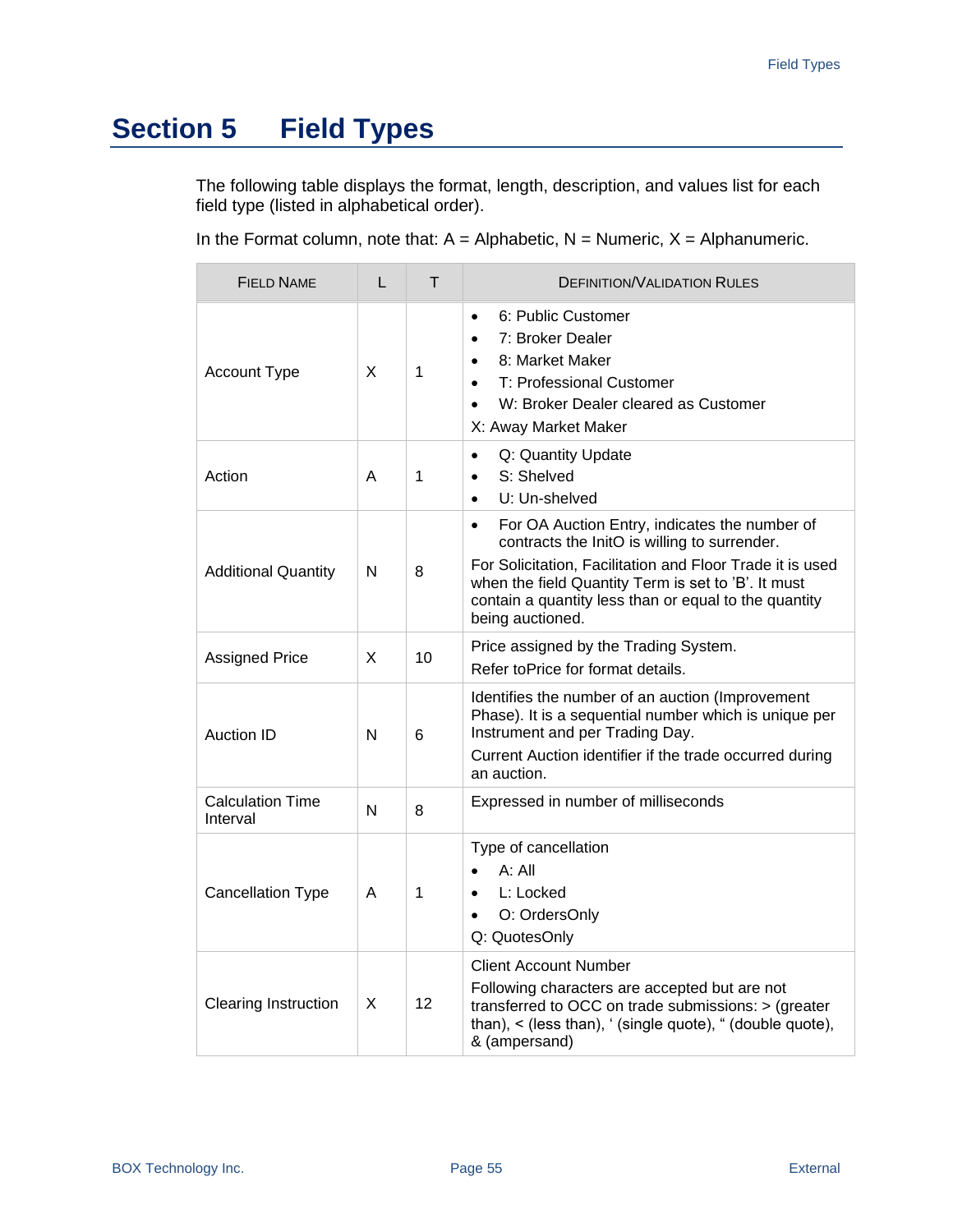| <b>FIELD NAME</b>                 | L | T              | <b>DEFINITION/VALIDATION RULES</b>                                                                                                                                                                                                                                                                                                                                                                                                                                                                                                                                                                                                                                                                                                           |
|-----------------------------------|---|----------------|----------------------------------------------------------------------------------------------------------------------------------------------------------------------------------------------------------------------------------------------------------------------------------------------------------------------------------------------------------------------------------------------------------------------------------------------------------------------------------------------------------------------------------------------------------------------------------------------------------------------------------------------------------------------------------------------------------------------------------------------|
| <b>ClientOrderId</b>              | X | 20             | Client Order Id<br>Unique identifier for orders as assigned by<br>participants.<br>Trailing blanks are not significant.                                                                                                                                                                                                                                                                                                                                                                                                                                                                                                                                                                                                                      |
| <b>Creation Status</b>            | A | $\mathbf{1}$   | Indicates the status of the Complex Order Instrument<br>request<br>C: Created as specified in the ON: New Complex<br>$\bullet$<br>Order Instrument request.<br>M: Created but with modifications. 2 scenarios<br>$\bullet$<br>exist:<br>i. Complex Order Instruments are created using<br>the smallest ratio unit possible.<br>Ex: Request to create the instrument 10A+20B<br>will result in a Complex Order instrument of<br>1A+2B being created.<br>ii. The same Complex Order instrument exists<br>but in reverse order.<br>Ex.: Client requests to create the instrument<br>A-B will result in the instrument B-A if this one<br>already exists. The order verb will need to be<br>reversed as well (Buy A-B is equal to Sell B-<br>A). |
| <b>Clearing Operation</b><br>Mode |   |                | Indicates the pre-posting action to be taken by the<br>clearing system when a trade has occurred. When this<br>field is filled, the field 'Clearing Destination' must also<br>be filled.<br>Space: No clearing operation<br>$\bullet$<br>C: CMTA (Clearing Member Trading Agreement),<br>$\bullet$<br>firm will be defined in the Clearing Destination<br>field<br>G: Give-Up Firm will be defined in the Clearing<br>$\bullet$<br>Destination field<br>I: Both CMTA and Give-Up firms will be defined in the<br>Post Trading Instruction field                                                                                                                                                                                              |
| Date                              | X | 8              | Year, Month and Day (YYYYMMDD)                                                                                                                                                                                                                                                                                                                                                                                                                                                                                                                                                                                                                                                                                                               |
| <b>Duration Type</b>              | A | 1              | A: Auction or Kill<br>$\bullet$<br>D: Order is Valid until GTD date (GTD)<br>$\bullet$<br>E: Immediate order, cannot be booked (FAK)<br>$\bullet$<br>F: Valid until instrument expiration (GTC)<br>$\bullet$<br>J: Valid for the current Day only (Day)<br>$\bullet$<br>W: Valid for the current session order only                                                                                                                                                                                                                                                                                                                                                                                                                          |
| Enum                              | X | $\mathbf{1}$   | List of values (see message field detail)                                                                                                                                                                                                                                                                                                                                                                                                                                                                                                                                                                                                                                                                                                    |
| <b>Error Code</b>                 | Ν | $\overline{4}$ | Refer to Error Codes for error code definitions.                                                                                                                                                                                                                                                                                                                                                                                                                                                                                                                                                                                                                                                                                             |
| Error Message                     | X | 100            | First 100 characters of an erroneous message                                                                                                                                                                                                                                                                                                                                                                                                                                                                                                                                                                                                                                                                                                 |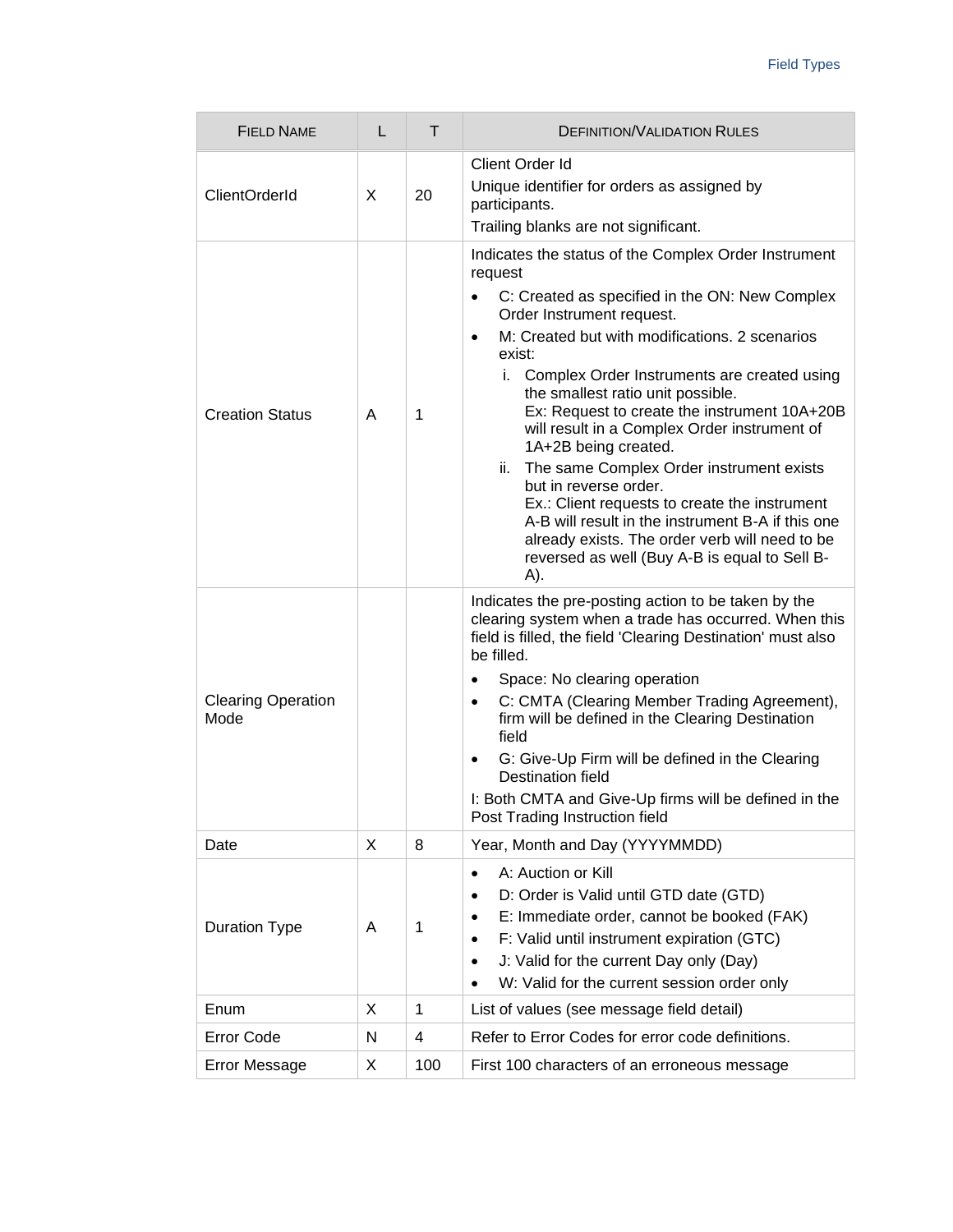| <b>FIELD NAME</b>             | L | Τ              | <b>DEFINITION/VALIDATION RULES</b>                                                                                                                                                                                                                                                                                                                                                                                                                                                                                                                                                                                                 |
|-------------------------------|---|----------------|------------------------------------------------------------------------------------------------------------------------------------------------------------------------------------------------------------------------------------------------------------------------------------------------------------------------------------------------------------------------------------------------------------------------------------------------------------------------------------------------------------------------------------------------------------------------------------------------------------------------------------|
| <b>Error Position</b>         | N | 4              | Determines the bytes at which an error has been<br>detected                                                                                                                                                                                                                                                                                                                                                                                                                                                                                                                                                                        |
| <b>Exchange Message</b><br>ID | X | 6              | Identifies a message sent by the exchange for a<br>Participant connection. It represents the exchange<br>identifier of the message for the current session. It is<br>used in a Connection message as a retransmission<br>starting point.<br>If equal to zeroes: start from 1st message of the<br>$\bullet$<br>session.<br>If equal to blanks: start from next message for<br>$\bullet$<br>Participant.<br>If valid Exchange Message ID: start at this<br>$\bullet$<br>message ID or the next message for the<br>Participant.<br>If it contains spaces, it means that this field is not<br>$\bullet$<br>subject to re-transmission. |
| Firm ID                       | X | 4              | Identifies a firm referenced in the SOLA <sup>®</sup> database                                                                                                                                                                                                                                                                                                                                                                                                                                                                                                                                                                     |
| YesNoFlag                     | X | 1              | Y: Yes<br>$\bullet$<br>N: No                                                                                                                                                                                                                                                                                                                                                                                                                                                                                                                                                                                                       |
| Gap Sequence ID               | N | $\overline{2}$ | A Sequence Numeric (base 10) used to track gaps<br>and runs from 0 to 99 over and over. If the Participant<br>detects a gap, he has to reconnect with a Trader<br>Connection message.                                                                                                                                                                                                                                                                                                                                                                                                                                              |
| Group ID                      | X | 2              | Group Identification within the system. A Group is<br>composed of instruments and is usually associated<br>with a specific underlying.                                                                                                                                                                                                                                                                                                                                                                                                                                                                                             |
| <b>Group State</b>            | X | 1              | This parameter indicates the new status of the group.<br>For message type NG, it contains one of the following<br>values:<br>B: Post session<br>C: Consultation Start<br>$\bullet$<br>F: Consultation End<br>$\bullet$<br>I: Prohibited<br>M: Mini-batch<br>٠<br>N: Market Operation Center Intervention<br>$\bullet$<br>O: Opening<br>P: Pre-opening<br>$\bullet$<br>S: Continuous Trading Session<br>Z: Interrupted                                                                                                                                                                                                              |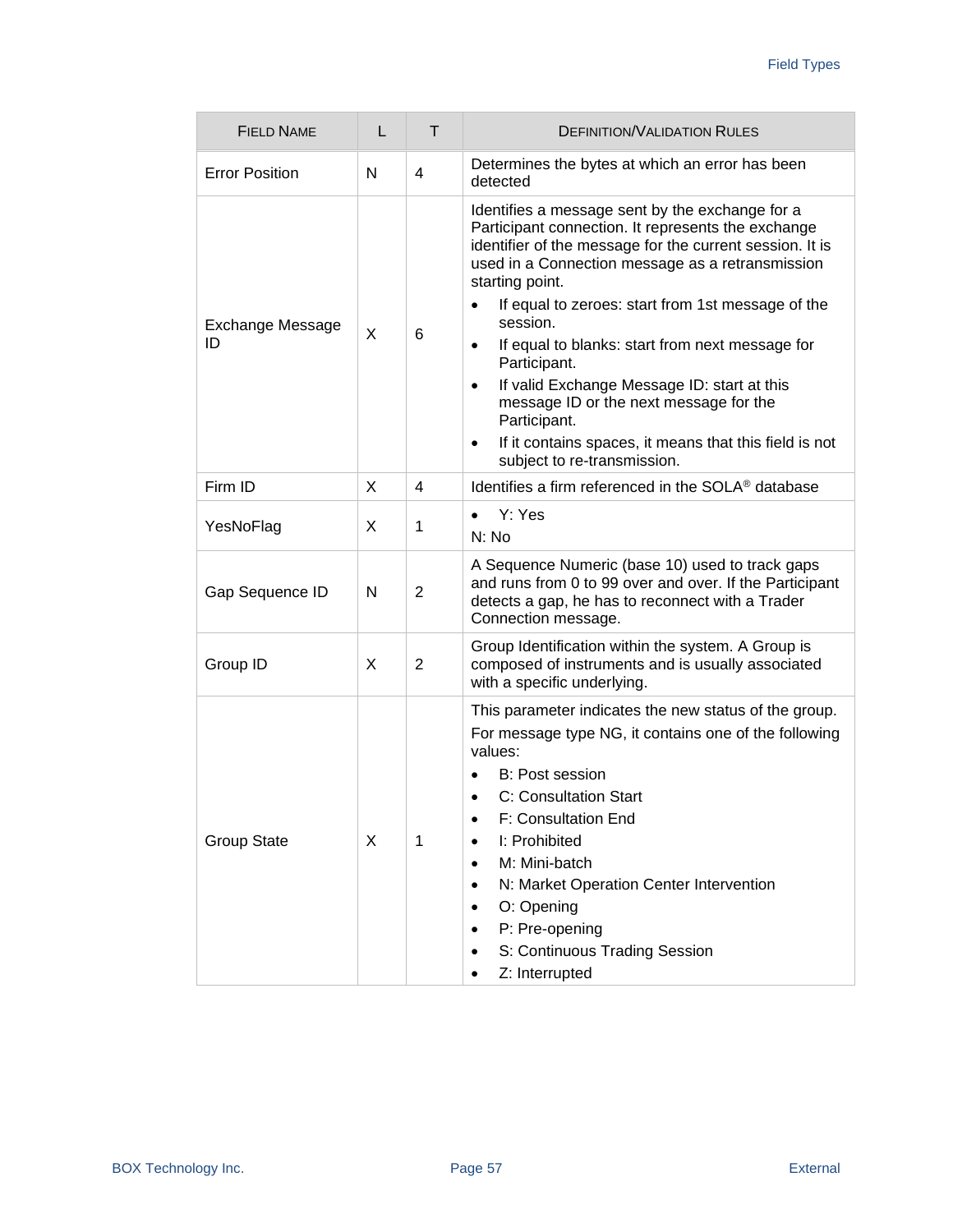| <b>FIELD NAME</b>    | L | Τ              | <b>DEFINITION/VALIDATION RULES</b>                                                                                                                                                                                                                                                                                                                                                                                                                                                                                                                                                                                                                                                                                                                                                                                                                                                                                                                                                                                                                                                                                                                                                                                                                                                                                                                                                                                                 |
|----------------------|---|----------------|------------------------------------------------------------------------------------------------------------------------------------------------------------------------------------------------------------------------------------------------------------------------------------------------------------------------------------------------------------------------------------------------------------------------------------------------------------------------------------------------------------------------------------------------------------------------------------------------------------------------------------------------------------------------------------------------------------------------------------------------------------------------------------------------------------------------------------------------------------------------------------------------------------------------------------------------------------------------------------------------------------------------------------------------------------------------------------------------------------------------------------------------------------------------------------------------------------------------------------------------------------------------------------------------------------------------------------------------------------------------------------------------------------------------------------|
| Handling Instruction | X | 1              | Indicates to the target Market Maker how order should<br>be processed.<br>Instructions for order handling on destination trading<br>floor or system.<br>1: Automated only, no broker intervention<br>$\bullet$<br>2: Automated with broker intervention<br>$\bullet$<br>3: Manual order, best execution<br>$\bullet$                                                                                                                                                                                                                                                                                                                                                                                                                                                                                                                                                                                                                                                                                                                                                                                                                                                                                                                                                                                                                                                                                                               |
| Hedge/Spec           | A | 1              | H: Hedger<br>$\bullet$<br>S: Speculator<br>$\bullet$                                                                                                                                                                                                                                                                                                                                                                                                                                                                                                                                                                                                                                                                                                                                                                                                                                                                                                                                                                                                                                                                                                                                                                                                                                                                                                                                                                               |
| <b>IML Handling</b>  | X | 1              | All Public Customer Orders sent to BOX must include<br>NBBO filtering instructions:<br>NBBO Filtering and IML Routing: The order is<br>1.<br>filtered for NBBO and is routed to the best away<br>Exchange if it is executed and BOX is not at<br>NBBO.<br>No NBBO Filtering: The order is not filtered for<br>2.<br>NBBO. This type of filtering is not acceptable for<br>Public Customer and Broker Dealer origin orders,<br>regardless of whether they are for BOX<br>Participants or not.<br>NBBO Filtering and No IML Routing: Order filtered<br>3.<br>against NBBO without Inter-Market Linkage<br>routing instructions, the Order being rejected back<br>to the sender if it is marketable at the time of<br>reception and BOX is not at NBBO.<br>For Complex Order, this is the only valid value.<br>InBound ISO order. The order is a Limit and IOC<br>4.<br>order. It is not filtered against NBBO and not<br>routed away.<br>Contingent Orders: Specifies that the Auction or<br>5.<br>Floor Trade is contingent and should not be<br>controlled against the NBBO for the execution<br>price. Only used for Solicitation, Facilitation and<br>Floor Trades. The only values supported for<br>Solicitation and Facilitation are 3 and 5.<br>No Exposure for Complex Order Instrument upon<br>6.<br>entry. Default behaviour for Complex Order<br>Instrument is to be exposed upon entry. Only valid<br>for Complex Order. |
| Inactivity Interval  | N | $\overline{2}$ | Number of missed heartbeats before considering the<br>user disconnected. If set to 0, the user is never<br>considered as disconnected by the system.                                                                                                                                                                                                                                                                                                                                                                                                                                                                                                                                                                                                                                                                                                                                                                                                                                                                                                                                                                                                                                                                                                                                                                                                                                                                               |
| Instrument ID        | X | 4              | Instrument identification within a Group                                                                                                                                                                                                                                                                                                                                                                                                                                                                                                                                                                                                                                                                                                                                                                                                                                                                                                                                                                                                                                                                                                                                                                                                                                                                                                                                                                                           |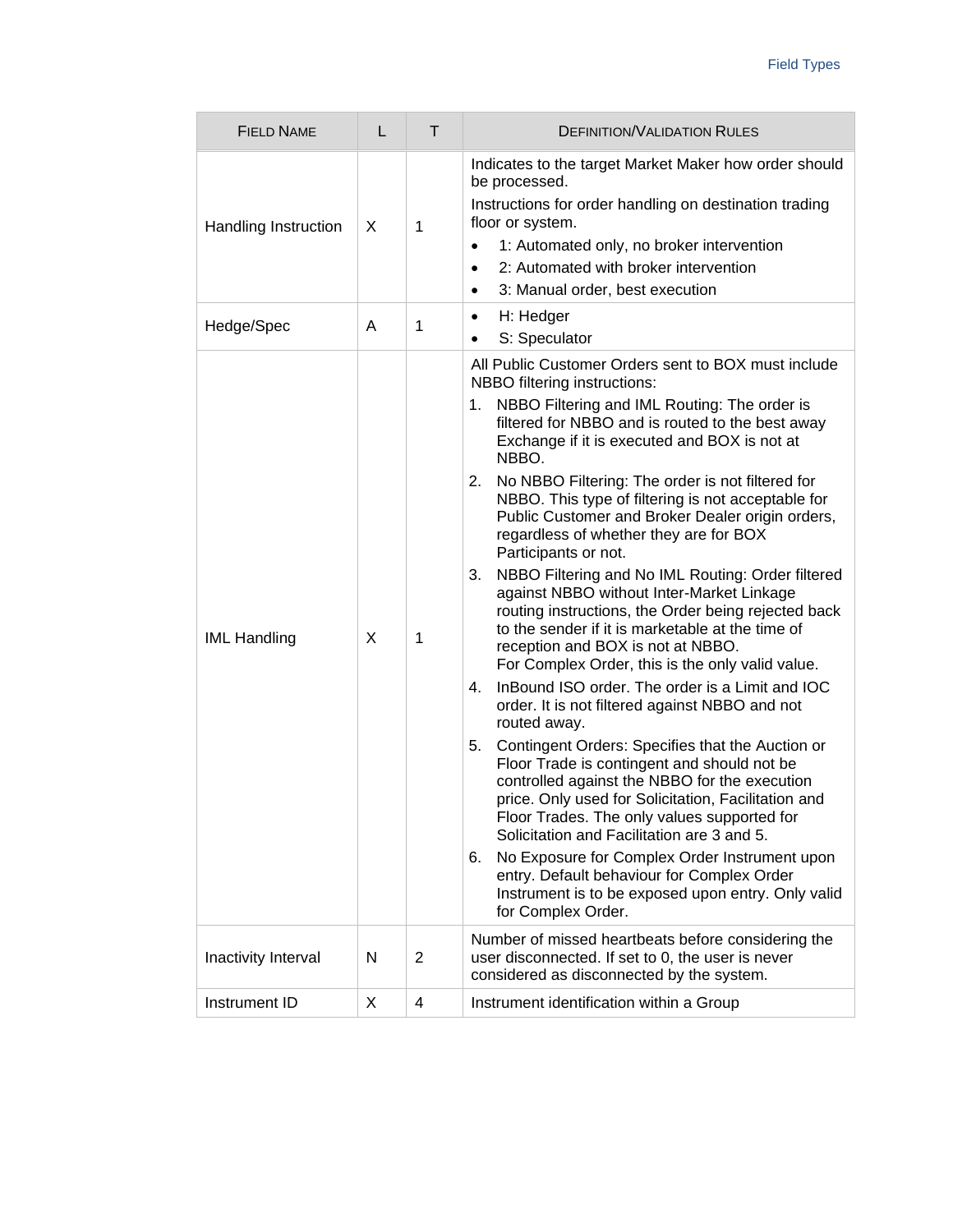| FIFI D NAME             | L | Τ              | <b>DEFINITION/VALIDATION RULES</b>                                                                                                                                                                                                                                                                                                                                        |
|-------------------------|---|----------------|---------------------------------------------------------------------------------------------------------------------------------------------------------------------------------------------------------------------------------------------------------------------------------------------------------------------------------------------------------------------------|
| <b>Instrument State</b> | X | 1              | Forbidden: Trading is forbidden for this<br>F.<br>$\bullet$<br>instrument. Orders and quotes are rejected<br>Normal: The instrument follows group state<br>N<br>$\bullet$<br>processing<br>R Orders and quotes are processed in Pre-<br>$\bullet$<br>opening if the group is in Trading status.                                                                           |
| Leg Number              | N | $\overline{2}$ | ID of the leg of the Complex Order Instrument.<br>Maximum value of 16.                                                                                                                                                                                                                                                                                                    |
| <b>Liquidity Status</b> | X | 1              | Indicates if the trade adds or removes liquidity<br>M: Maker<br>$\bullet$<br>$T:$ Taker<br>$\bullet$<br>[]: Trade is not eligible for Make or Take fee<br>$\bullet$<br>pricing structure                                                                                                                                                                                  |
| Memo                    | X | 50             | Free text zone can be used to transmit additional<br>information for processing. No validations are carried<br>out on this field.                                                                                                                                                                                                                                         |
| Message Type            | X | $\overline{2}$ | Type of Message                                                                                                                                                                                                                                                                                                                                                           |
| MM CAT Usertime         | X | 8              | Time at which Market Maker sent their Bulk Quote<br>message to BOX, represented in number of<br>nanoseconds since midnight of the current day, use<br>Eastern Time zone. Must be left blank if not used.<br>BOX will not do any validation of the value provided.<br>The Base62 character set is:<br>"0123456789ABCDEFGHIJKLMNOPQRSTUVWXYZ<br>abcdefghijklmnopqrstuvwxyz" |
|                         |   |                | Any other character is evaluated as 0.                                                                                                                                                                                                                                                                                                                                    |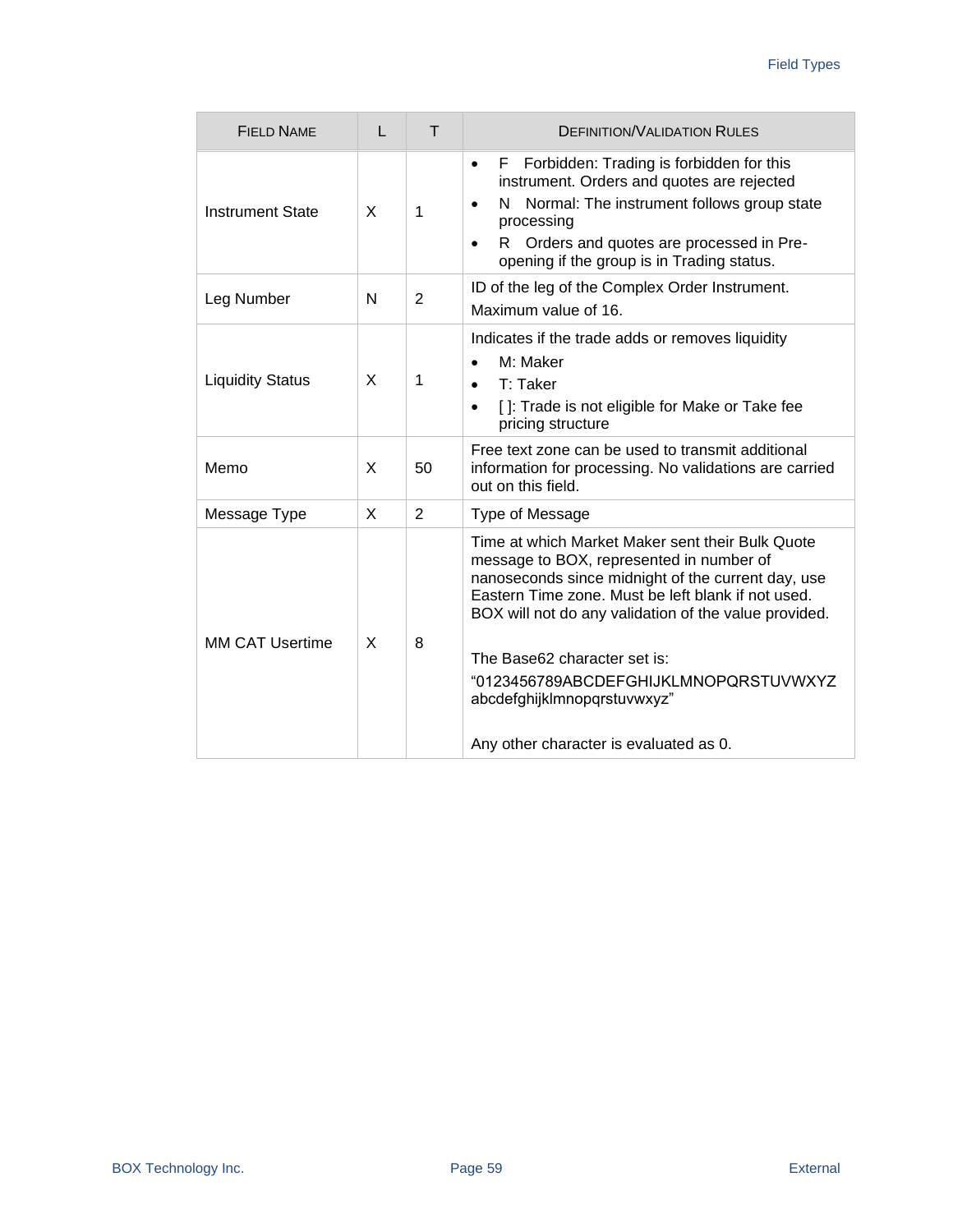| <b>FIELD NAME</b> | L | T | <b>DEFINITION/VALIDATION RULES</b>                                                                                                                                                                                                                                                                                                                                                                                                                                                                                                                                                                                                                                                                                                                                                                                                                                                                                                                                                                                                                                                                                                                                                                                                                                                                                                                                                                                                                                                                                                                                                                                                                                                                                                                                                                                                                                                                                                                                                                                                                                                                                                                                                                                                                                                                                                                                                                                                                                                                                                                                                                                                                                                                                                                                                                                                              |
|-------------------|---|---|-------------------------------------------------------------------------------------------------------------------------------------------------------------------------------------------------------------------------------------------------------------------------------------------------------------------------------------------------------------------------------------------------------------------------------------------------------------------------------------------------------------------------------------------------------------------------------------------------------------------------------------------------------------------------------------------------------------------------------------------------------------------------------------------------------------------------------------------------------------------------------------------------------------------------------------------------------------------------------------------------------------------------------------------------------------------------------------------------------------------------------------------------------------------------------------------------------------------------------------------------------------------------------------------------------------------------------------------------------------------------------------------------------------------------------------------------------------------------------------------------------------------------------------------------------------------------------------------------------------------------------------------------------------------------------------------------------------------------------------------------------------------------------------------------------------------------------------------------------------------------------------------------------------------------------------------------------------------------------------------------------------------------------------------------------------------------------------------------------------------------------------------------------------------------------------------------------------------------------------------------------------------------------------------------------------------------------------------------------------------------------------------------------------------------------------------------------------------------------------------------------------------------------------------------------------------------------------------------------------------------------------------------------------------------------------------------------------------------------------------------------------------------------------------------------------------------------------------------|
| Open/Close        | X | 1 | Indicates how the Participant's position will be handled<br>by the clearing system. Valid Values for options and<br>individual leg of a Complex Order instrument:<br>C: Close (all legs or single instrument)<br>$\bullet$<br>O: Open (all legs or single instrument)<br>For Complex Orders, ' ' must be used. It indicates that<br>the OpenClose positions are specified in the Post<br>Trading Instruction field.<br>For Legacy support, the following values are still<br>supported for Complex Orders:<br>1: 1 <sup>st</sup> leg Open, 2 <sup>nd</sup> leg Close<br>2: 1st leg Close, 2nd leg Open<br>$\bullet$<br>3: 1 <sup>st</sup> leg Open, 2 <sup>nd</sup> leg Open, 3 <sup>rd</sup> leg Close<br>$\bullet$<br>4: 1 <sup>st</sup> leg Open, 2 <sup>nd</sup> leg Close, 3 <sup>rd</sup> leg Open<br>$\bullet$<br>5: 1 <sup>st</sup> leg Open, 2 <sup>nd</sup> leg Close, 3 <sup>rd</sup> leg Close<br>$\bullet$<br>6: 1 <sup>st</sup> leg Close, 2 <sup>nd</sup> leg Open, 3 <sup>rd</sup> leg Open<br>$\bullet$<br>7: 1st leg Close, 2 <sup>nd</sup> leg Open, 3rd leg Close<br>$\bullet$<br>8: 1 <sup>st</sup> leg Close, 2 <sup>nd</sup> leg Close, 3 <sup>rd</sup> leg Open<br>$\bullet$<br>A: 1 <sup>st</sup> leg Open, 2 <sup>nd</sup> leg Open, 3 <sup>rd</sup> leg Open, 4 <sup>th</sup> leg<br>$\bullet$<br>Close<br>B: 1 <sup>st</sup> leg Open, 2 <sup>nd</sup> leg Open, 3r <sup>d</sup> leg Close, 4 <sup>th</sup> leg<br>$\bullet$<br>Open<br>D: 1 <sup>st</sup> leg Open, 2 <sup>nd</sup> leg Open, 3 <sup>rd</sup> leg Close, 4 <sup>th</sup> leg<br>$\bullet$<br>Close<br>E: 1 <sup>st</sup> leg Open, 2 <sup>nd</sup> leg Close, 3 <sup>rd</sup> leg Open, 4 <sup>th</sup> leg<br>$\bullet$<br>Open<br>F: 1 <sup>st</sup> leg Open, 2 <sup>nd</sup> leg Close, 3 <sup>rd</sup> leg Open, 4 <sup>th</sup> leg<br>$\bullet$<br>Close<br>G: 1 <sup>st</sup> leg Open, 2 <sup>nd</sup> leg Close, 3 <sup>rd</sup> leg Close, 4 <sup>th</sup><br>$\bullet$<br>leg Open<br>H: 1 <sup>st</sup> leg Open, 2 <sup>nd</sup> leg Close, 3 <sup>rd</sup> leg Close, 4 <sup>th</sup><br>leg Close<br>I: 1 <sup>st</sup> leg Close, 2 <sup>nd</sup> leg Open, 3 <sup>rd</sup> leg Open, 4 <sup>th</sup> leg<br>Open<br>J: 1 <sup>st</sup> leg Close, 2 <sup>nd</sup> leg Open, 3rd leg Open, 4th<br>leg Close<br>K: 1 <sup>st</sup> leg Close, 2 <sup>nd</sup> leg Open, 3rd leg Close, 4th<br>$\bullet$<br>leg Open<br>L: 1 <sup>st</sup> leg Close, 2 <sup>nd</sup> leg Open, 3rd leg Close, 4 <sup>th</sup><br>leg Close<br>M: 1 <sup>st</sup> leg Close, 2 <sup>nd</sup> leg Close, 3rd leg Open, 4 <sup>th</sup><br>leg Open<br>N: 1 <sup>st</sup> leg Close, 2 <sup>nd</sup> leg Close, 3rd leg Open, 4 <sup>th</sup><br>leg Close<br>P: 1st leg Close, 2 <sup>nd</sup> leg Close, 3rd leg Close, 4 <sup>th</sup><br>leg Open |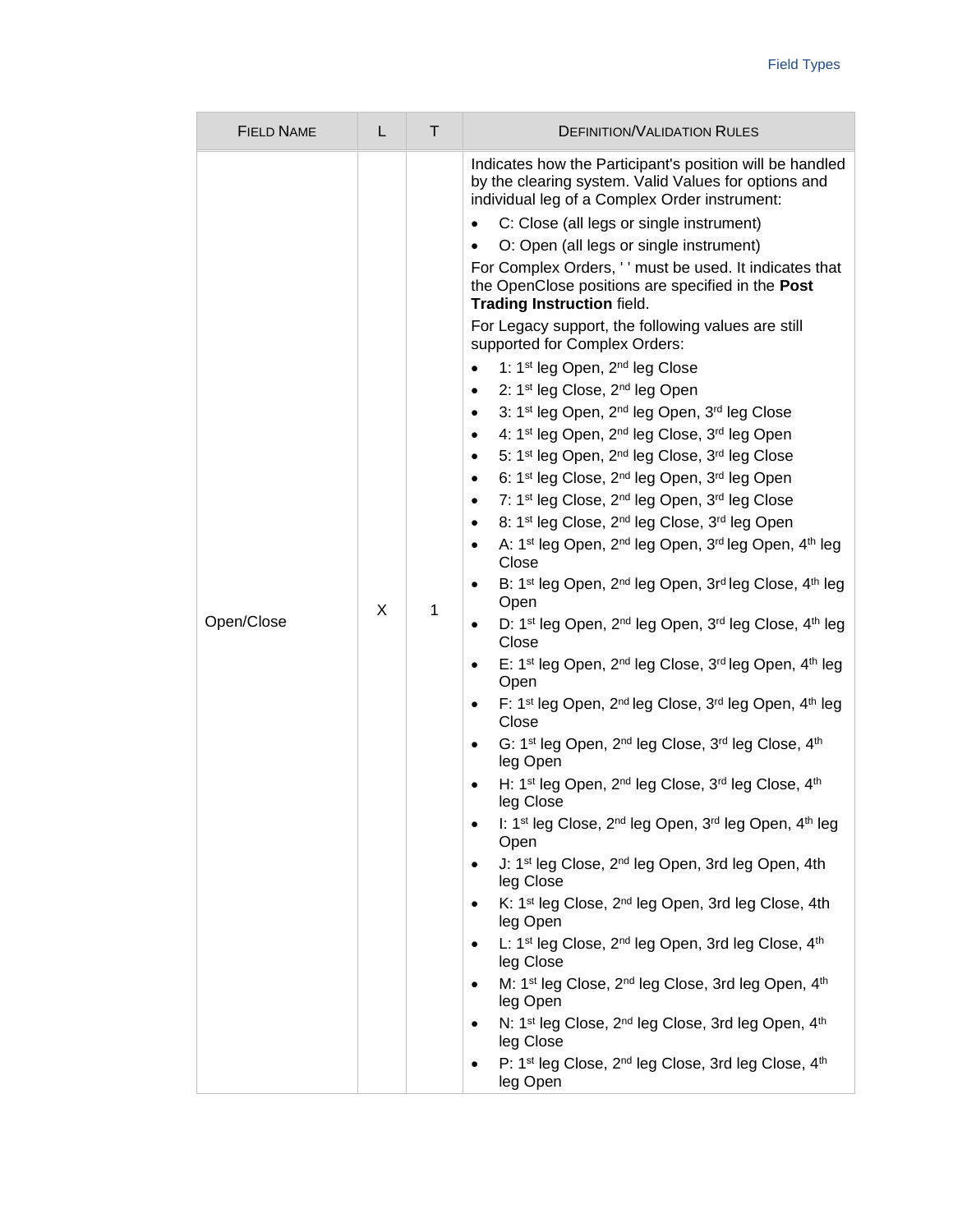| <b>FIELD NAME</b>               | L |   | <b>DEFINITION/VALIDATION RULES</b>                                                                                                                                                                          |
|---------------------------------|---|---|-------------------------------------------------------------------------------------------------------------------------------------------------------------------------------------------------------------|
| Order ID                        | X | 8 | Identifies an order. Associated with Group ID and<br>Instrument ID; it is the Order Key identifier                                                                                                          |
| Order Type                      | A | 1 | O: Order<br>$\bullet$<br>Q: Quote<br>$\bullet$                                                                                                                                                              |
| Original Order ID               | X | 8 | First Order ID assigned to the order by the trading<br>system                                                                                                                                               |
| <b>Original Reference</b><br>ID | X | 8 | References either the Original Order ID of the traded<br>order or the Quote ID of the quote that has traded<br>ID Code for the Counterpart Participant<br>Trader ID firm if it is a cross trade, else blank |
| Password                        | X | 8 | Contact Technical Help Desk for details<br>Used when establishing a SAIL Logical connection<br>See section 7 for details on how to encode it.                                                               |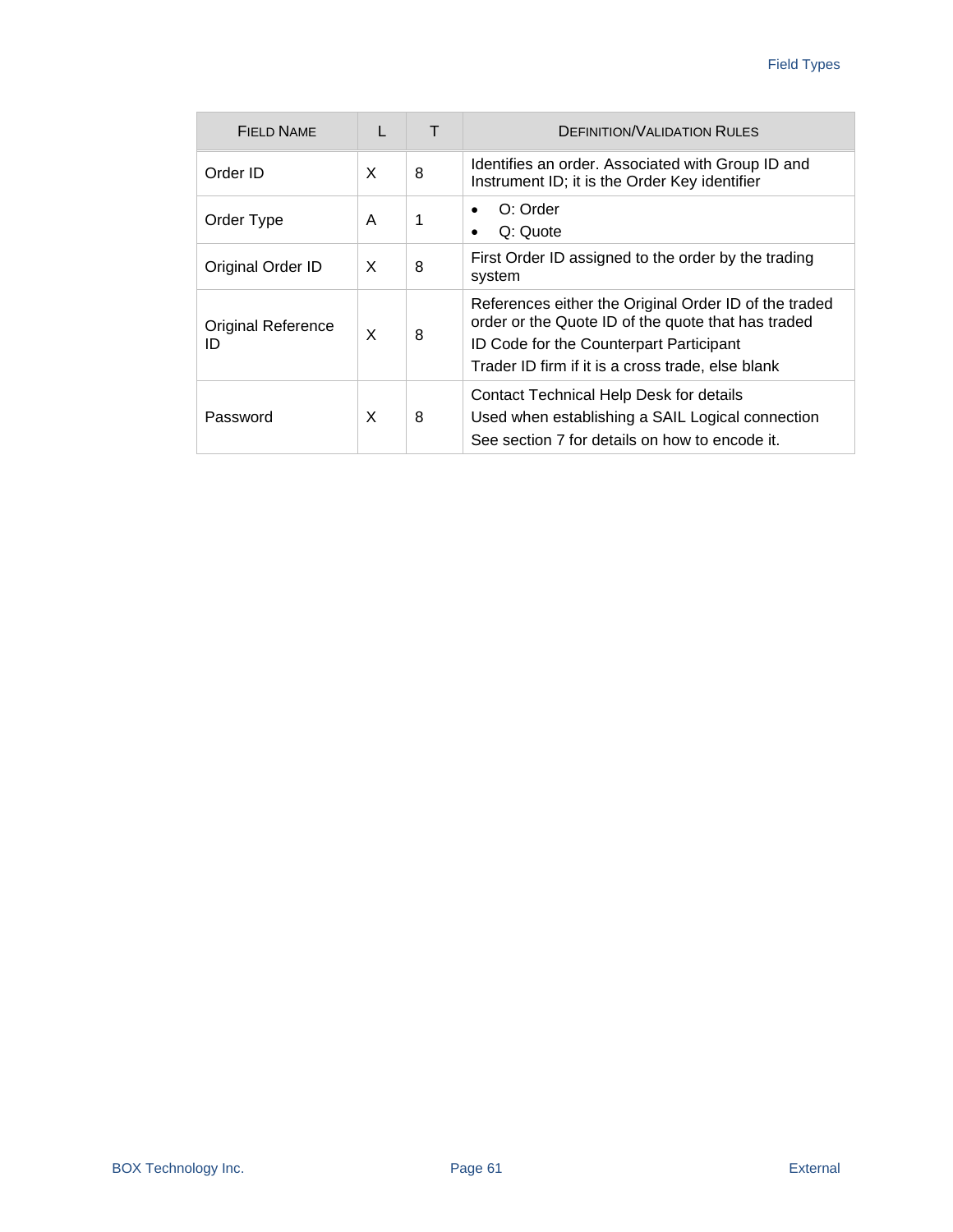|                           |   |                                                                 | String of characters                                                                                                                                                                                                                                                                           |
|---------------------------|---|-----------------------------------------------------------------|------------------------------------------------------------------------------------------------------------------------------------------------------------------------------------------------------------------------------------------------------------------------------------------------|
|                           |   |                                                                 | This field is used for 4 reasons:                                                                                                                                                                                                                                                              |
|                           |   |                                                                 | Specify a CMTA<br>$\bullet$                                                                                                                                                                                                                                                                    |
|                           |   |                                                                 | Specify a Give-Up Firm<br>$\bullet$                                                                                                                                                                                                                                                            |
|                           |   |                                                                 | Specify a SubAccount at OCC. The SubAccount<br>$\bullet$<br>represents the Market Maker ID (MMID) at OCC.                                                                                                                                                                                      |
|                           |   |                                                                 | Specify the Open Close of a Complex Order                                                                                                                                                                                                                                                      |
|                           |   |                                                                 | The information can be specified as follows:                                                                                                                                                                                                                                                   |
|                           |   |                                                                 | To specify a CMTA, enclose the CMTA Firm ID<br>$\bullet$<br>(up to 4 digits) between 2 'C'                                                                                                                                                                                                     |
|                           |   |                                                                 | To specify a Give-Up Firm, enclose the Give-Up<br>$\bullet$<br>Firm ID (up to 4 digits) between 2 'G'                                                                                                                                                                                          |
|                           |   |                                                                 | To specify a SubAccount (ClearingAccount at<br>$\bullet$<br>OCC), enclose the SubAccount between 2 '#'<br>(pound sign). SubAccount is defined as a string<br>up to 3 AlphaNumeric as is currently supported by<br>OCC). Any preceeding space is allowed, but any<br>trailing space is ignored. |
|                           |   |                                                                 | #ABC# means 'ABC' will be sent to OCC<br>$\circ$                                                                                                                                                                                                                                               |
|                           |   |                                                                 | (Sent as is)                                                                                                                                                                                                                                                                                   |
|                           |   |                                                                 | # AB# means 'AB' will be sent to OCC<br>$\circ$                                                                                                                                                                                                                                                |
|                           |   |                                                                 | (Preceding space conserved)                                                                                                                                                                                                                                                                    |
|                           |   |                                                                 | #AB # means 'AB' will be sent to OCC<br>$\circ$                                                                                                                                                                                                                                                |
| Post Trade<br>Instruction | X | 50                                                              | (Trailing space removed)<br>#ABCD# means 'ABC' (truncated to 3) will<br>$\circ$<br>be sent to OCC                                                                                                                                                                                              |
|                           |   |                                                                 | To specify the OpenClose of a Complex Order,<br>enclose the Open (O) or Close (C) position of each<br>leg between 2 'P' - up to 16 legs Open/Close are<br>supported.                                                                                                                           |
|                           |   |                                                                 | For example:                                                                                                                                                                                                                                                                                   |
|                           |   |                                                                 | "C950CG980G#ABC#POOCCOCOCCCP" is<br>interpreted as follows:                                                                                                                                                                                                                                    |
|                           |   |                                                                 | • The CMTA is 950                                                                                                                                                                                                                                                                              |
|                           |   |                                                                 | The Give-Up is 980<br>$\bullet$                                                                                                                                                                                                                                                                |
|                           |   |                                                                 | The SubAccount is ABC                                                                                                                                                                                                                                                                          |
|                           |   | The Open/Close of the 10 legs of the strategy is<br>as follows: |                                                                                                                                                                                                                                                                                                |
|                           |   |                                                                 | . Leg 1: Open                                                                                                                                                                                                                                                                                  |
|                           |   | . Leg 2: Open                                                   |                                                                                                                                                                                                                                                                                                |
|                           |   | . Leg 3: Close<br>. Leg 4: Close                                |                                                                                                                                                                                                                                                                                                |
|                           |   | . Leg 5: Open                                                   |                                                                                                                                                                                                                                                                                                |
|                           |   |                                                                 | . Leg 6: Close                                                                                                                                                                                                                                                                                 |
|                           |   |                                                                 | . Leg 7: Open                                                                                                                                                                                                                                                                                  |
|                           |   |                                                                 | . Leg 8: Close                                                                                                                                                                                                                                                                                 |
|                           |   |                                                                 | . Leg 9: Close                                                                                                                                                                                                                                                                                 |
|                           |   |                                                                 | . Leg 10: Close                                                                                                                                                                                                                                                                                |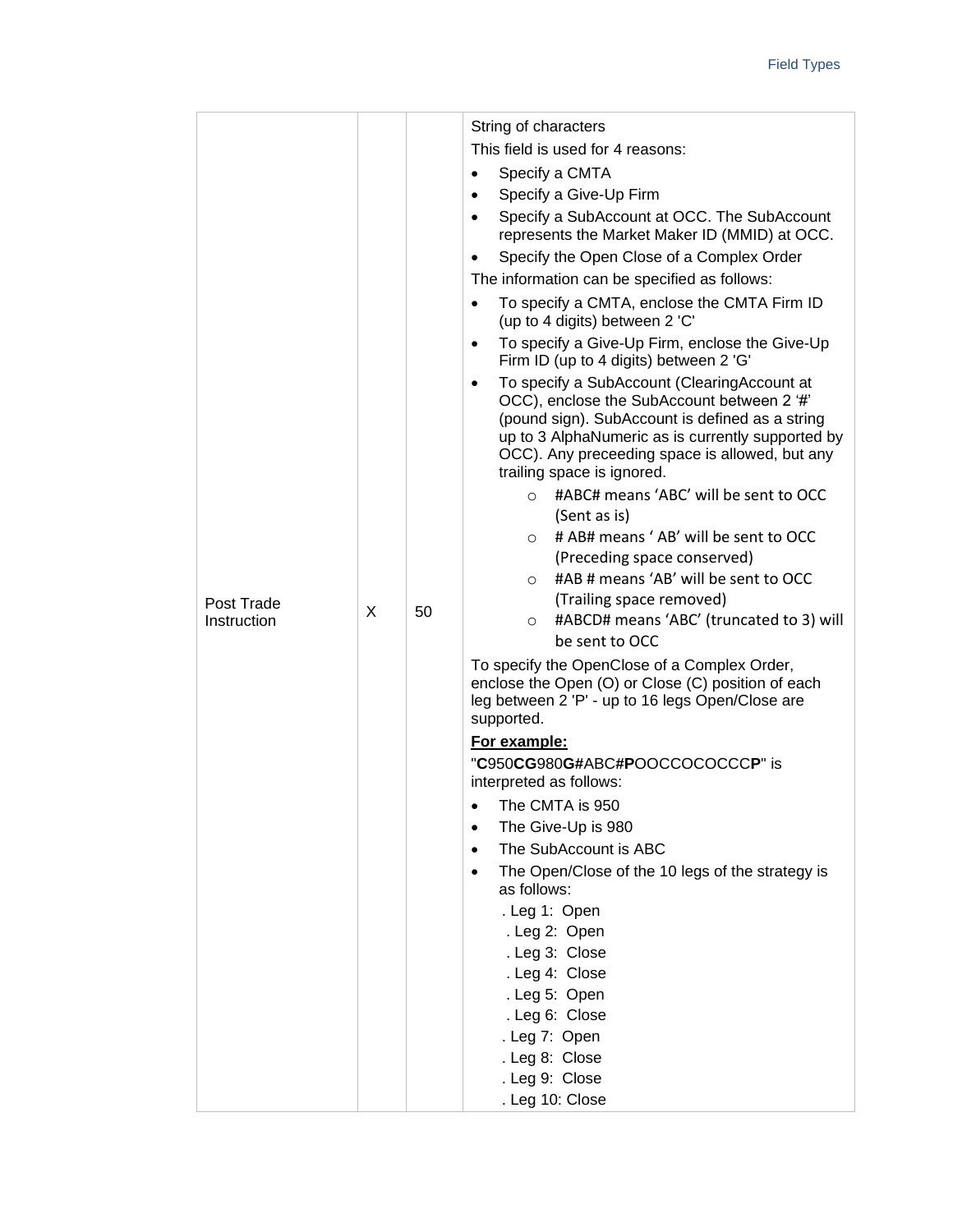<span id="page-62-0"></span>

| <b>FIELD NAME</b>      | L | т              | <b>DEFINITION/VALIDATION RULES</b>                                                                                                                                                                                                                                                                                                                                                                                                                                                                                                                                                                                                                                                                                                                                                                                                                                                                                                                                                                 |
|------------------------|---|----------------|----------------------------------------------------------------------------------------------------------------------------------------------------------------------------------------------------------------------------------------------------------------------------------------------------------------------------------------------------------------------------------------------------------------------------------------------------------------------------------------------------------------------------------------------------------------------------------------------------------------------------------------------------------------------------------------------------------------------------------------------------------------------------------------------------------------------------------------------------------------------------------------------------------------------------------------------------------------------------------------------------|
| Price                  | X | 10             | Price with format indicator and price mantissa<br>Format indicator (1):<br>If the format indicator is Alpha, it means that the price<br>is negative (A means negative value with no decimal,<br>B means negative value with 1 decimal, C means<br>negative value with 2 decimals, etc.).<br>If the format indicator is Numeric, it means that the<br>price is positive (0 means positive value with no<br>decimal, 1 means positive value with one decimal, 2<br>means positive value with 2 decimals, etc.).<br>If the format indicator is set to spaces, it means that<br>the price is not significant.<br>Price mantissa (9):<br>Represents the price value including the number of<br>decimals defined in the format indicator.<br><b>Examples:</b><br>Format indicator = $2$ ;<br>Price mantissa = $3509438$ ; Price = $35094.38$<br>Format indicator = $A$ ;<br>Price mantissa = 3567838; Price = -3567838<br>Format indicator $=$ ;<br>Price mantissa = $3567838$ ; Price = not significant |
| Price Type             | X | 1              | For regular order:<br>L: Limit (price set in message)<br>$\bullet$<br>O: At Opening price<br>$\bullet$<br>W: At any price (Market Order)<br>$\bullet$                                                                                                                                                                                                                                                                                                                                                                                                                                                                                                                                                                                                                                                                                                                                                                                                                                              |
| <b>Protection Code</b> | Α | 1              | Type of protection requested by the Market Maker<br>A: Advanced Protection<br>$\bullet$<br>C: Functionally equivalent to N<br>$\bullet$<br>N: Standard Protection<br>Note: If no Market Maker Protection Subscription<br>message is sent, BOX will assume the Participant<br>requested standard protection (N). BOX will reset the<br>selected protection to standard every morning before<br>the pre-opening phase. A new Market Maker<br>Protection Subscription message will be required to<br>activate advanced protection.                                                                                                                                                                                                                                                                                                                                                                                                                                                                    |
| Protocol               | X | $\overline{2}$ | Protocol ID:<br>Versions A0, A1, A2, and A5 are no longer supported.<br>A6 (includes Complex Order), A7, A8, B1, B3                                                                                                                                                                                                                                                                                                                                                                                                                                                                                                                                                                                                                                                                                                                                                                                                                                                                                |
| Quantity               | N | 8              | Number of contracts or shares                                                                                                                                                                                                                                                                                                                                                                                                                                                                                                                                                                                                                                                                                                                                                                                                                                                                                                                                                                      |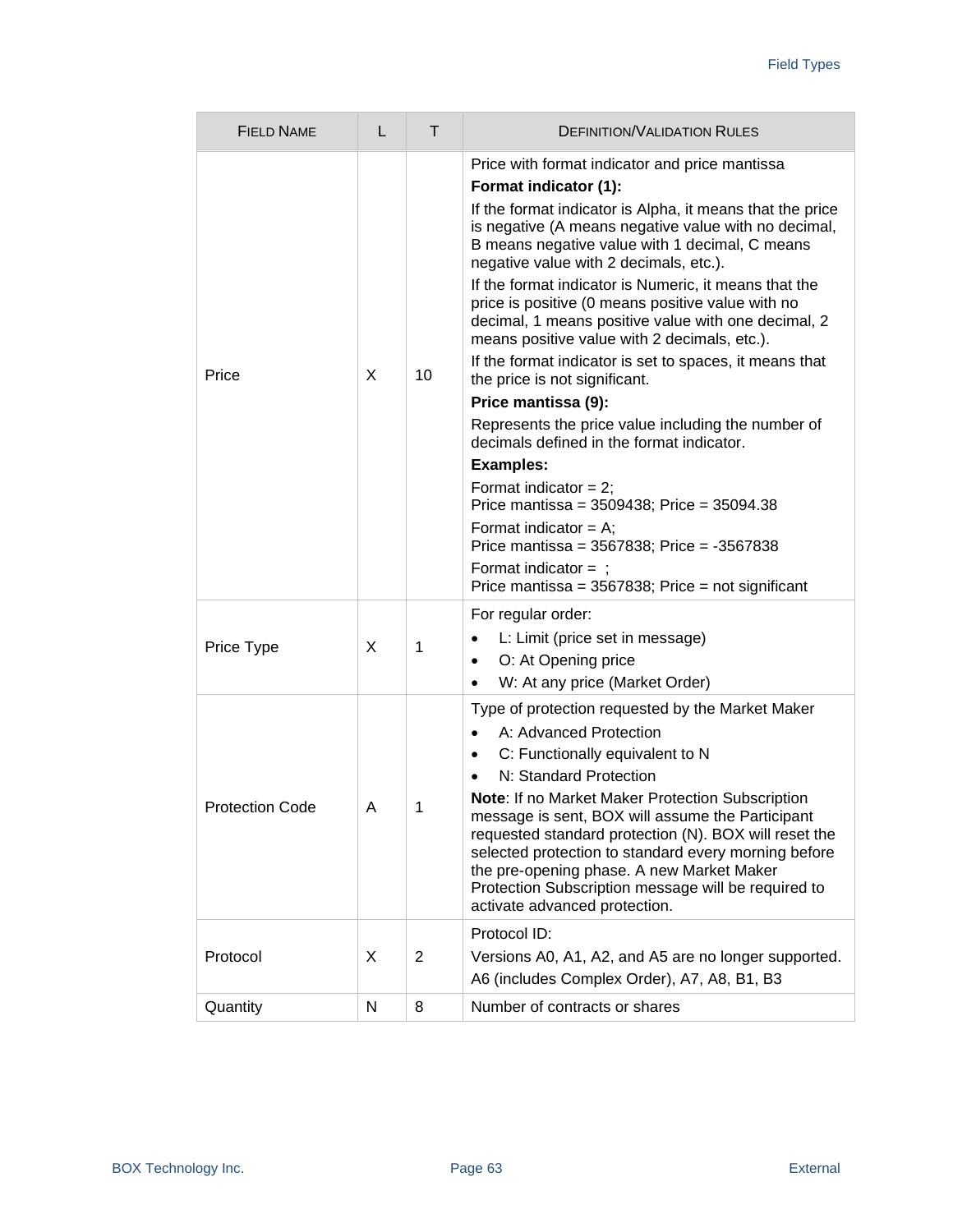<span id="page-63-0"></span>

| <b>FIELD NAME</b>      | L | T | <b>DEFINITION/VALIDATION RULES</b>                                                                                                                                                                                                                                                                                                                                                                                                                                                                                                                                                                                                                                                                                                                                                                                                                                                                            |
|------------------------|---|---|---------------------------------------------------------------------------------------------------------------------------------------------------------------------------------------------------------------------------------------------------------------------------------------------------------------------------------------------------------------------------------------------------------------------------------------------------------------------------------------------------------------------------------------------------------------------------------------------------------------------------------------------------------------------------------------------------------------------------------------------------------------------------------------------------------------------------------------------------------------------------------------------------------------|
| <b>Quantity Sign</b>   | X | 1 | For a quote or an order update, it identifies how to<br>handle the quantity:<br>"+": Add the incoming quantity to the booked<br>$\bullet$<br>quantity<br>"-": Subtract the incoming quantity from the<br>$\bullet$<br>booked quantity<br>"=": Replace the booked quantity with the<br>$\bullet$<br>incoming quantity<br>Participants are able to modify the quantity of an order<br>by specifying the quantity variation from the original<br>value (+, - signs) instead of being limited to specifying<br>only the remaining quantity.                                                                                                                                                                                                                                                                                                                                                                       |
| <b>Quantity Term</b>   | X | 1 | B: Surrender Quantity for Solicitation, Facilitation<br>$\bullet$<br>and Floor Trade<br>J: Indicates that the Auction type as MIP<br>$\bullet$<br>Space: None<br>$\bullet$<br>The above value indicates that the InitO is willing to<br>surrender a portion of the total number of contracts                                                                                                                                                                                                                                                                                                                                                                                                                                                                                                                                                                                                                  |
| Quote Cancel<br>Reason | A | 1 | Identifies the type of quote cancellation<br>A: Cancelled by the Trader<br>$\bullet$<br>D: MMP - Percent Of Quote has been reached<br>$\bullet$<br>E: Maximum Triggers Protection Limit Exceeded<br>$\bullet$<br>G: Cancelled By Supervisor<br>$\bullet$<br>I: Eliminated on Disconnect<br>$\bullet$<br>L: Traded Activity Protection Limit Exceeded<br>$\bullet$<br>M: Cancelled by the BOX Market Operations<br>$\bullet$<br>Center (MOC)<br>O: Eliminated Due To Drill Through Protection<br>$\bullet$<br>P: MMP - Max number of trades has been<br>$\bullet$<br>reached<br>Q: Quotes Cancelled<br>$\bullet$<br>R: MMP - Max value has been reached<br>$\bullet$<br>S: Cancelled by the System<br>$\bullet$<br>T: MMP - Max Volume has been reached<br>$\bullet$<br>N: MMP - Max Delta Volume has been reached<br>$\bullet$<br>V: MMP - Max Delta Value has been reached<br>$\bullet$<br>W: Cancel Pending |
| Reference ID           | X | 8 | References the order (Order ID) or the quote (Quote<br>ID) that has traded                                                                                                                                                                                                                                                                                                                                                                                                                                                                                                                                                                                                                                                                                                                                                                                                                                    |
| <b>Rejection Code</b>  | N | 4 | 0001: Executing Participant Discretion<br>$\bullet$<br>0002: Auction Order failed                                                                                                                                                                                                                                                                                                                                                                                                                                                                                                                                                                                                                                                                                                                                                                                                                             |
| Session ID             | X | 4 | Identifies current session ID<br>If set to blank spaces, this means the Participant<br>wants to connect to the current session ID.                                                                                                                                                                                                                                                                                                                                                                                                                                                                                                                                                                                                                                                                                                                                                                            |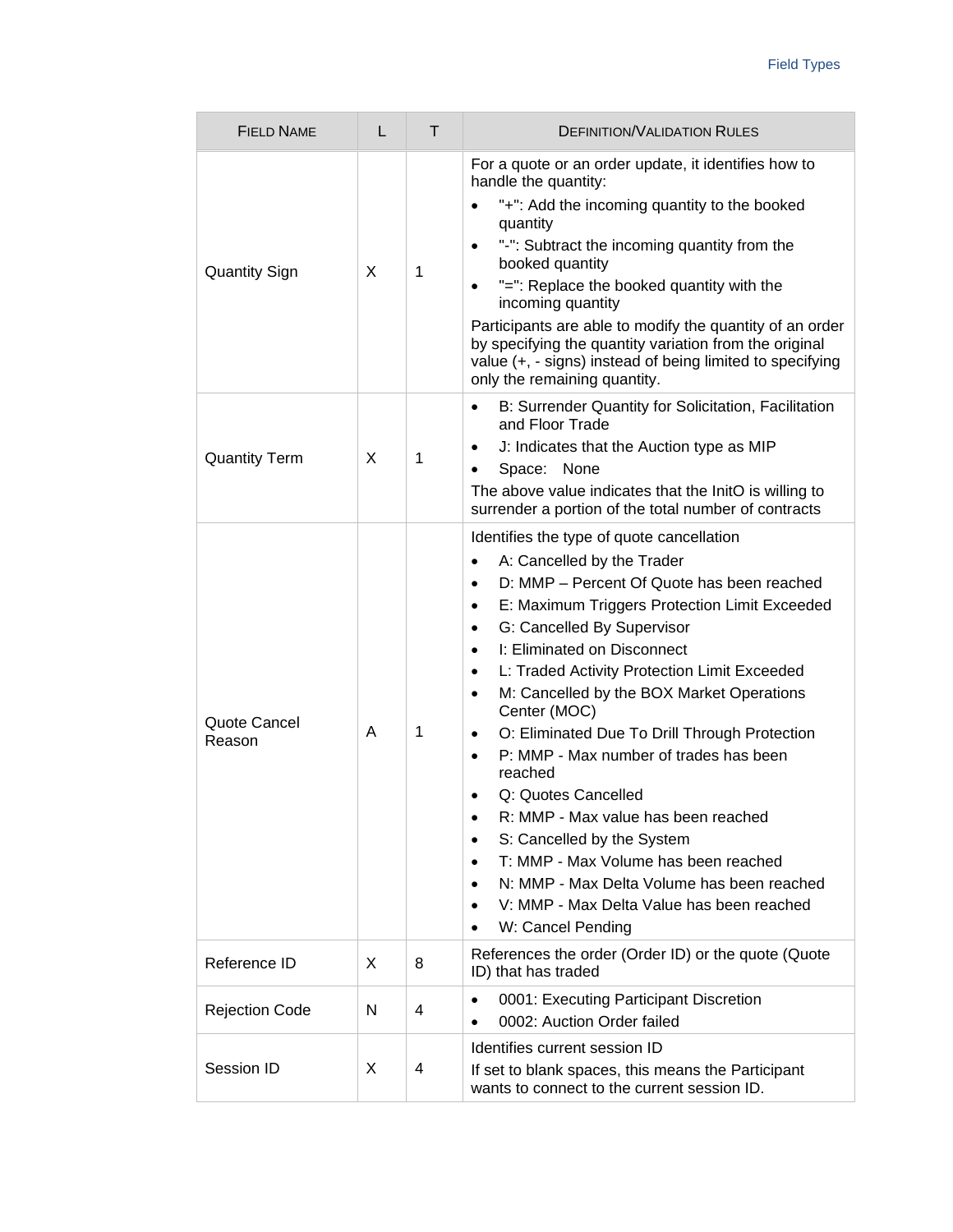| <b>FIELD NAME</b>                 | L | $\top$ | <b>DEFINITION/VALIDATION RULES</b>                                                                                                                                                                                                                                                                                                                                                                                                |
|-----------------------------------|---|--------|-----------------------------------------------------------------------------------------------------------------------------------------------------------------------------------------------------------------------------------------------------------------------------------------------------------------------------------------------------------------------------------------------------------------------------------|
|                                   | X | 1      | <b>PIP Solicitation Facilitation</b><br><b>B: Solicitation Auction</b><br>$\bullet$<br>C: Facilitation Auction<br>$\bullet$<br>G: Regular PIP<br>$\bullet$<br>X: Customer Cross Order or Qualified Contingent<br><b>Cross Order</b>                                                                                                                                                                                               |
| <b>Special Price Term</b>         |   |        | <b>Note:</b> These values specify the type of Auction to be<br>started.                                                                                                                                                                                                                                                                                                                                                           |
|                                   |   |        | <b>Order Entry</b><br>": (Blank), No Special Price Term<br>$\bullet$<br>O: Directed Order<br>$\bullet$<br>P: Preferenced Order<br>R: Floor Trade<br>$\bullet$<br>A: Indication of Interest<br>$\bullet$                                                                                                                                                                                                                           |
| <b>Special Trade</b><br>Indicator | A | 1      | Defines the type of trade<br>A: As-Of-Trade<br>$\bullet$<br><b>B: Block Trade</b><br>$\bullet$<br>L: Late Trade<br>$\bullet$<br>O: Hidden Trade<br>$\bullet$<br>S: Size Adjustment Trade<br>$\bullet$<br>R: Floor Trade<br>D: Customer Cross Order or Qualified Contingent<br>Cross Order<br>Applies to Solicitation, Facilitation and Floor Trade<br>only:<br>g: Contingent Trade (trade was not controlled<br>against the NBBO) |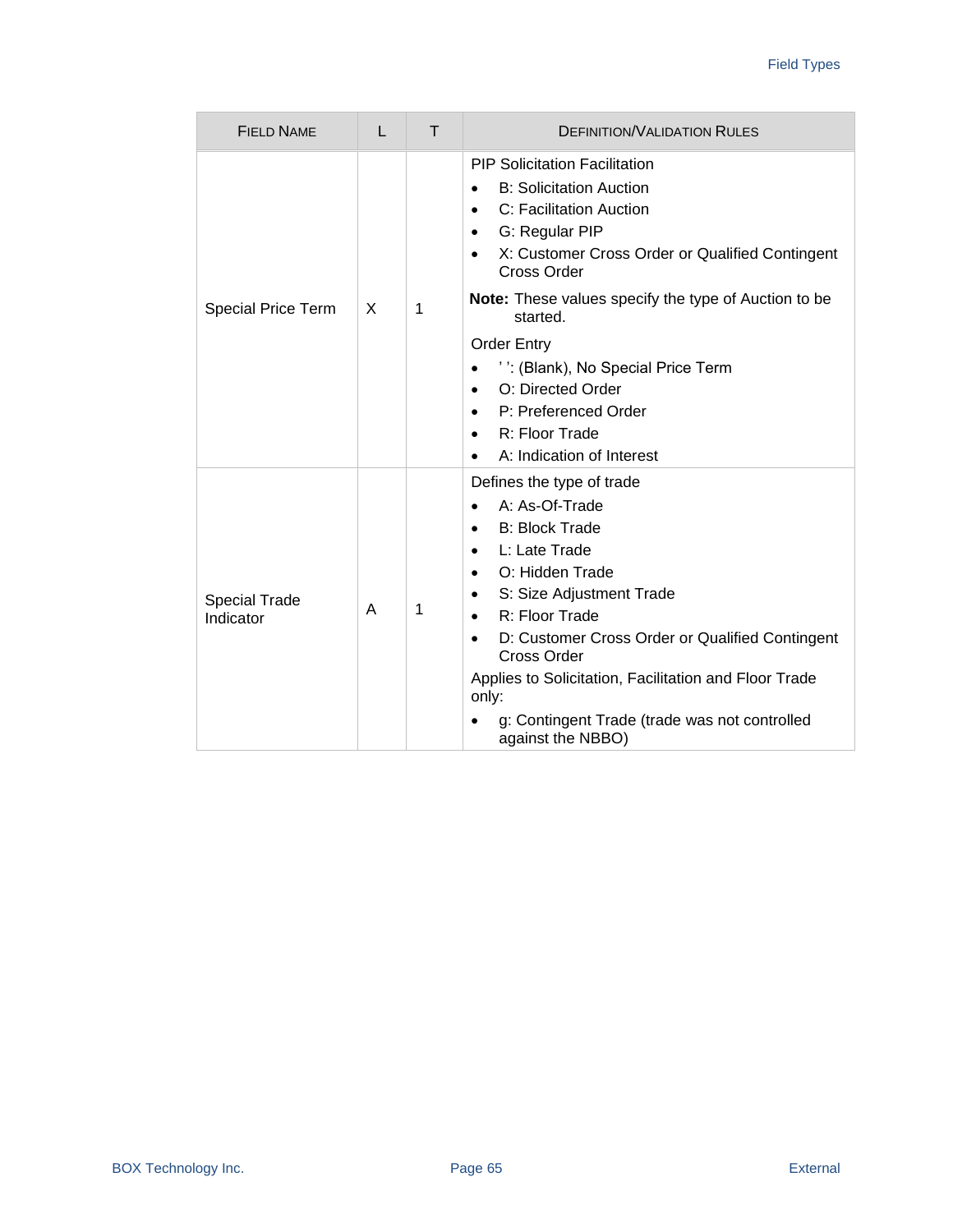| <b>FIELD NAME</b>   | L | T  | <b>DEFINITION/VALIDATION RULES</b>                                                                                                                                                                                                                                                                                                                                                                                                                                                                                                                                                                                                                                                                                                                                                                                                                                                                                                                                                                                                                                                                                                                                                                                                                                                                                                                                                                                                                                                             |
|---------------------|---|----|------------------------------------------------------------------------------------------------------------------------------------------------------------------------------------------------------------------------------------------------------------------------------------------------------------------------------------------------------------------------------------------------------------------------------------------------------------------------------------------------------------------------------------------------------------------------------------------------------------------------------------------------------------------------------------------------------------------------------------------------------------------------------------------------------------------------------------------------------------------------------------------------------------------------------------------------------------------------------------------------------------------------------------------------------------------------------------------------------------------------------------------------------------------------------------------------------------------------------------------------------------------------------------------------------------------------------------------------------------------------------------------------------------------------------------------------------------------------------------------------|
| <b>Status</b>       |   |    | Provides the Participant with the outcome reserved for<br>the order that is the subject of the entry, modification,<br>or cancellation.<br>" ": Order put in the Order Book (having possibly<br>$\bullet$<br>been partially executed)<br>A: Order cancelled by the trader or at the end of<br>$\bullet$<br>the exposition phase<br>B: Order has been eliminated by the trading<br>$\bullet$<br>system due to invalid out of limits price<br>D: The order is a 'Directed/Routed Order' and has<br>$\bullet$<br>been received by Executing Participant<br>E: The order has been eliminated by the trading<br>$\bullet$<br>system<br>G: Cancelled By Supervisor<br>٠<br>I: Session Order has been cancelled when the<br>$\bullet$<br>Participant closes or loses his connection to the<br>SOLA trading system<br>J: Eliminated Due To Maximum Nb Triggers Limit<br>$\bullet$<br>Exceeded<br>K: Eliminated Due To Trade Activity Limit<br>٠<br>Exceeded<br>L: Order has been sent to the away exchange<br>$\bullet$<br>M: Cancelled by the BOX Market Operations<br>$\bullet$<br>Center (MOC)<br>O: Eliminated Due To Drill Through Protection<br>٠<br>P: Order is being exposed<br>$\bullet$<br>R: Order is eliminated due to trading restriction<br>$\bullet$<br>T: Eliminated Due To Trade Limit Exceeded<br>$\bullet$<br>W: Cancel Pending<br>$\bullet$<br>X: Order executed in full (or partially and the<br>$\bullet$<br>remaining part could not be put in the Order Book)<br>(Fill & Kill) |
| String (x)          | Χ | X  | Free text depending on the context                                                                                                                                                                                                                                                                                                                                                                                                                                                                                                                                                                                                                                                                                                                                                                                                                                                                                                                                                                                                                                                                                                                                                                                                                                                                                                                                                                                                                                                             |
| Time                | N | 6  | <b>HHMMSS</b>                                                                                                                                                                                                                                                                                                                                                                                                                                                                                                                                                                                                                                                                                                                                                                                                                                                                                                                                                                                                                                                                                                                                                                                                                                                                                                                                                                                                                                                                                  |
| <b>Trade Memo</b>   | X | 50 | Text entered by Market Operation when it is a Manual<br><b>Trade Entry</b>                                                                                                                                                                                                                                                                                                                                                                                                                                                                                                                                                                                                                                                                                                                                                                                                                                                                                                                                                                                                                                                                                                                                                                                                                                                                                                                                                                                                                     |
| <b>Trade Number</b> | N | 8  | Identifies the trade number for an instrument and one<br>day                                                                                                                                                                                                                                                                                                                                                                                                                                                                                                                                                                                                                                                                                                                                                                                                                                                                                                                                                                                                                                                                                                                                                                                                                                                                                                                                                                                                                                   |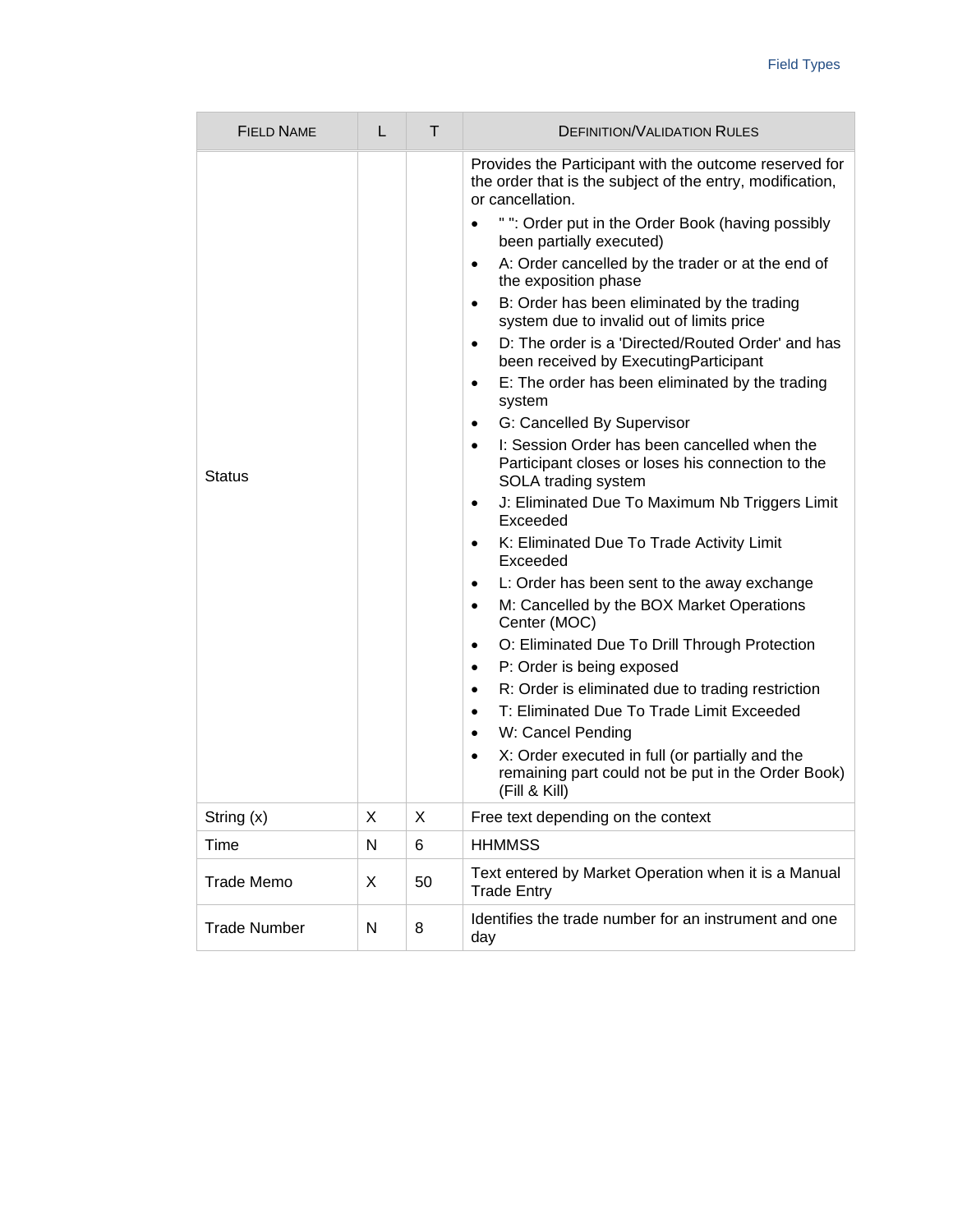| FIFI D NAME               | L | т | <b>DEFINITION/VALIDATION RULES</b>                                                                                                                                                                                                                                                                                                                     |
|---------------------------|---|---|--------------------------------------------------------------------------------------------------------------------------------------------------------------------------------------------------------------------------------------------------------------------------------------------------------------------------------------------------------|
| <b>Trade Type</b>         | X | 1 | Identifies the origin of the trade<br>A: Traded during a Guaranteed Auction<br>$\bullet$<br><b>B: Solicitation Auction</b><br>$\bullet$<br>C: Facilitation Auction<br>$\bullet$<br>F: Traded during Continuous Trading following<br>$\bullet$<br>FIFO algorithm<br>M: Trade entered by Market Operations<br>٠<br>O: Traded during Opening<br>$\bullet$ |
| Trader ID                 | X | 8 | Identifies the trader<br>4 first characters: Firm Identifier<br>$\bullet$<br>4 Last characters: Trader Identifier<br>$\bullet$                                                                                                                                                                                                                         |
| <b>Trader Lock Status</b> |   |   | $L:$ Locked<br>$\bullet$<br>U: Unlocked                                                                                                                                                                                                                                                                                                                |
| User ID                   | X | 8 | Identifies the User for a connection. The User ID must<br>be referenced in the SOLA <sup>®</sup> configuration database.                                                                                                                                                                                                                               |
| User Sequence ID          | N | 8 | Identifies all the incoming business messages for one<br>connection. Must be sequential and start at 1 at the<br>beginning of the day. Used by SOLA <sup>®</sup> to track gaps in<br>message sequence.                                                                                                                                                 |
| Verb                      | X | 1 | Identifies an order/quote side<br>B: Buy<br>S: Sell                                                                                                                                                                                                                                                                                                    |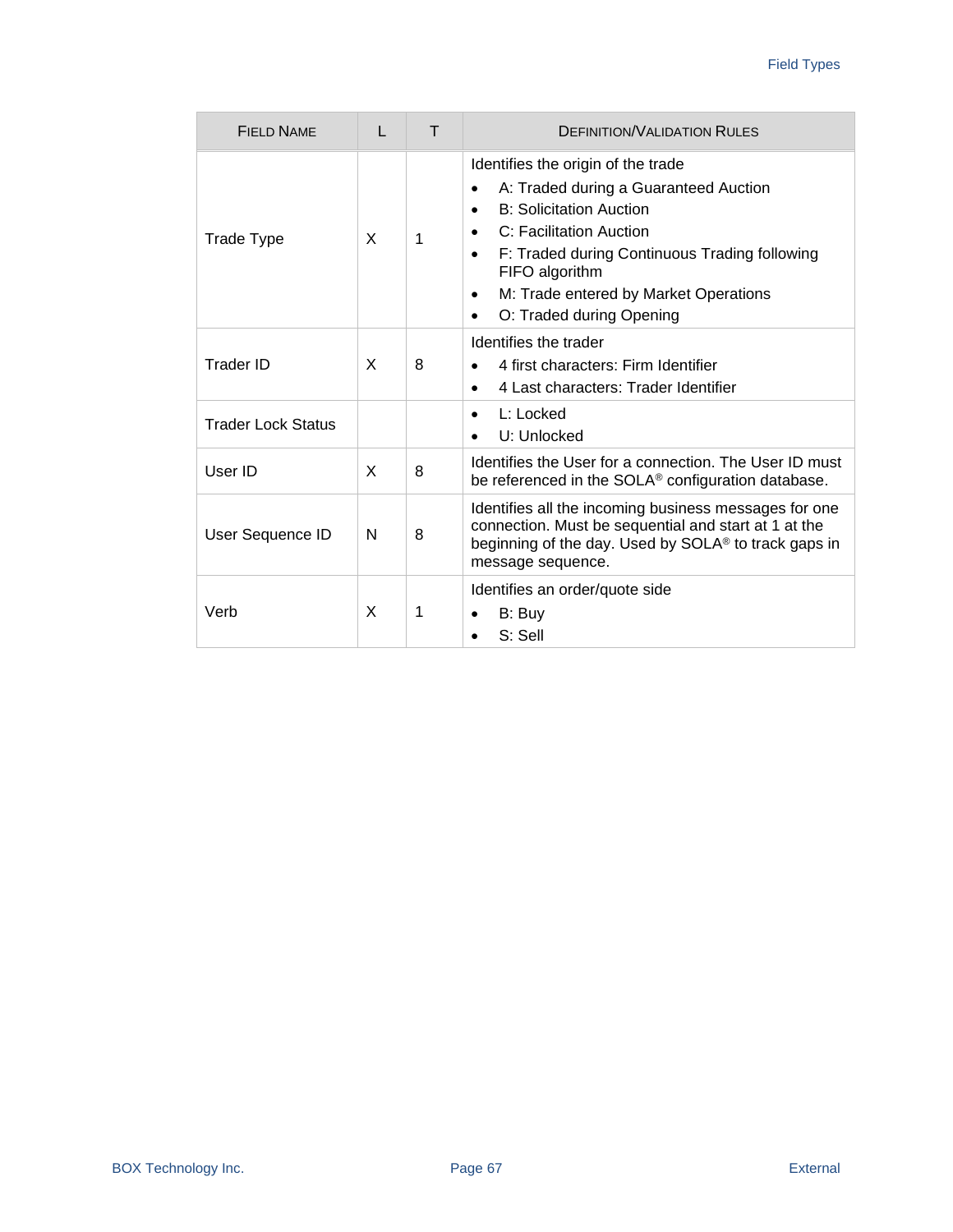# **Section 6 Error Codes**

The following table displays the error codes and text that will appear in error responses.

| <b>ERROR CODE</b> | <b>ERROR TEXT</b>                           |
|-------------------|---------------------------------------------|
| 0001              | User Identification is incorrect            |
| 0002              | Protocol Version is not supported           |
| 0003              | Message Type is not supported               |
| 0004              | Session ID is not active                    |
| 0005              | <b>User Acount Locked</b>                   |
| 0006              | Message Type requested is not supported     |
| 0008              | Message is too short                        |
| 0009              | Message is too long                         |
| 0010              | Message contains Binary Data                |
| 0011              | No Heartbeat Activity: Disconnection        |
| 0012              | Message Type is Out Of Context              |
| 0013              | User ID has been deactivated: Disconnection |
| 0014              | Syntax Error + < detailed text>             |
| 0015              | Field Value is too small                    |
| 0016              | Field Value is to big                       |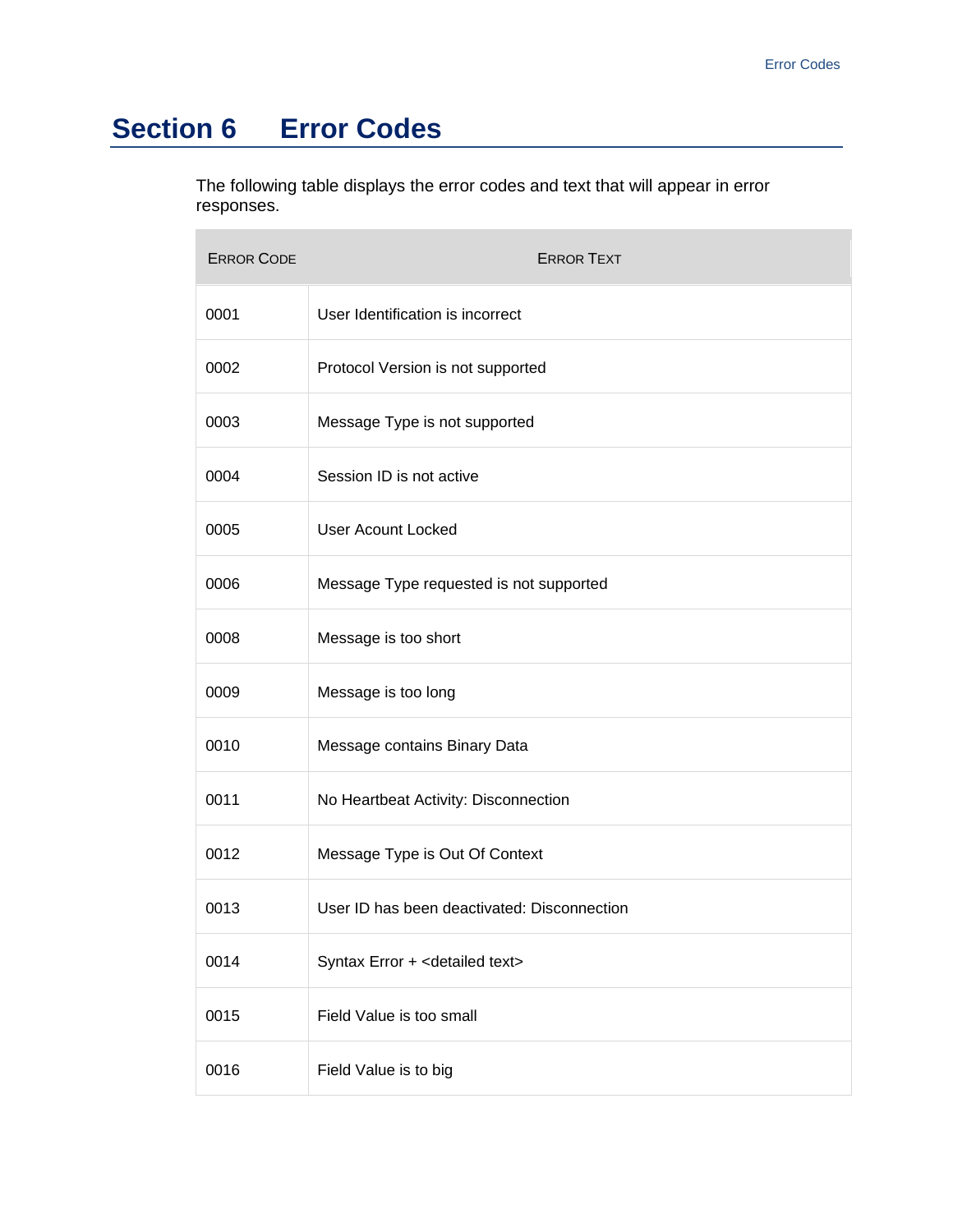| <b>ERROR CODE</b> | <b>ERROR TEXT</b>                                                   |
|-------------------|---------------------------------------------------------------------|
| 0100              | Firm is Forbidden to trade on this Group                            |
| 0101              | Duration Type is Forbidden for current Group state                  |
| 0102              | Verb field (Side) cannot be modified                                |
| 0103              | Order is not active                                                 |
| 0104              | Price Type is forbidden for this instrument                         |
| 0105              | Price Term is Forbidden for current Instrument state                |
| 0108              | Duration Type is Forbidden for current Instrument state             |
| 0109              | Order cannot be processed: No opposite limit                        |
| 0110              | Price does not represent a valid tick increment for this Instrument |
| 0111              | Duration Type is invalid for this Price Type                        |
| 0112              | Cross Order price must be within the Instrument trading limits      |
| 0113              | Order price outside price spread                                    |
| 0114              | Opposite Firm must be filled for committed order                    |
| 0115              | Order Account Type is inconsistent with IML Handling field          |
| 0116              | Crosss order is not allowed                                         |
| 0117              | Cross order quantity is outside limits                              |
| 0118              | Duration Type is Invalid for This Price Term                        |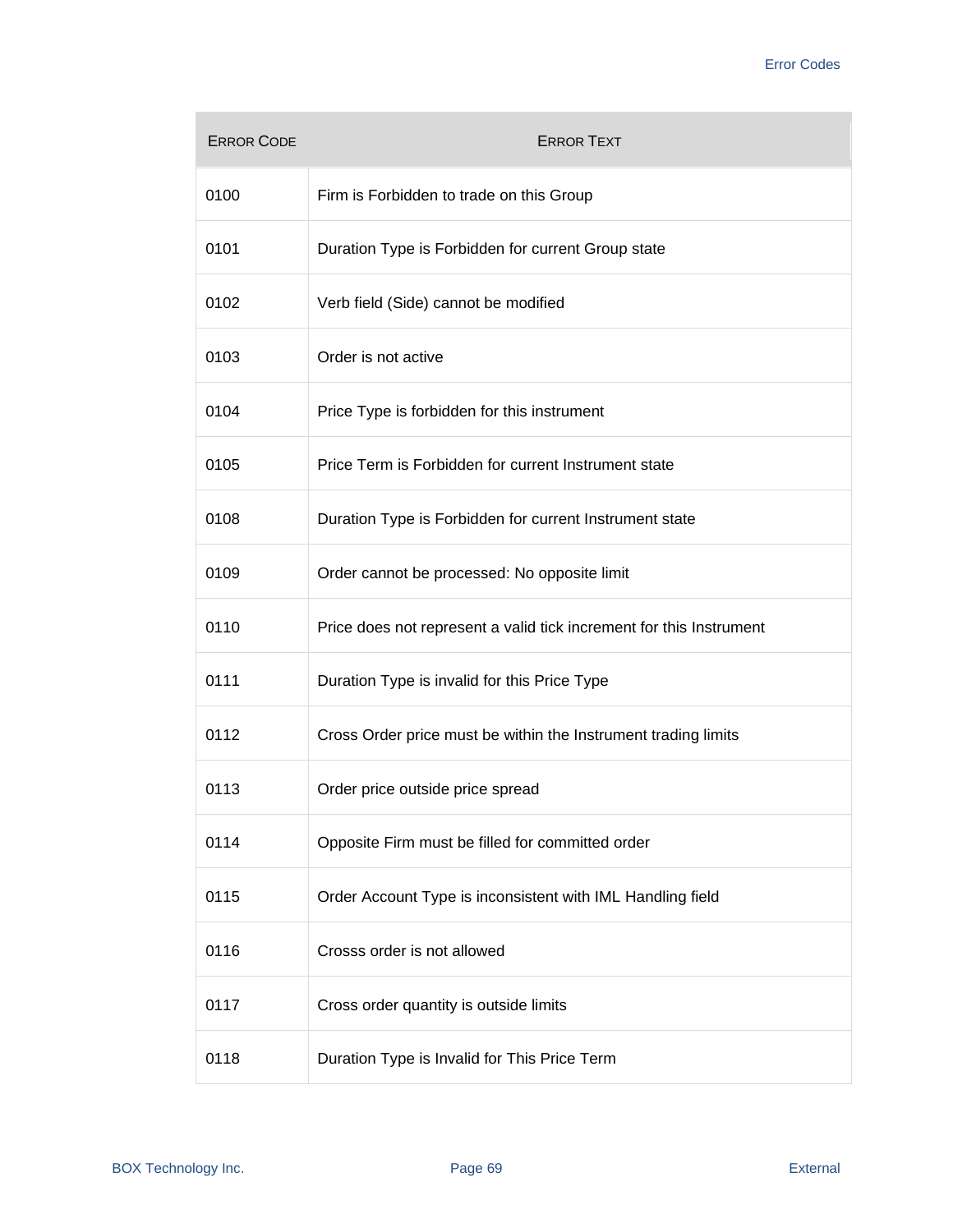| <b>ERROR CODE</b> | <b>ERROR TEXT</b>                                                   |
|-------------------|---------------------------------------------------------------------|
| 0119              | Quantity is out of range                                            |
| 0120              | Functionality is not supported                                      |
| 0121              | Order price is outside the order entry protection limits.           |
| 0123              | Floor Trade Not Allowed                                             |
| 0124              | Insufficient Surrender Quantity                                     |
| 0201              | GTD date must be equal to or greater than current day               |
| 0202              | GTD date must be equal to or less than Instrument expiration date   |
| 0203              | GTD date must be filled only if Duration Type is equal to GTD       |
| 0300              | Quantity Term is Forbidden for current Instrument state             |
| 0302              | Quantity must be less than or equal to Maximum Improvement Quantity |
| 0303              | Quantity Term is not authorized for this Order Type                 |
| 0304              | Additional Quantity must be less than Order Quantity                |
| 0305              | Additional Quantity is too small                                    |
| 0306              | Minimum quantity cannot be modified                                 |
| 0307              | Quantity Term is forbidden for Duration Type                        |
| 0308              | Order quantity is outside the instrument quantity threshold         |
| 0309              | Quantities must be multiples of lot size                            |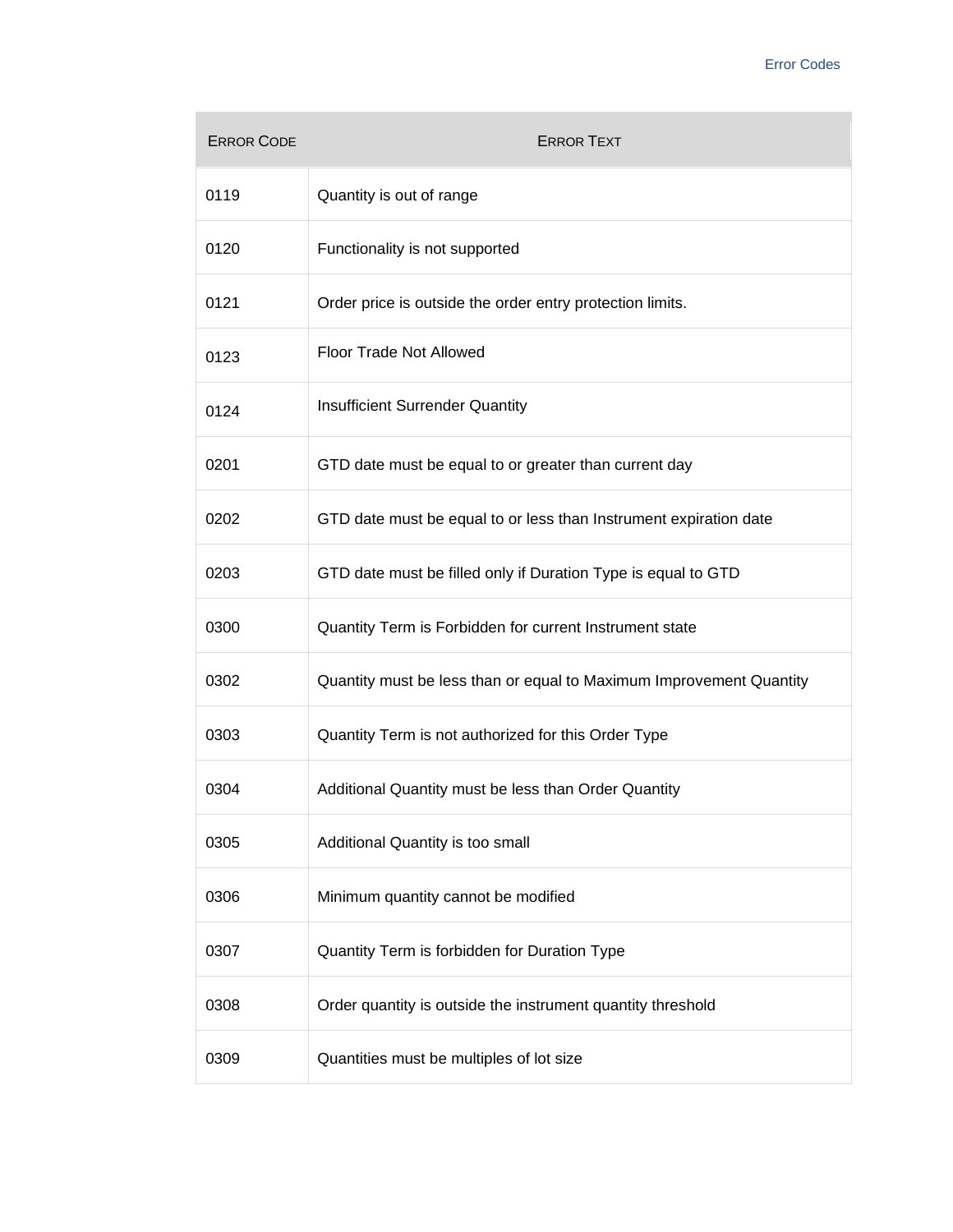| <b>ERROR CODE</b> | <b>ERROR TEXT</b>                                                  |
|-------------------|--------------------------------------------------------------------|
| 0310              | Order Net Value Is Outside the Net Value Threshold                 |
| 0402              | Trader ID field cannot be modified                                 |
| 0403              | Market Maker not authorized for Group                              |
| 0404              | Market Maker P orders not authorized for class                     |
| 0405              | Market Maker quote spread invalid for P orders                     |
| 0406              | Market Maker quote size invalid for P orders                       |
| 0407              | Market Maker quote should not trade on entry                       |
| 0500              | Order price is outside the instrument price threshold              |
| 0501              | Price field is mandatory for Limit Orders                          |
| 0502              | Price field must not be filled for this Price Type                 |
| 0503              | Order cannot be modified or cancelled                              |
| 0504              | Additional Price is forbidden for Price Term                       |
| 0505              | Order price must be greater than additional price                  |
| 0506              | Order price must be lower than additional price                    |
| 0507              | Additional price must be lower than last price or last day price   |
| 0508              | Additional price must be greater than last price or last day price |
| 0509              | Order rejected. Cannot trade outside instrument price thresholds.  |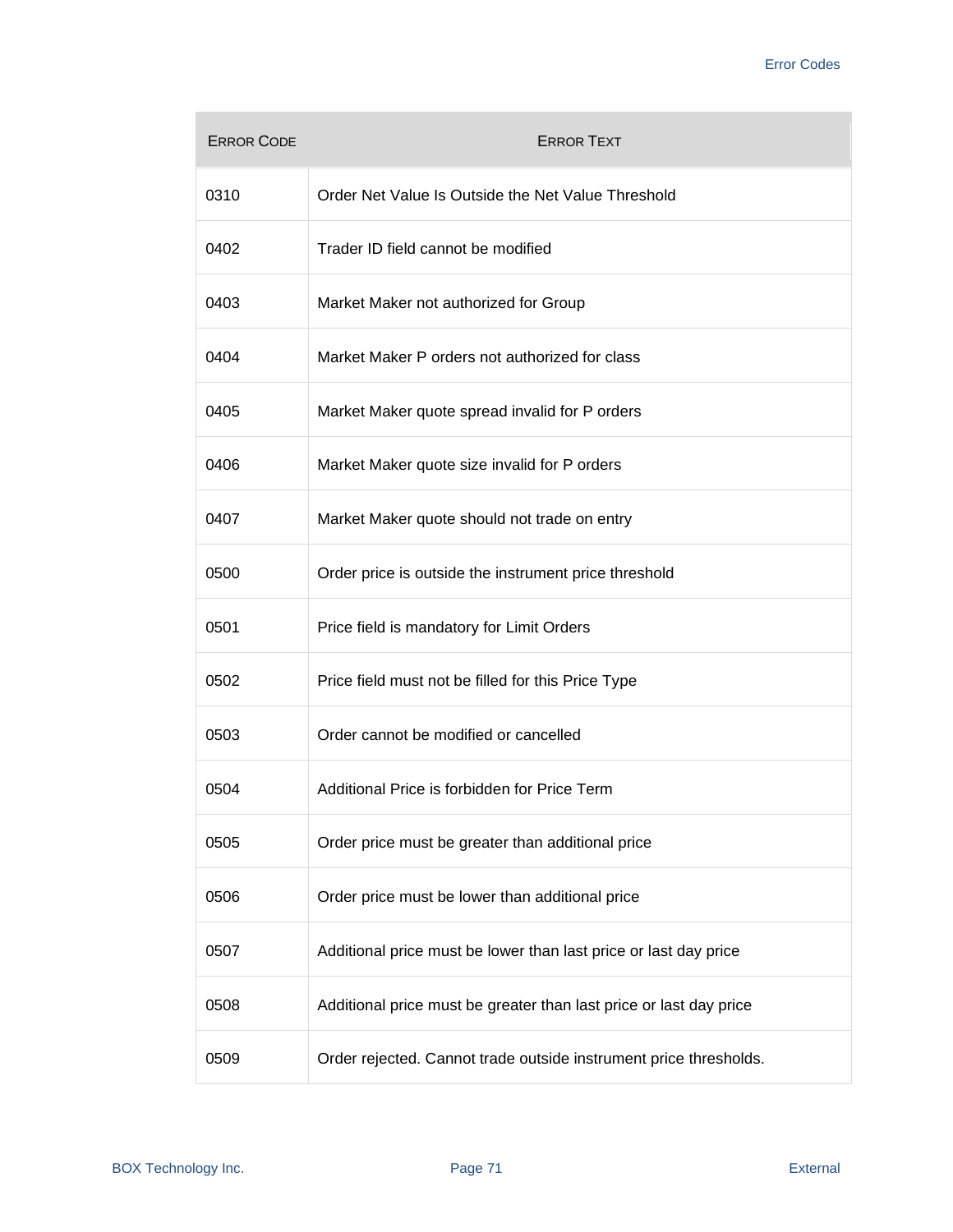| <b>ERROR CODE</b> | <b>ERROR TEXT</b>                                                      |
|-------------------|------------------------------------------------------------------------|
| 0510              | Order cannot be modified                                               |
| 511               | Order price is outside circuit breaker limits                          |
| 512               | Price Term Invalid For Price Type                                      |
| 0513              | Instrument allows only Closing Orders                                  |
| 0514              | Instrument Leg allows only Closing Orders                              |
| 0700              | Only one quote per Instrument and per Side is accepted                 |
| 0701              | Quote is not present in the Instrument Book                            |
| 0702              | Bulk Quote Participant Protection in progress; Quote not processed.    |
| 0703              | Advanced Bulk Quote Participant Protection not enabled for this Group  |
| 0704              | Buy and Sell must not cross for the same instrument                    |
| 0705              | Number of quotes is not in sync with the message length                |
| 0707              | Bulk Quote Participant Protection state must be re-activated           |
| 0708              | Trader ID has no quote for this Group                                  |
| 0709              | All the Instruments must belong to the same Group                      |
| 0710              | Clearing Data has not been initialized                                 |
| 0800              | Required number of Market Makers is not satisfied to start an auction. |
| 0801              | Auction ID is not active.                                              |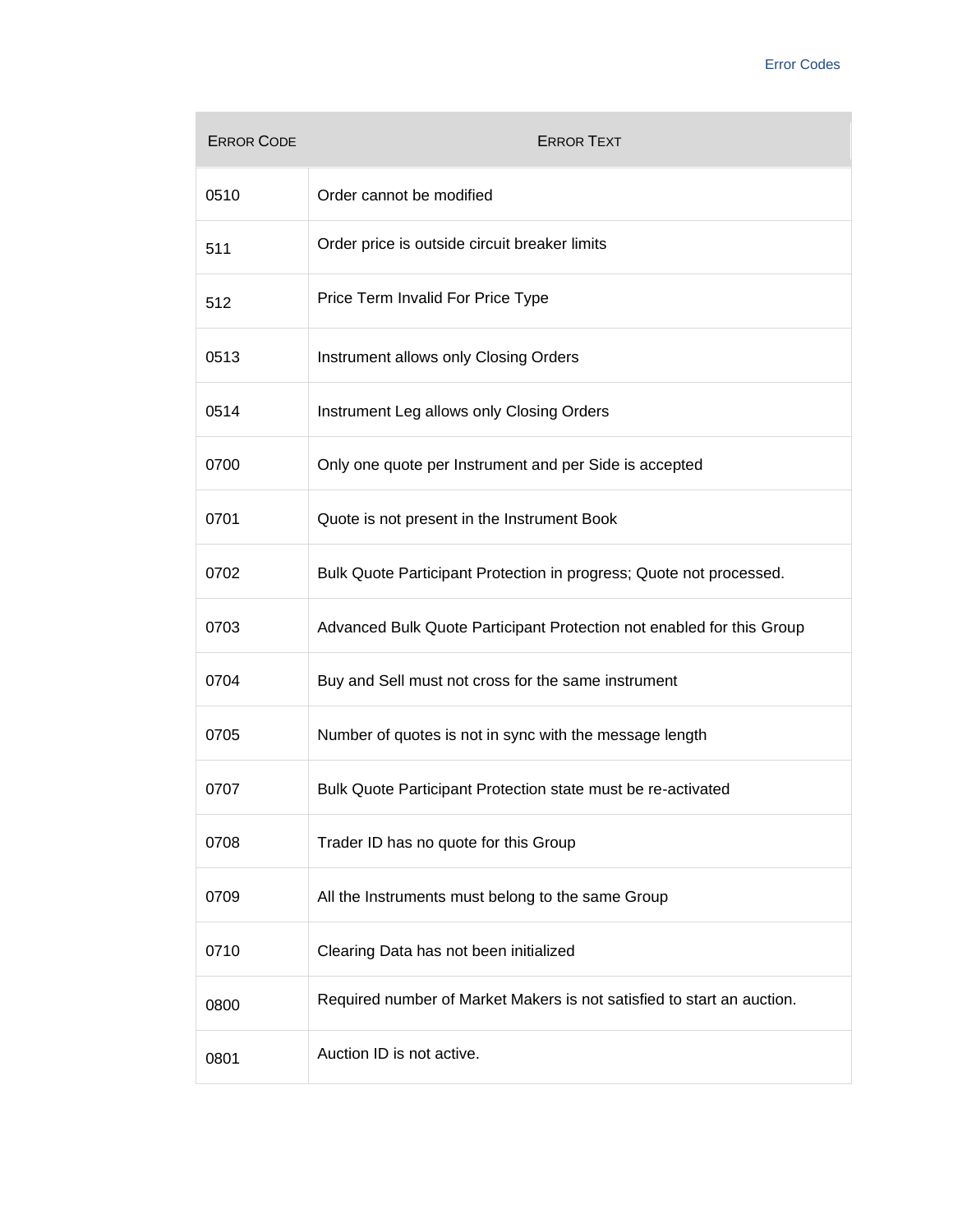| <b>ERROR CODE</b> | <b>ERROR TEXT</b>                                                      |
|-------------------|------------------------------------------------------------------------|
| 0802              | Only Price can be updated.                                             |
| 0803              | Price must be better than previous Improvement Price.                  |
| 0804              | Improvement Quantity is not valid.                                     |
| 0805              | Only price and quantity can be updated.                                |
| 0806              | Improvement Verb is not valid for this auction.                        |
| 0807              | A guaranteed auction cannot be started when NBBO is crossed or locked. |
| 0808              | An auction is already running.                                         |
| 0810              | Price must be within NBBO spread.                                      |
| 0811              | Quantity must be greater than Minimum Improvement Quantity.            |
| 0812              | Improvement Order cannot be cancelled                                  |
| 0813              | Initial Order cancel is forbidden                                      |
| 0814              | Improvement cancellation forbidden                                     |
| 0815              | Improvement price must be improved                                     |
| 0816              | Improvement quantity cannot be decreased                               |
| 0900              | <b>EP Disconnected</b>                                                 |
| 1000              | Cross orders forbidden in Pre-opening phase.                           |
| 1001              | Instrument does not exist                                              |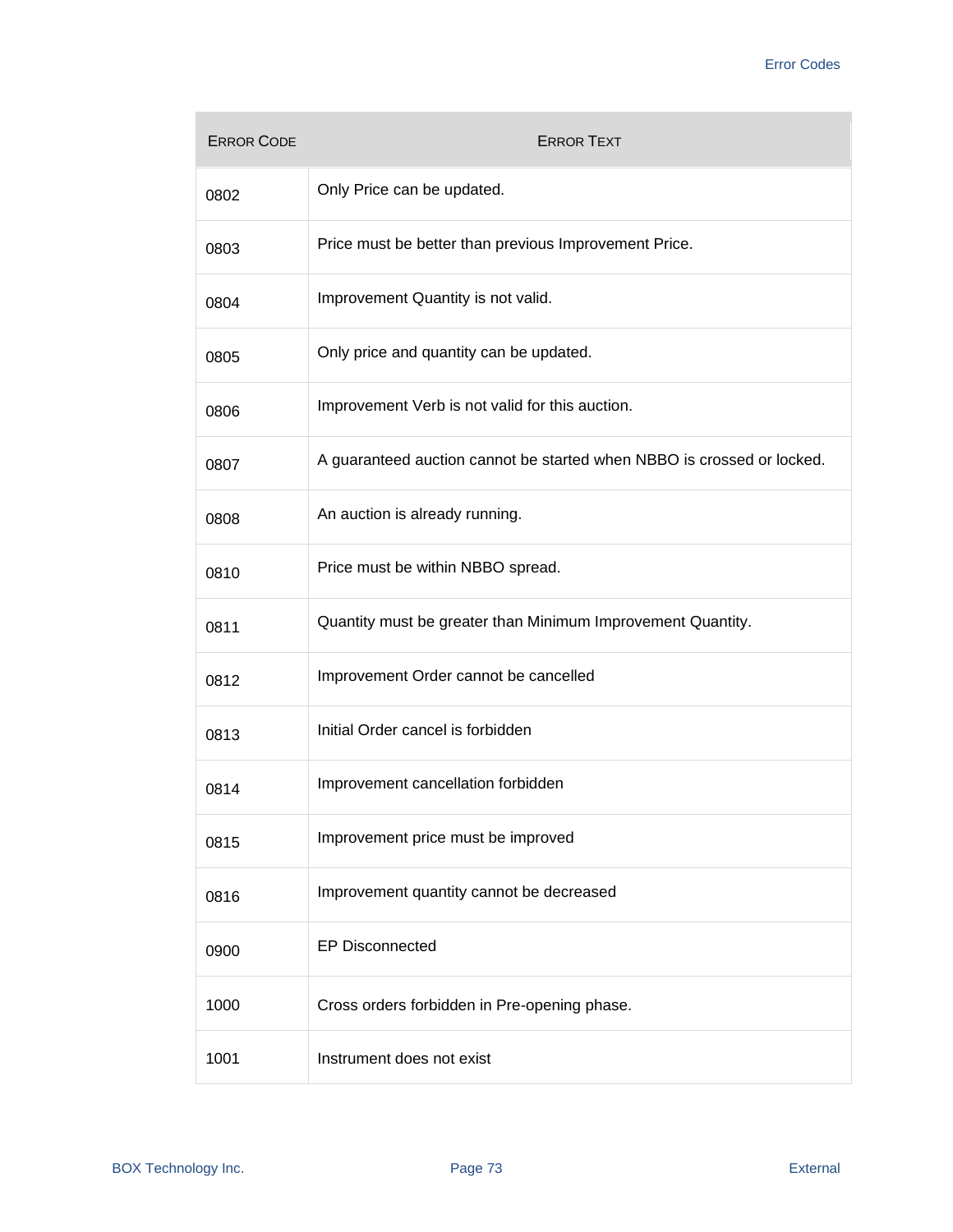| <b>ERROR CODE</b> | <b>ERROR TEXT</b>                                         |
|-------------------|-----------------------------------------------------------|
| 1002              | Group ID does not exist                                   |
| 1003              | Trader ID is invalid                                      |
| 1004              | Message Type is forbidden for current Instrument state    |
| 1005              | Firm ID is Invalid                                        |
| 1006              | Directed Order should be Garanteed                        |
| 1007              | Participant must use A2 protocol version                  |
| 1008              | RFQ currently underway for this instrument                |
| 1009              | Action not allowed under current configuration            |
| 1010              | Number of entries is invalid                              |
| 1011              | Invalid Trade Id                                          |
| 1103              | Cross order price type must be limited                    |
| 1104              | Validity date type for a cross order must be FAK          |
| 1105              | Invalid datas for Low and high limits                     |
| 1106              | The preopening time must be greater than system time      |
| 1107              | Firm or trader had been disabled                          |
| 1108              | Instrument mandatory when using MM Monitoring Mode Forced |
| 1109              | Market maker has no obligation for this group             |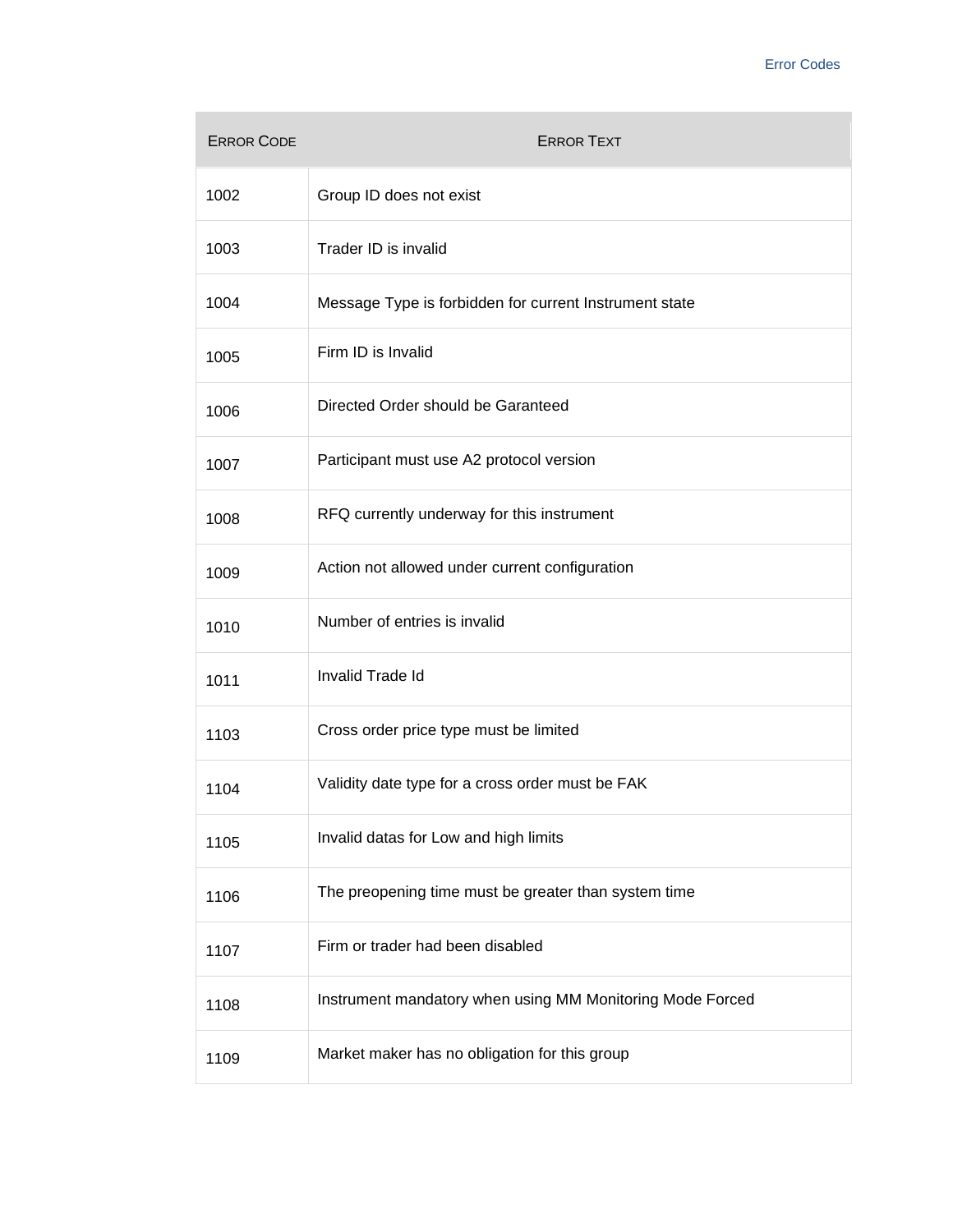| <b>ERROR CODE</b> | <b>ERROR TEXT</b>                                                     |
|-------------------|-----------------------------------------------------------------------|
| 2000              | Technical error: function not performed. Contact Technical Help Desk. |
| 2001              | Gateway State forbids this command. Contact Technical Help Desk.      |
| 2002              | Function only partially performed. Contact Technical Help Desk.       |
| 3000              | <b>Broker Option</b>                                                  |
| 3001              | Unknown Invalid Symbol                                                |
| 3002              | <b>Exchange Closed</b>                                                |
| 3003              | <b>Order Exceeds Limit</b>                                            |
| 3004              | Too Late To Enter                                                     |
| 3005              | Unknown Order                                                         |
| 3006              | <b>Duplicate Order</b>                                                |
| 3007              | <b>Stale Order</b>                                                    |
| 3008              | <b>Instrument State Rotation</b>                                      |
| 3009              | Instrument State NonFirmMode                                          |
| 3010              | Instrument State halted                                               |
| 3011              | Reference Price Is Out Of Bound                                       |
| 3012              | <b>Unknown Clearing Firm</b>                                          |
| 3013              | SubAccount ID Missing                                                 |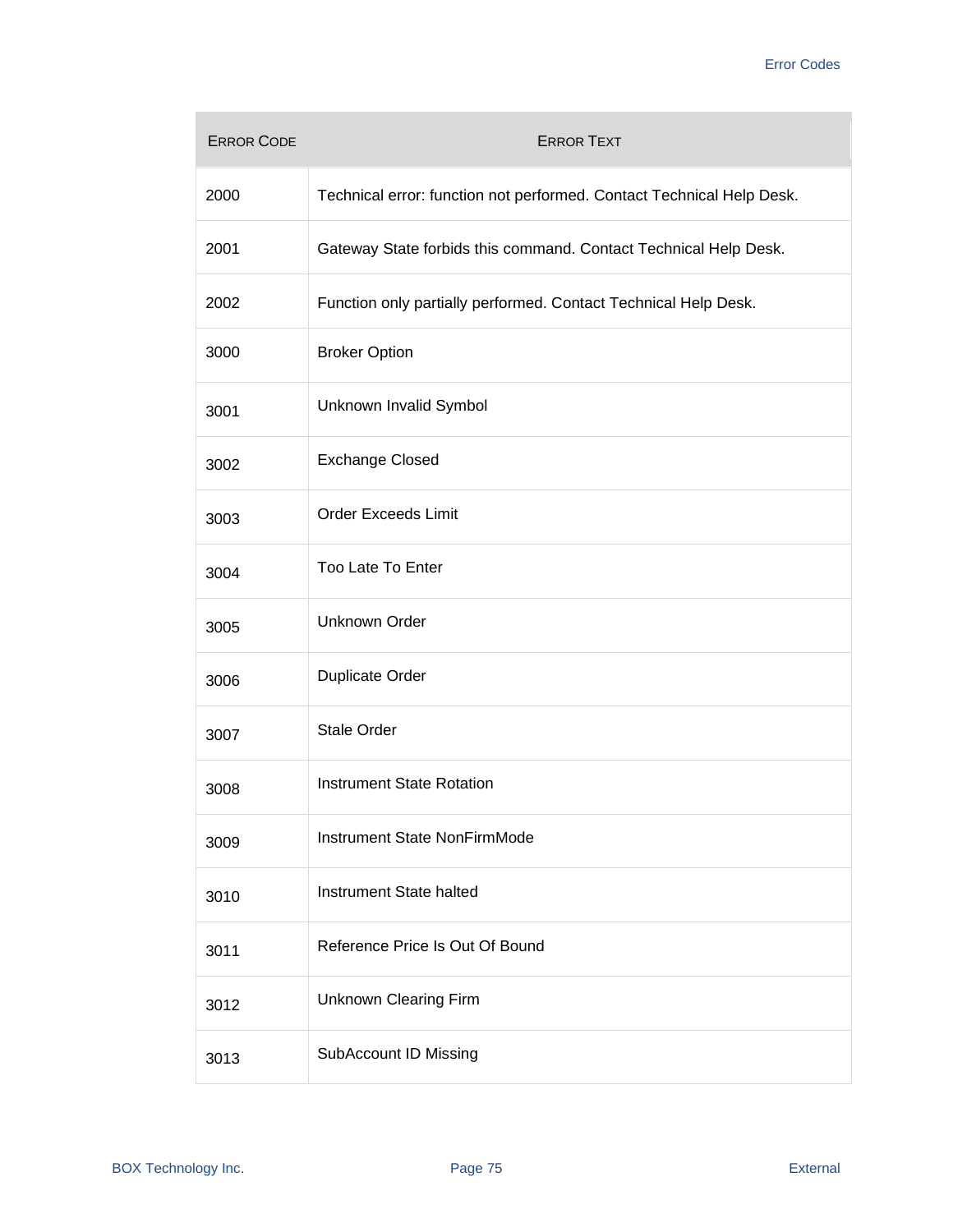| <b>ERROR CODE</b> | <b>ERROR TEXT</b>                     |
|-------------------|---------------------------------------|
| 3014              | Invalid Auto Ex Value                 |
| 3015              | <b>Account Missing</b>                |
| 3016              | Time In Force Missing Invalid         |
| 3017              | Open Close Missing Invalid            |
| 3018              | <b>Exec Broker Missing</b>            |
| 3019              | <b>Clearing Account Missing</b>       |
| 3020              | <b>Execution Information Missing</b>  |
| 3021              | Order Received Too Soon               |
| 3022              | <b>Order Capacity Missing Invalid</b> |
| 3023              | Late Print To OPRA Tape               |
| 3024              | <b>Communications Delays To OPRA</b>  |
| 3025              | <b>Manual Crowd Trade</b>             |
| 3026              | <b>Processing Problems</b>            |
| 3027              | Complex Order                         |
| 3028              | <b>Trade Rejected</b>                 |
| 3029              | <b>Trade Busted Corrected</b>         |
| 3030              | Original Order Rejected               |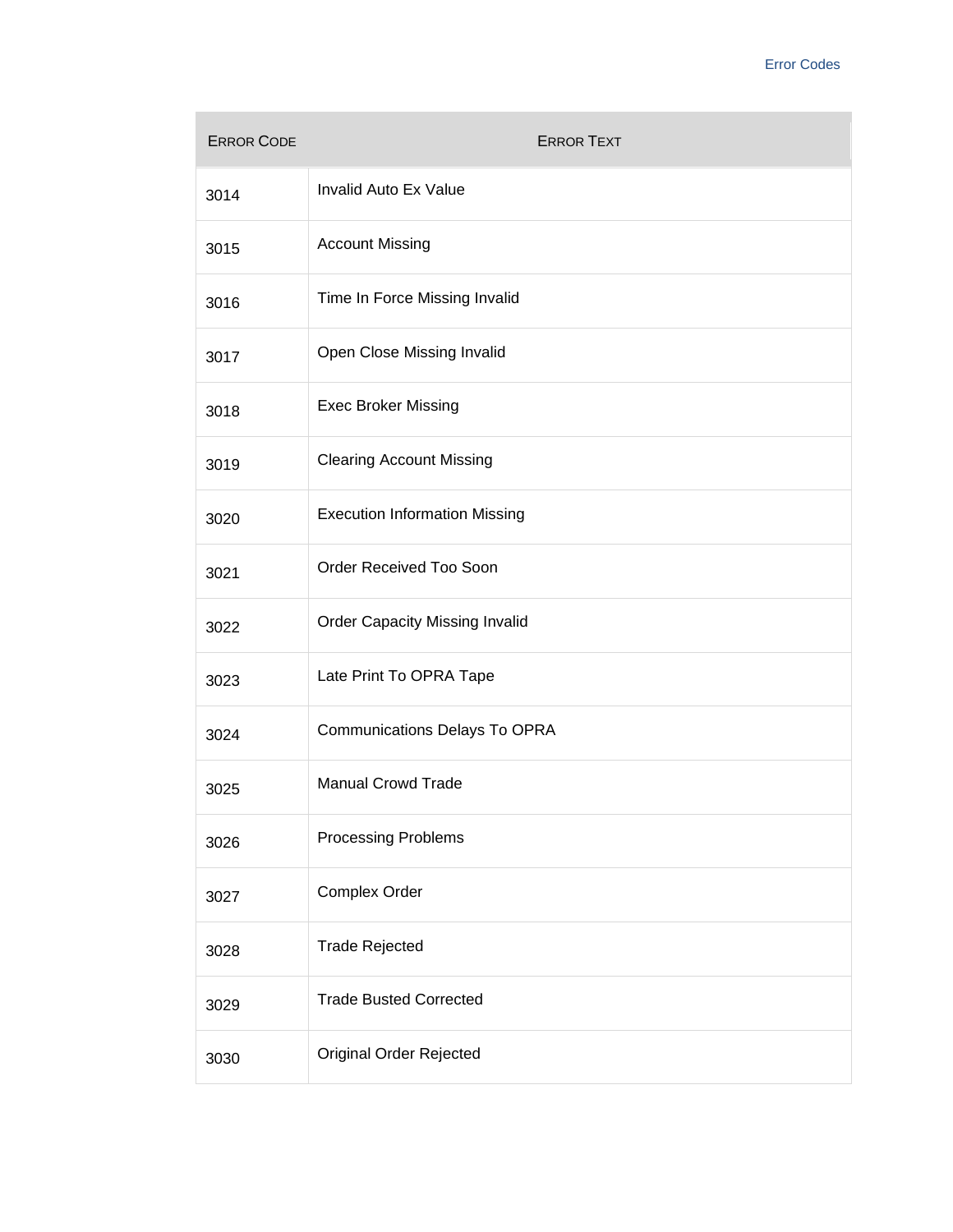| <b>ERROR CODE</b> | <b>ERROR TEXT</b>                                  |
|-------------------|----------------------------------------------------|
| 3031              | Rejected Linkage Trade                             |
| 3032              | Other                                              |
| 3033              | <b>Traded At NBBO</b>                              |
| 3034              | Unknown Exchange                                   |
| 3035              | Too Late To Cancel                                 |
| 3036              | Already In Pending Cancel                          |
| 3037              | Pro Rata Satisfaction Distrib                      |
| 3038              | Req Ord Size Superior Trade Size                   |
| 3039              | Not At NBBO                                        |
| 3040              | Cancel Due To Non Block Trade                      |
| 3041              | <b>Unknown Clearing Operation Mode</b>             |
| 3042              | Invalid Price Type                                 |
| 3096              | TraderLockOut                                      |
| 3097              | RiskTeamLockOut                                    |
| 4001              | <b>Executing Participant discretion</b>            |
| 4002              | Initial Order Failed                               |
| 4003              | Executing Participant did not respond Order booked |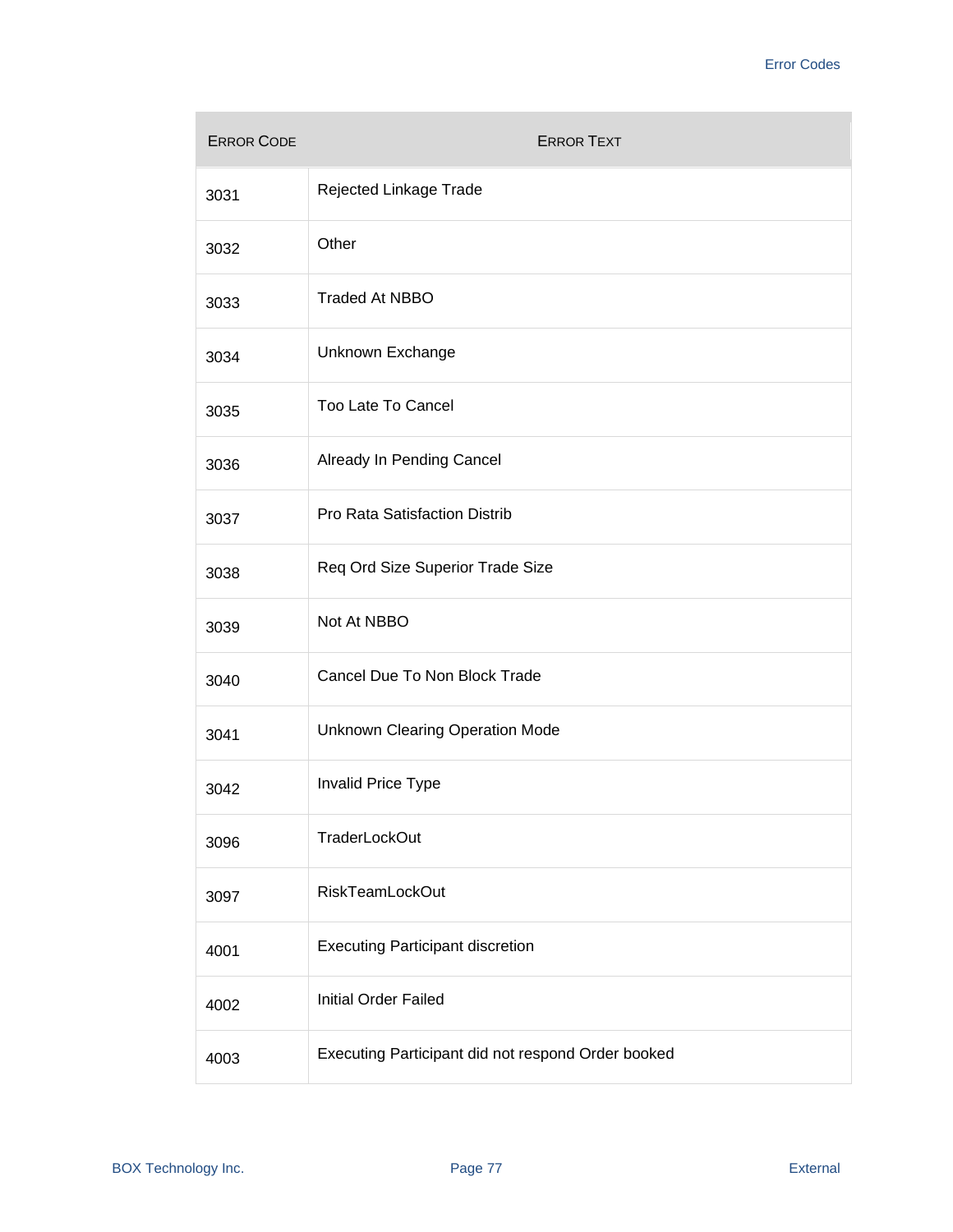| <b>ERROR CODE</b> | <b>ERROR TEXT</b>                                                 |
|-------------------|-------------------------------------------------------------------|
| 4010              | Invalid modification of Executing Participant                     |
| 5001              | Report date is invalid                                            |
| 5002              | Account number does not exist                                     |
| 5003              | Account already exists                                            |
| 5004              | Both quantities cannot be null                                    |
| 5005              | Position does not exist                                           |
| 5006              | Account does not exist                                            |
| 5007              | Participant does not exist                                        |
| 5008              | Approved participant does not exist                               |
| 5009              | This account has open positions                                   |
| 5010              | Firm unit mismatch                                                |
| 5011              | Invalid instrument for specified report date                      |
| 9000              | Internal. To be defined                                           |
| 9001              | Price Term is forbidden for ISO order                             |
| 9002              | Quantity Term is forbidden for ISO order                          |
| 9003              | ISO order must be Limit                                           |
| 9004              | Group opening not allowed number of instruments exceeds threshold |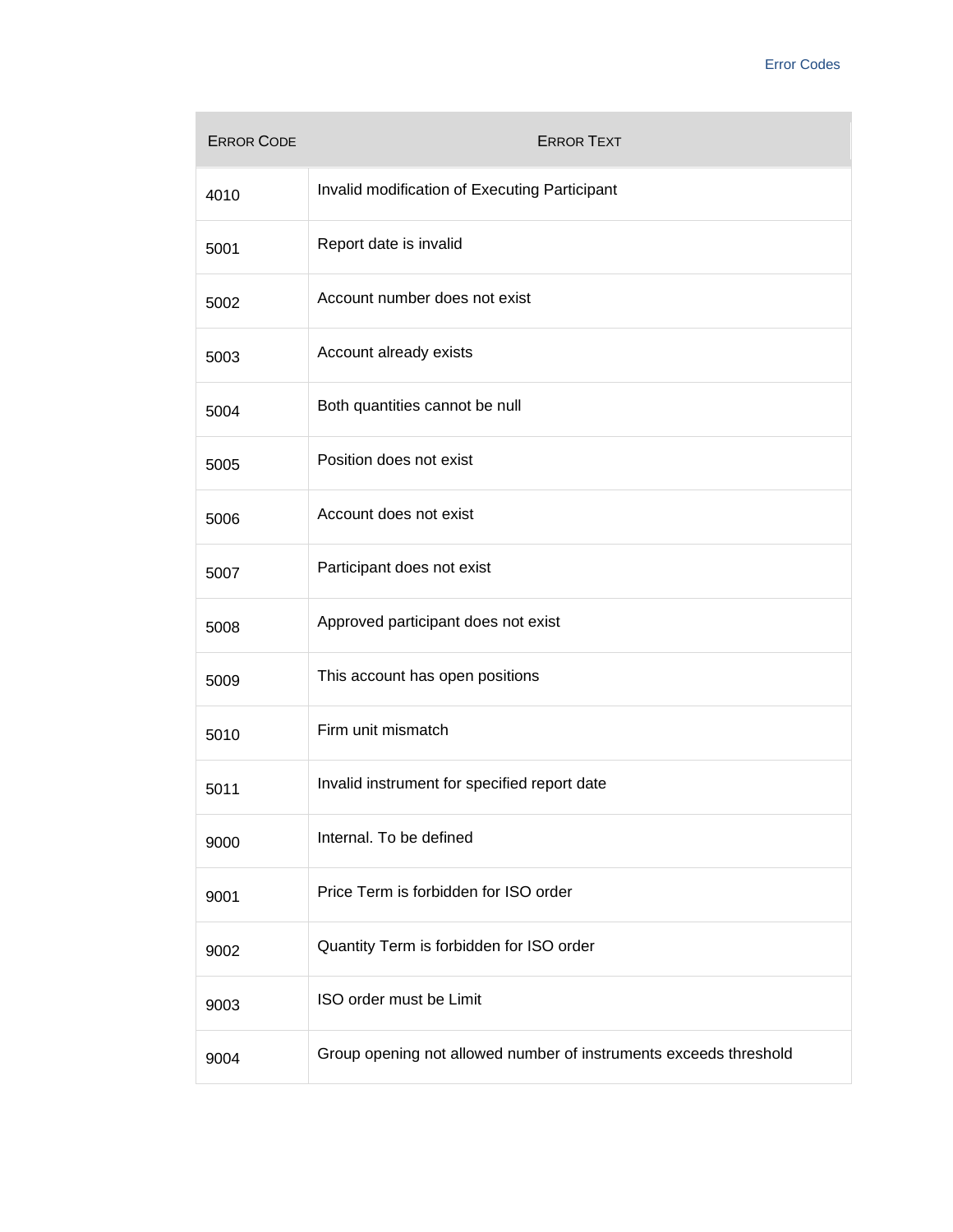| <b>ERROR CODE</b> | <b>ERROR TEXT</b>                                               |
|-------------------|-----------------------------------------------------------------|
| 9005              | Group opening not allowed total traded volume exceeds threshold |
| 9006              | Instrument opening not allowed a quote crosses the CTO          |
| 9007              | ISO order must be IOC                                           |
| 9008              | Change to ISO order is forbidden                                |
| 9009              | Unknown CPU.                                                    |
| 9010              | CPU State forbids this command.                                 |
| 9011              | Change from PPA IML handling is Forbidden.                      |
| 9012              | Change to PPA IML handling Type is Forbidden.                   |
| 9013              | No order to delete in the book                                  |
| 9014              | Strategy trade must be cancelled leg by leg                     |
| 9015              | Strategy instrument has some legs closed                        |
| 9016              | Maximum pending instrument creation reached                     |
| 9017              | <b>Invalid Number Of Legs</b>                                   |
| 9018              | Invalid Leg Information                                         |
| 9019              | Unknown Strategy type                                           |
| 9020              | Firm Creation Quotas Has Been Reached                           |
| 9021              | Leg Instrument Is Not Active                                    |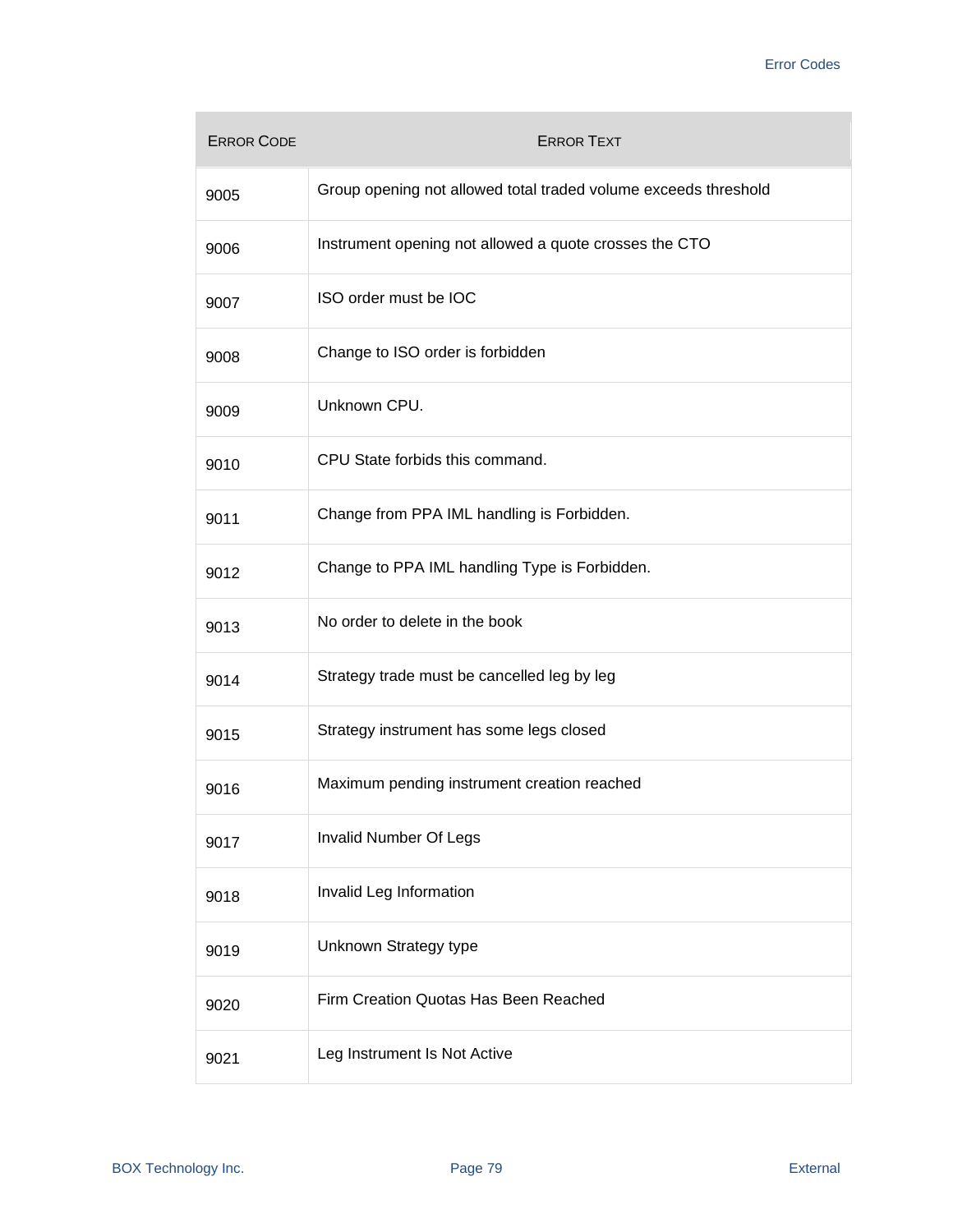| <b>ERROR CODE</b> | <b>ERROR TEXT</b>                                          |
|-------------------|------------------------------------------------------------|
| 9022              | Strategy has unpriced legs                                 |
| 9023              | Group state does not allow this function                   |
| 9024              | Order cannot be processed presence of capped legging order |